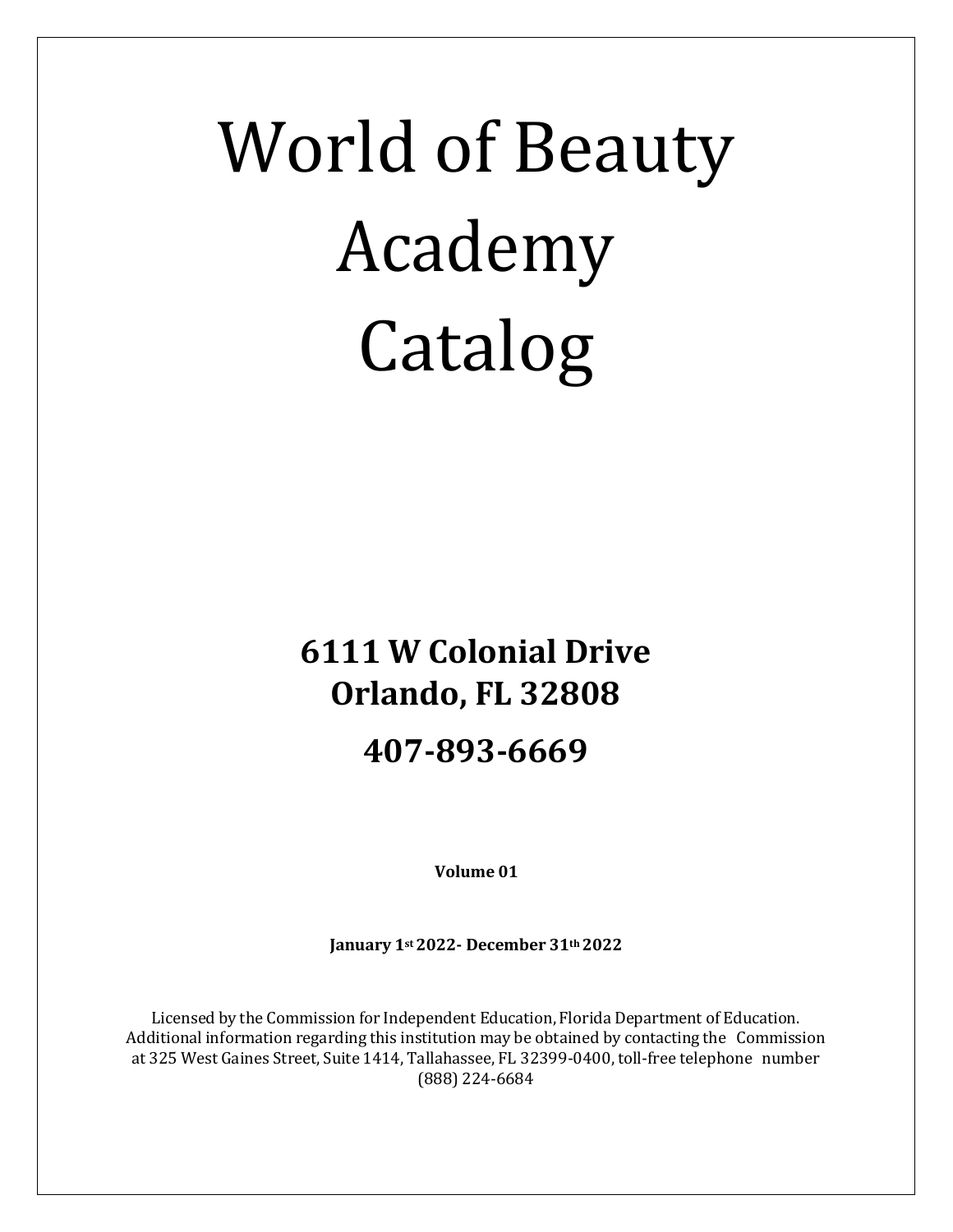2 | World of Beauty A cademy Catalog 2021 revised 01/01/21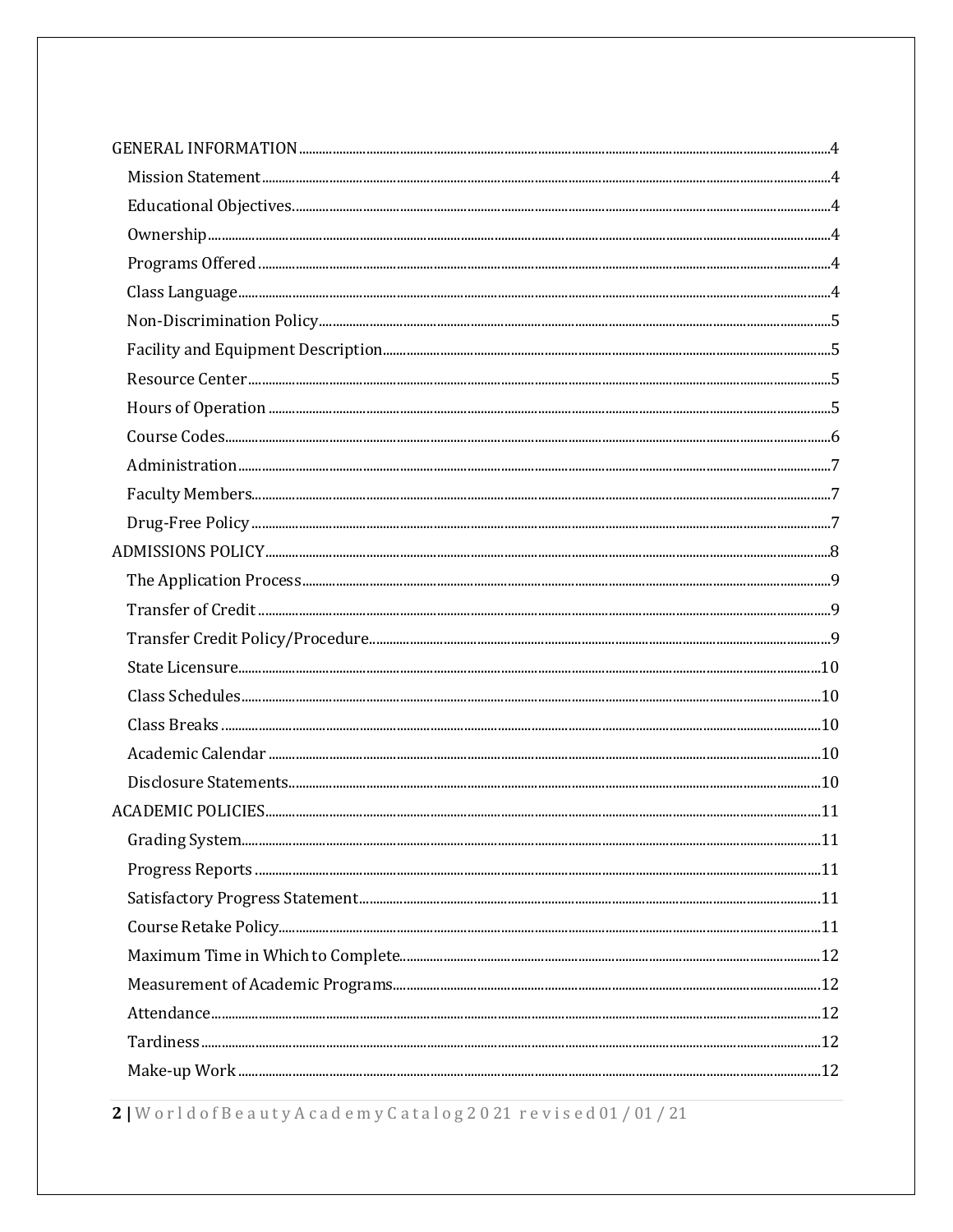| ${\bf Problem 13}$ |  |
|--------------------|--|
|                    |  |
|                    |  |
|                    |  |
|                    |  |
|                    |  |
| $Transcripts. 15$  |  |
|                    |  |
|                    |  |
|                    |  |
|                    |  |
|                    |  |
|                    |  |
|                    |  |
|                    |  |
|                    |  |
|                    |  |
|                    |  |
|                    |  |
|                    |  |
|                    |  |
|                    |  |
|                    |  |
|                    |  |
|                    |  |
|                    |  |
|                    |  |
|                    |  |
|                    |  |
|                    |  |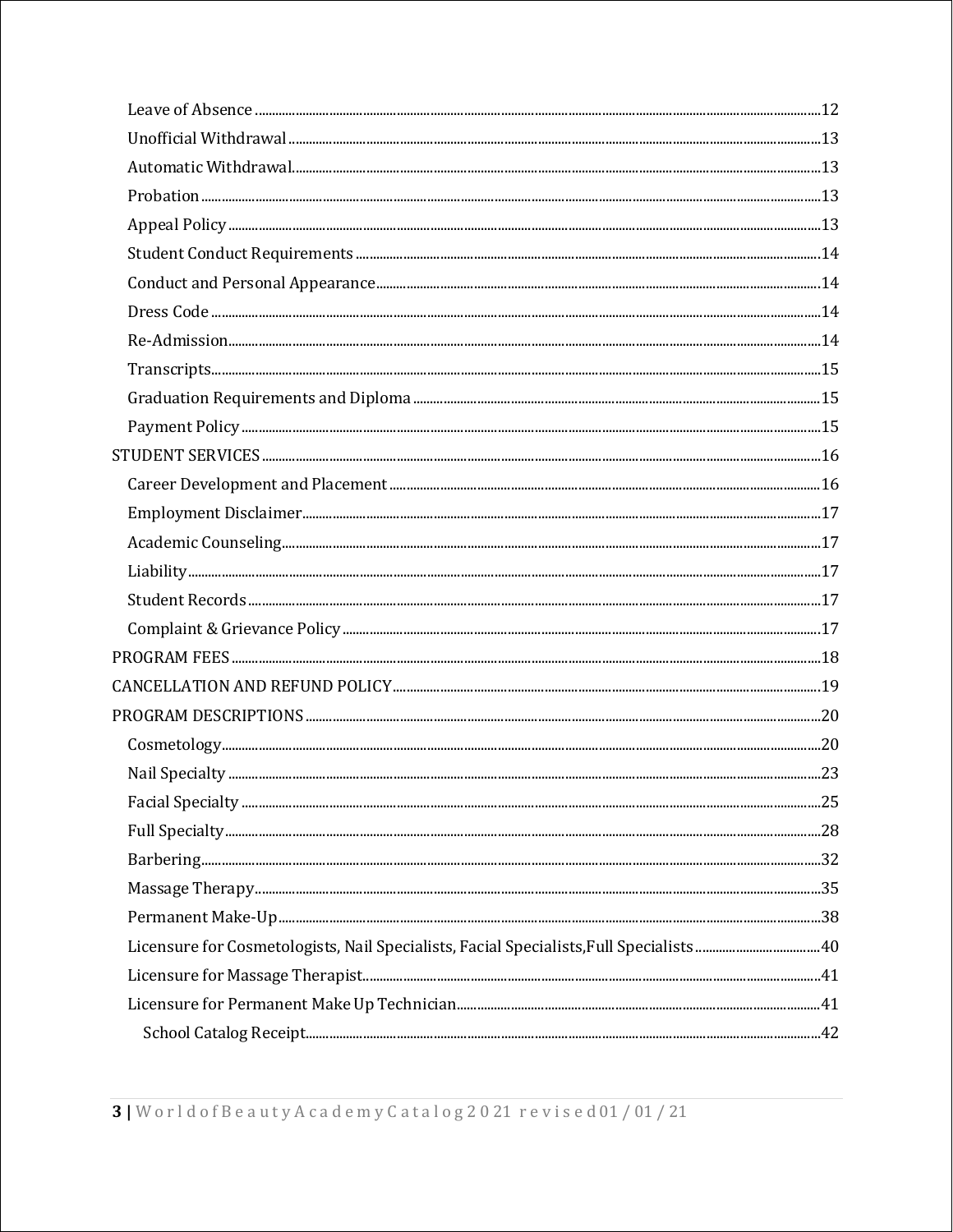### <span id="page-3-0"></span>GENERAL INFORMATION

#### <span id="page-3-1"></span>MISSIONSTATEMENT

Our mission is to provide exceptional beauty career training programs in an environment committed to a high level of learning through experienced educators who are committed to the success of every student.

#### <span id="page-3-2"></span>EDUCATIONALOBJECTIVES

- ✓ To encourage and foster the value of life-long learning in our students;
- $\checkmark$  To provide students with the most up-to-date and comprehensive information available in the fields of Cosmetology and Massage Therapy;
- ✓ To utilize evaluation tools and materials which require students to effectively demonstrate the integration of the concepts and skills they have learned;
- ✓ To maintain an instructive environmentthat respects and welcomes a diversity of individual backgrounds, abilities, interests and opinions;
- $\checkmark$  To provide a curriculum that teaches students how to evaluate, analyze, and synthesize information to develop critical thinking and problem solving skills in a career environment.

#### <span id="page-3-3"></span>OWNERSHIP

World of Beauty Academy, Inc. is a Florida corporation owned and operated by Kim Thi Nguyen, the School Director and sole proprietor. World of Beauty Academy is incorporated in the state of Florida for the purpose of offering beauty career training programs.

#### <span id="page-3-4"></span>PROGRAMS OFFERED

World of Beauty Academy offers the following programs:

| Cosmetology             | 1200 clock hours |
|-------------------------|------------------|
| <b>Barbering</b>        | 1200 clock hours |
| Nail Specialty          | 240 clock hours  |
| <b>Facial Specialty</b> | 260 clock hours  |
| <b>Full Specialty</b>   | 525 clock hours  |
| Massage Therapy         | 500 clock hours  |
| Permanent Make-Up       | 80 clock hours   |

#### <span id="page-3-5"></span>CLASS LANGUAGE

Classes are taught in English. All learning material is in English.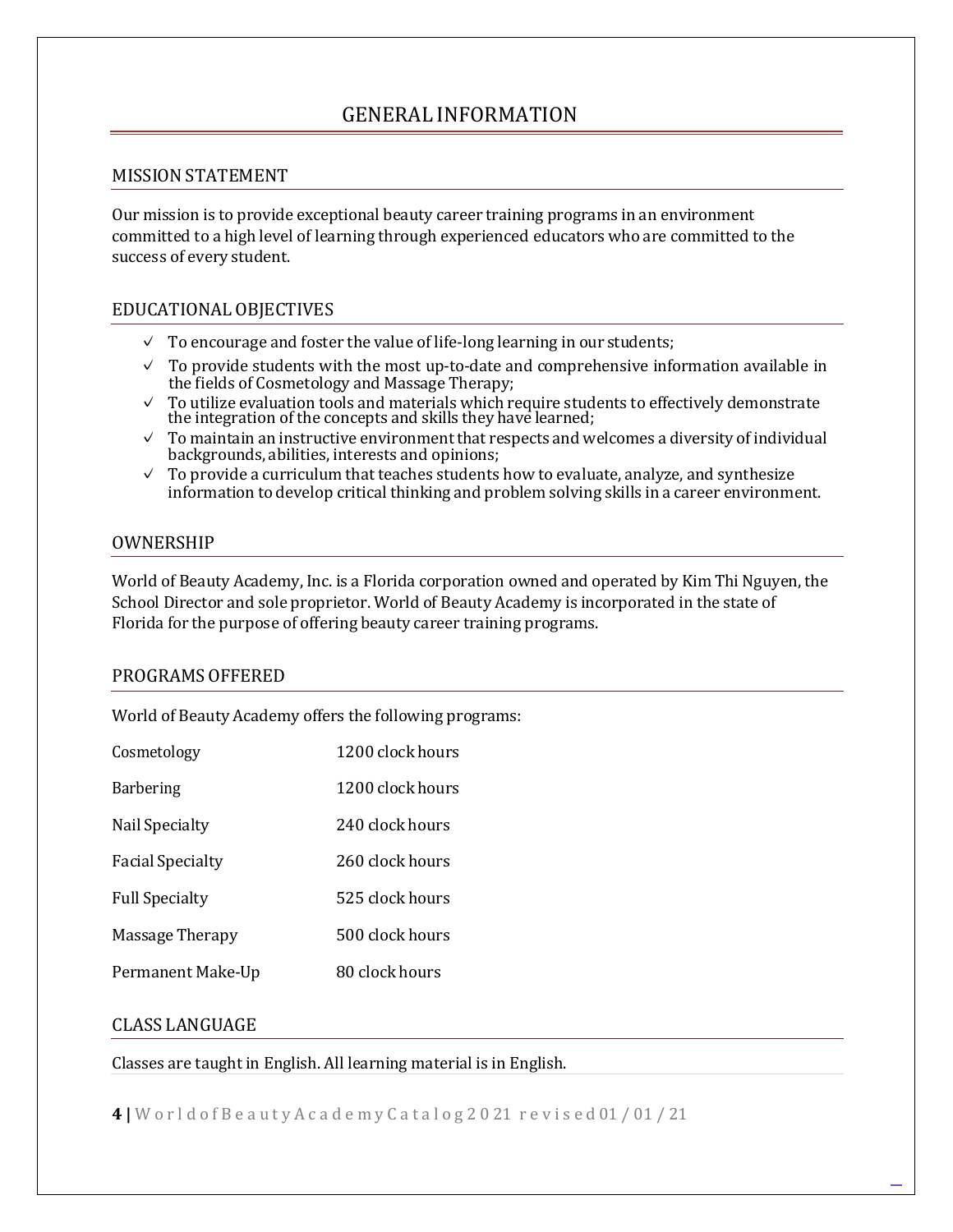#### <span id="page-4-0"></span>NON-DISCRIMINATION P OLICY

World of Beauty Academy is non-sectarian and does not discriminate with regard to race, creed, color, national origin, age, sex, disability or marital status in any of its academic program activities, employment practices, or admissions policies.

This policy applies to hiring for all positions and admission of all students into all programs. Students with special needs such as physical or mental handicaps or learning disabilities are considered for admission provided they meet the entrance requirements. The Chief Academic Officer is responsible for accepting students and determining whether applicants, including those with special needs, can benefit from the training.

### <span id="page-4-1"></span>FACILITY AND EQUIPMENT DESCRIPTION

World of Beauty Academy is located in the city of Orlando, Florida at 6111 W. Colonial Drive Orlando, FL 32808 on the corner of W. Colonial Drive and N Nowell Street. It is easily accessible by public or private transportation, with adequate facilities for faculty and students. Our facility occupies approximately 3000 square feet and contains a reception area, 2 offices, 2 bathrooms, a study area with a small resource center, 8 nail stations, 2 spa chairs and 8 manicure tables. There are 4 classrooms and a cafeteria. The school is fully air-conditioned to provide a comfortable learning environment.

The latest equipment is available on-site to allow a hands-on training approach in all programs. The facility and equipment used fully complies with all federal, state and local ordinances and regulations, including requirements for fire safety, building safety, handicapped access and health.

#### <span id="page-4-2"></span>RESOURCE CENTER

The school has a small resource center on campus open to students. Students have access to reference texts and materials useful in completing the program of study. Materials are to be used on campus and are available during normal class hours. These texts books provide additional information on essential skills and procedures with bibliographical references and indexes, and will complement our programs by practically supporting and reinforcing the instruction given in class. Students may check out reference books by completing a "Book Checkout Form". All books and publications are of current use. Access to the Internet is encouraged to research additional sources and up-to-date information.

#### <span id="page-4-3"></span>HOURS OF OPERATION

The school staff is always prepared and willing to assist students during the following office hours:

| Monday to Friday | $9:30$ am – 7:00pm                     |
|------------------|----------------------------------------|
| Saturday         | Closed                                 |
| Sunday           | 10:00am $-6:00$ pm (Office hours only) |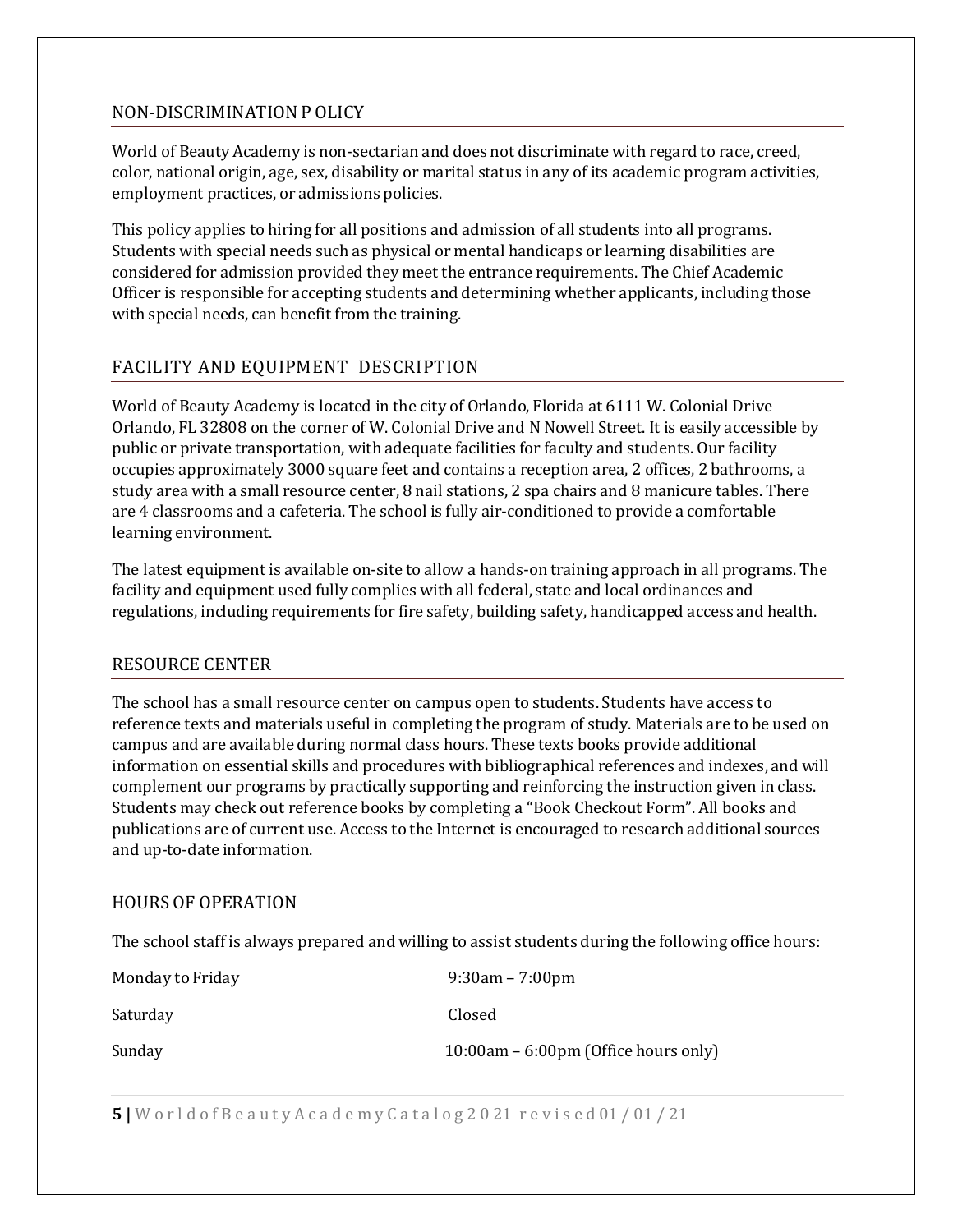#### School Holidays 2022 CALENDAR

|             | New Year's Day   |
|-------------|------------------|
| May 23      | Memorial Day     |
| July 4      | Independence Day |
| September 5 | Labor Dav        |
| November 24 | Thanksgiving     |
| December 25 | Christmas Day    |
|             |                  |

#### <span id="page-5-0"></span>COURSE CODES

The courses available within each program are assigned a course code after the program name. Courses codes are preceded by a program prefix and followed by a course number, which together comprise the course code. The following program prefixes have been defined for each program:

| Prefix                 | Program                 | HIV/AID          | Florida Law    |
|------------------------|-------------------------|------------------|----------------|
| <b>COS</b>             | Cosmetology             | COS 101          | <b>COS 102</b> |
| <b>BAR</b>             | <b>Barbering</b>        | BAR <sub>2</sub> | <b>BAR1</b>    |
| <b>FS</b>              | <b>Full Specialty</b>   | COS 101          | COS 102        |
| <b>FSP</b>             | <b>Facial Specialty</b> | <b>COS 101</b>   | <b>COS 102</b> |
| $\overline{\text{NS}}$ | Nail Specialty          | COS 101          | <b>COS 102</b> |
| <b>MT</b>              | Massage Therapy         | MT109            | MT105          |
| <b>PMU</b>             | Permanent Make-Up       | <b>COS 101</b>   | <b>COS 102</b> |

The required courses in Florida Laws and HIV/AIDS are included under the course codes COS 101, COS 102 except Massage Therapy, which covers the subject matter is under course codes MT105 and MT109 and in BAR 1 and BAR 2 in Barbering.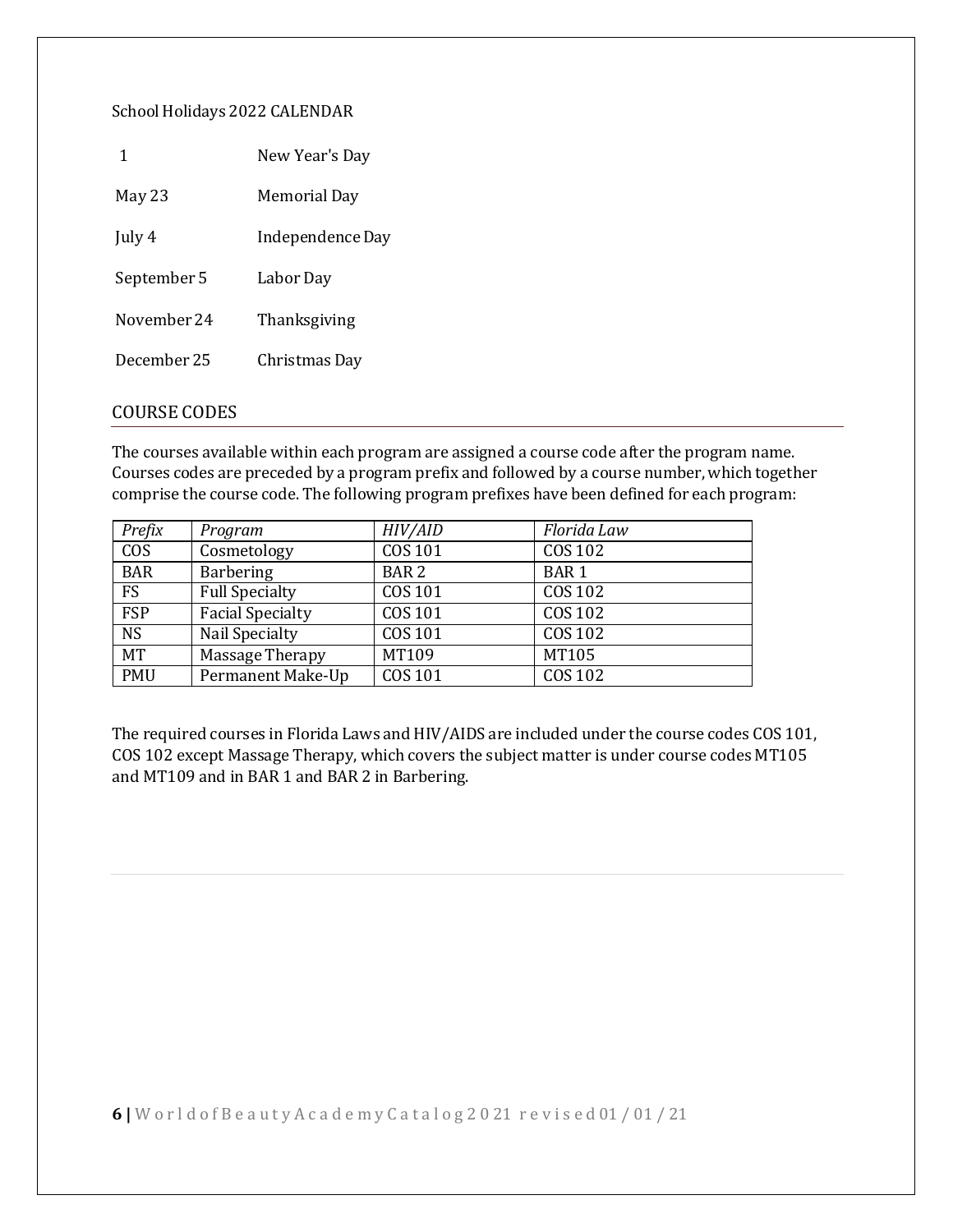#### <span id="page-6-0"></span>ADMINISTRATION

School Director Kim Thi Nguyen, Certificate in Cosmetology from Huong Beauty School, Inc<br>Chief Operating Officer Kim Thi Nguyen, Certificate in Cosmetology from Huong Beauty School, Inc Kim Thi Nguyen, Certificate in Cosmetology from Huong Beauty School, Inc

#### <span id="page-6-1"></span>FACULTY MEMBERS

- Caroline V. Crocker teaches Massage Therapy and has a Certificate from College of Natural Health as<br>a Massage Therapist License MA55582 a Massage Therapist License
- **Doan Diem Nguyen teaches Nail Specialty and has a Certificate from Artistic School of Nails as a Full Specialist License** FS860367 Specialist License
- Huong Thi Nguyen teaches Nail Specialty and has a Certificate from Pro Nails Academy as a Full<br>Specialist License FS7002 Specialist License
- Dung Thanh Hoang teaches Nail Specialty and has a Certificate from the Academy of Health & Beauty<br>as a Nails Specialist License FV9544315 as a Nails Specialist License
- Kim Thi Nguyen teaches Cosmetology, and has a Certificate from Huong Beauty School, Inc. as a CosmetologistLicense
- Marivic Lozanes Lopez teaches Facial Specialty and has a Certificate from World of Beauty Academy<br>as a Cosmetologist License CL1262834 as a Cosmetologist License
- Van T. Vo teaches Facial Specialty and has a Certificate from Academy of Health & Beauty as a Full Specialist License
- Gabriela Cortes Maldonado teaches Cosmetology and has a Certificate from IBC Institute<br>as a Cosmetologist License (CL1285220) as a Cosmetologist License
- Kim Thi Nguyen teaches Permanent Makeup Tattoo and has a Certificate from LA Electrolysis and Permanent College as a Tattooing Artist License 48-44-1425626

#### <span id="page-6-2"></span>DRUG-FREE POLICY

For the protection and welfare of all students and staff, the school has established the following drug-free policy. All students are hereby notified:

1. That the unlawful manufacture, distribution, possession, or use of a controlled substance in the school is prohibited;

2. That violations of this prohibition will result in discharge or other appropriate actions;

3. That as a condition of enrollment, each student agrees that he/she will abide by the terms ofthe above statement, and will notify the School Director of any criminal drug statute conviction for a violation occurring in school no later than five days after such conviction;

4. All employees and students must certify that, as a condition of enrollment, employment, or receiving of financial aid, he/she will not engage in the unlawful manufacture, distribution, dispensation, or the use of a controlled substance during the period covered by employment or the period where federal financial assistance is used for education;

5. This policy is in compliance with the U.S. Department of Education and theDrug-free Schools and Communities Act Amendment of 1989.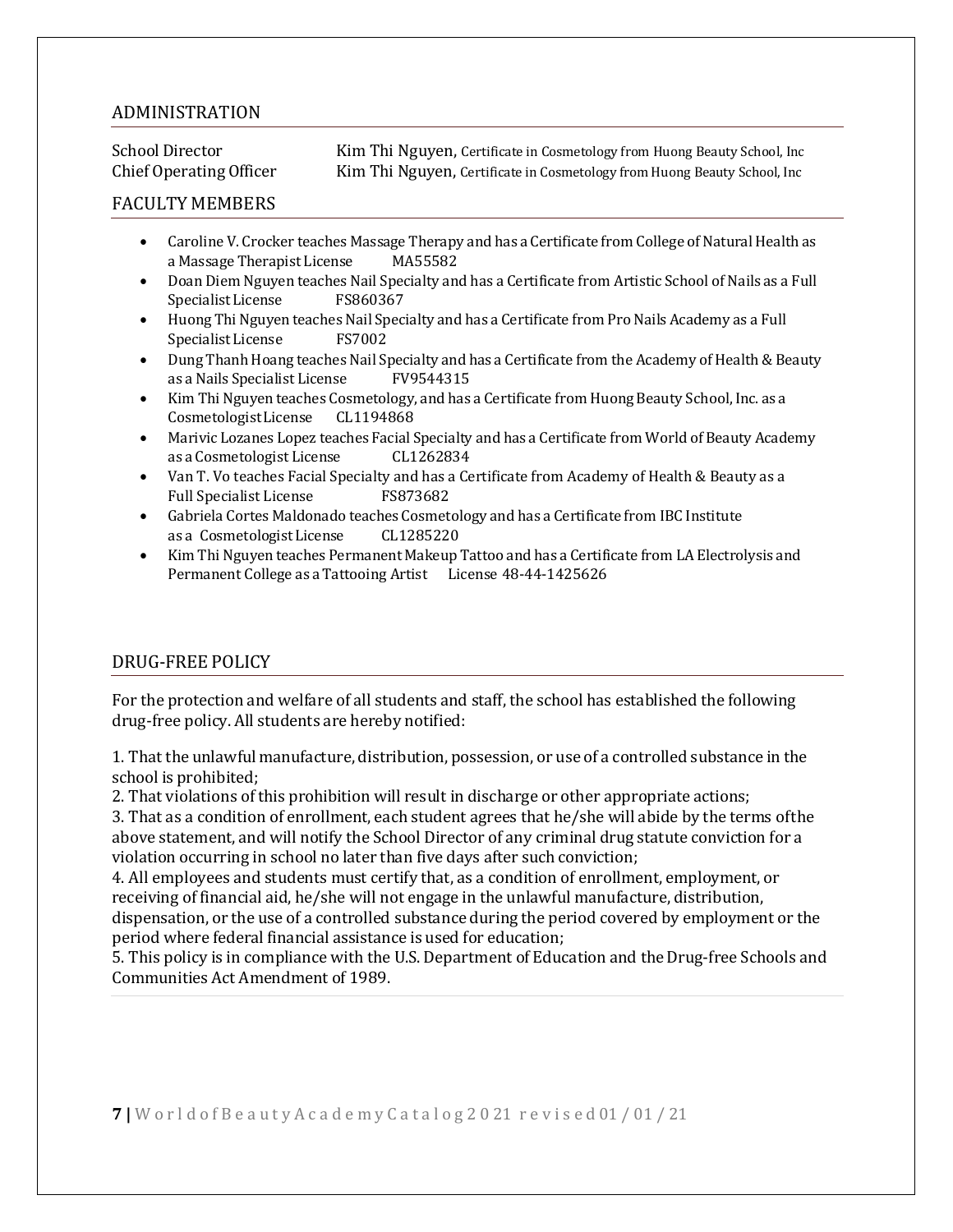### ADMISSIONS POLICY

#### <span id="page-7-0"></span>Requirements:**ONLY FOR Massage Therapy & Cosmetology & Barber**

- ✓ Applicants must present evidence of a high school diploma, high school certification, or GED.
- $\vee$  Applicants who do not have a high school diploma, high school certification or GED and are 17 years of age or older must demonstrate the ability to learn from the program of instruction. Applicants must pass the Wonderlic Basic Skills Test with a minimum verbal score of 200 and a minimum math score of 210.
- $\checkmark$  Applicants are able to download the catalog on [www.worldofbeautyacademy.com](http://www.worldofbeautyacademy.com/) website.
- $\vee$  Applicants must comply with the "Drug Free" School policy.

#### Requirements: Permanent Make-Up

 $\vee$  Applicants must be 18 years of age or older.

The School Director has the responsibility to review and approve an enrollment agreement and to ensure that the applicant has met the proper criteria in accordance with admission standards.

Potential students will be advised that employment in many occupations necessitates the ability to pass the Florida Department of Law Enforcement (FDLE) Criminal Background Check. If not a Florida resident for the past 5 consecutive years, an FBI investigation is required. Potential students with such problems will be helped with exemption procedures if applicable, and if not, they are strongly advised to register for programs where there will be employment opportunities available.

Prospective students who were denied admission, and would like to view their file, may submit a written request. Access to view the file will be granted within 24 to 48 hours of the request.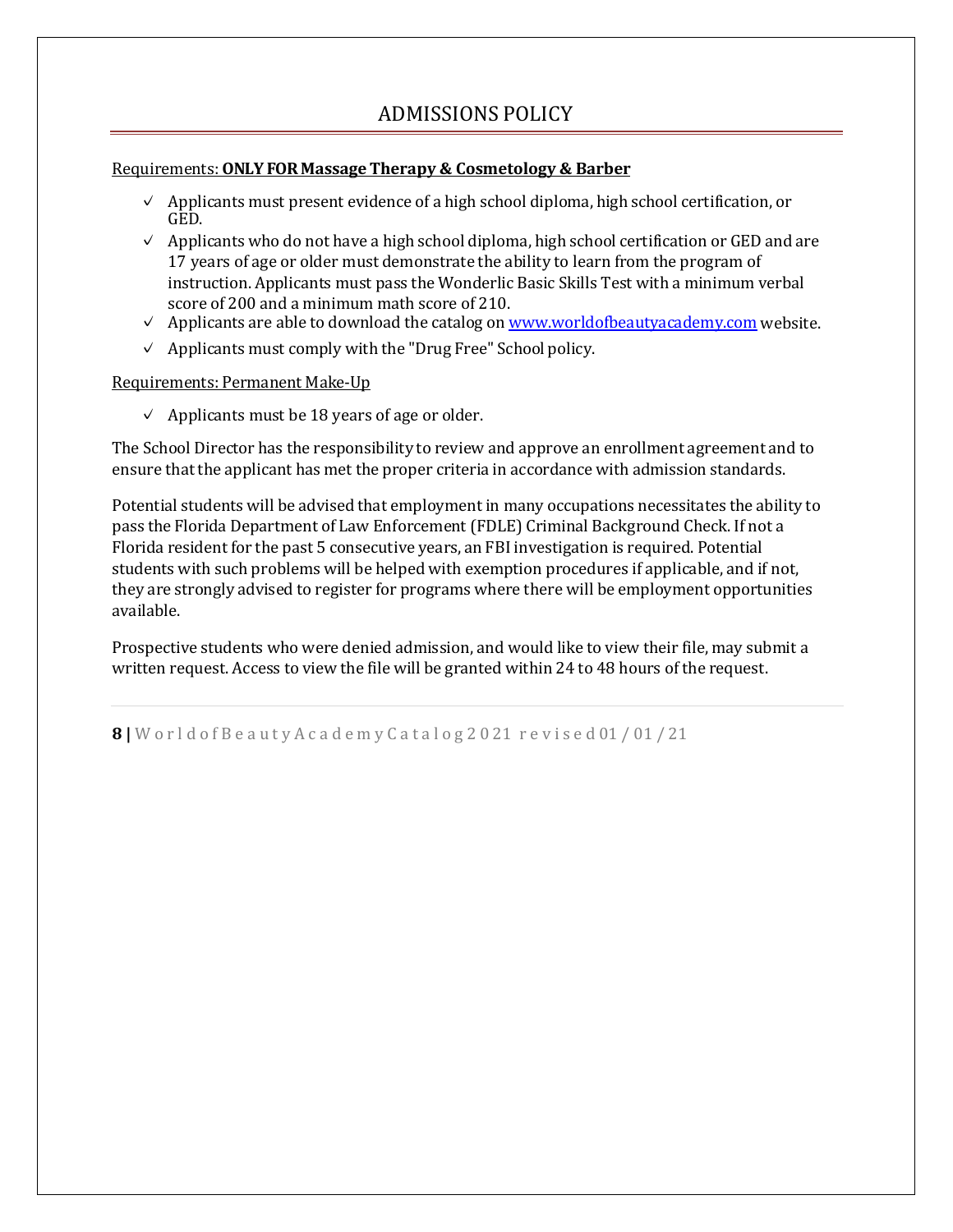#### <span id="page-8-0"></span>THE APPLICATION PROCESS

The application for admissions process is as follows:

- 1) Complete an admissions application.
- 2) Complete a personal interview with an admissions representative.
- 3) Tour the school facilities with an admissions representative.
- 4) When necessary, take a Wonderlic test.
- 5) Receive and read all required pre-enrollment disclosures.
	- ✓ *School Catalog with the Program Outline*
	- ✓ *Drug Free School Disclosure*
	- ✓ *Read the Enrollment Agreement*
	- ✓ *Make financial arrangement to cover tuition and fees*

#### <span id="page-8-1"></span>TRANSFEROF CREDIT

World of Beauty Academy has the right to accept or deny the transfer of clock hours/credits received from another school. The granting of credit for prior learning or exams cannot exceed seventy five percent (75%) of any program. Programs and tuition will be adjusted according to the number of hours accepted by World of Beauty Academy. Any student who began a program at World of Beauty Academy and wishes to transfer to another program will receive credit for courses passed and have his/her tuition adjusted accordingly. Students who transfer out of World of Beauty Academy to another institution may receive their transcript reflecting their hours and grades, providing that all financial obligations to World of Beauty Academy have been met. The acceptance of the transferability of credits is the decision of the receiving institution. World of Beauty Academy does not recognize acquired life experience and prior experiential learning as a consideration for enrollment or granting credit towards any of its programs. World of Beauty Academy does not have an articulation agreement or transfer agreement with any other school, college or university at the present time.

#### <span id="page-8-2"></span>TRANSFER CREDIT POLICY/PROCEDURE

World of Beauty Academy will consider credits from other institutions accredited by an agency recognized by the United States Department of Education (USDOE) or the Council for Higher Education Accreditation (CHEA). Credits taken at other accredited institutions of higher learning may be accepted as 'transfer credit', provided that these courses are in subjects comparable to courses offered and applicable. 'Transfer credit' is given for courses with a "C" or better. Transfer credit must be approved by the School Director. Only official transcripts from other schools may be used to award credit. Students must request that an official transcript from all previously attended institutions be mailed to: World of Beauty Academy 6111 W Colonial Drive Orlando, FL 32808.

- $\checkmark$  Complete and submit a Transfer of Credit Application to the School Director.
- $\vee$  Provide an official transcript and catalog with course descriptions of the prior postsecondary training. Official transcripts are required to post transfer credits.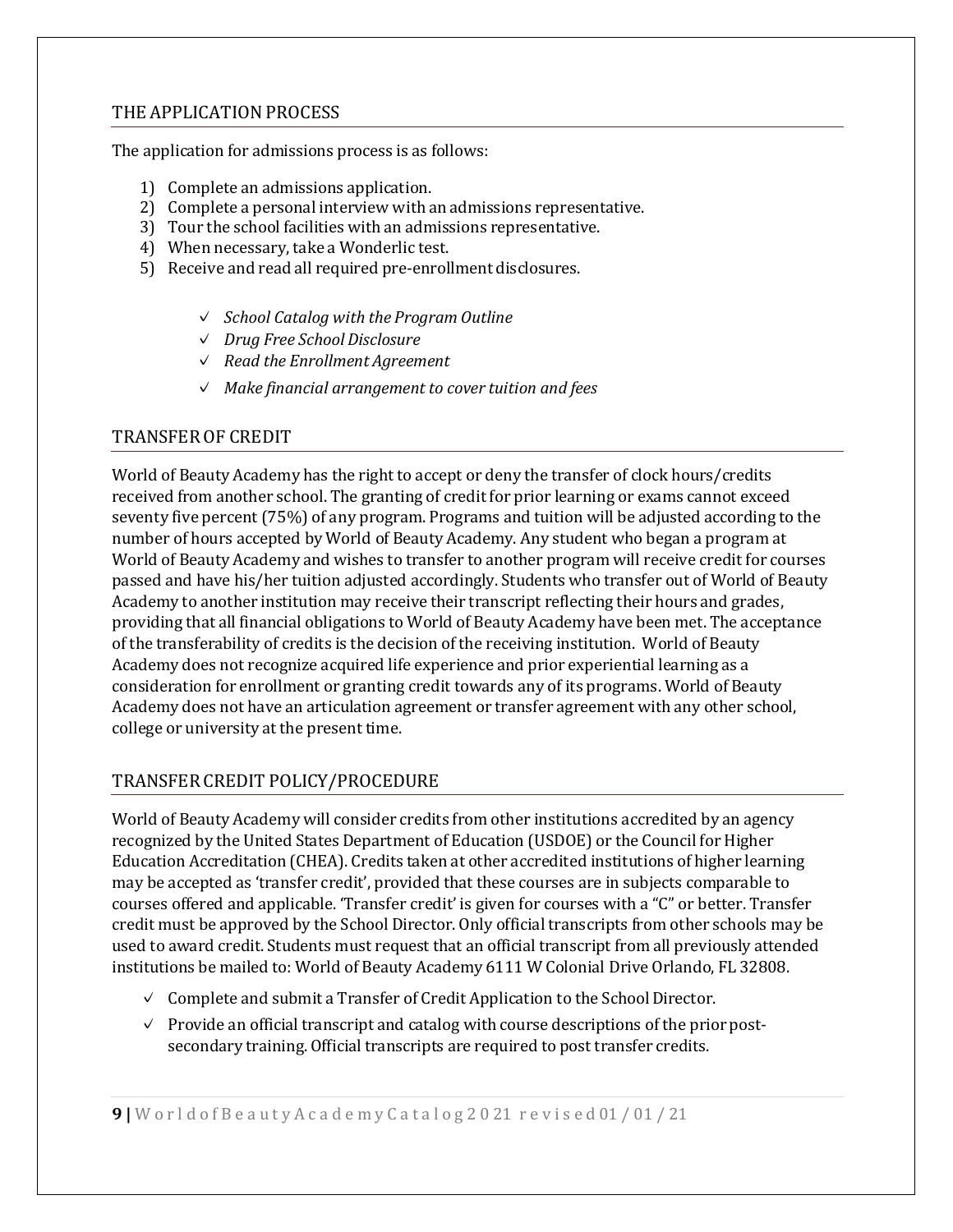- $\checkmark$  Courses from accredited post-secondary training programs that correspond directly in content, scope and length to World of Beauty Academy courses will be considered for credit.
- $\vee$  Only training courses with a grade of C or 2.0 or above will be considered for credit.
- $\vee$  The School Director's decision will be final.
- $\vee$  There is no charge for the procedure.

#### <span id="page-9-0"></span>STATE LICENSURE

The World of Beauty Academy is licensed by the Commission for Independent Education, License #4992. Further information regarding the institution may be obtained by contacting:

> Florida Department of Education Commission for Independent Education 325 W. Gaines Street, Suite 1414 Tallahassee, Fl. 32399-0400 TelephoneNo: 850-245-3200/Toll Free 888-224-6684

#### <span id="page-9-1"></span>CLASS SCHEDULES

The following class schedules are available to students.

| Class Schedule | Time                           | Weekly Clock Hours | Availability    |
|----------------|--------------------------------|--------------------|-----------------|
| Morning        | $9$ am $-3$ pm                 | 30                 | Monday – Friday |
| Afternoon      | $12 \text{ pm} - 7 \text{ pm}$ | 30                 | Monday – Friday |
|                |                                |                    |                 |

#### <span id="page-9-2"></span>CLASS BREAKS

A clock hour is defined as a minimum of 50 minutes of instruction followed by a 10-minute break. Students have a period of 10 minutes at the end of each clock hour for a brief break.

#### <span id="page-9-3"></span>ACADEMIC CALENDAR

The World of Beauty Academy has an open enrollment, and start dates are assigned based upon the number of students enrolled. The minimum number of students for a start is 3 and prospective students can expect to start class within 3 weeks of registering.

#### <span id="page-9-4"></span>DISCLOSURE STATEMENTS

- ✓ The school is non-sectarian and does not discriminate with regard to race, creed, color, national origin, age, sex, disability or marital status in any of its academicprogram activities, employment practices, or admissions policies.
- $\vee$  The institution is approved by the Florida Board of Massage Therapy to teach Massage Therapy.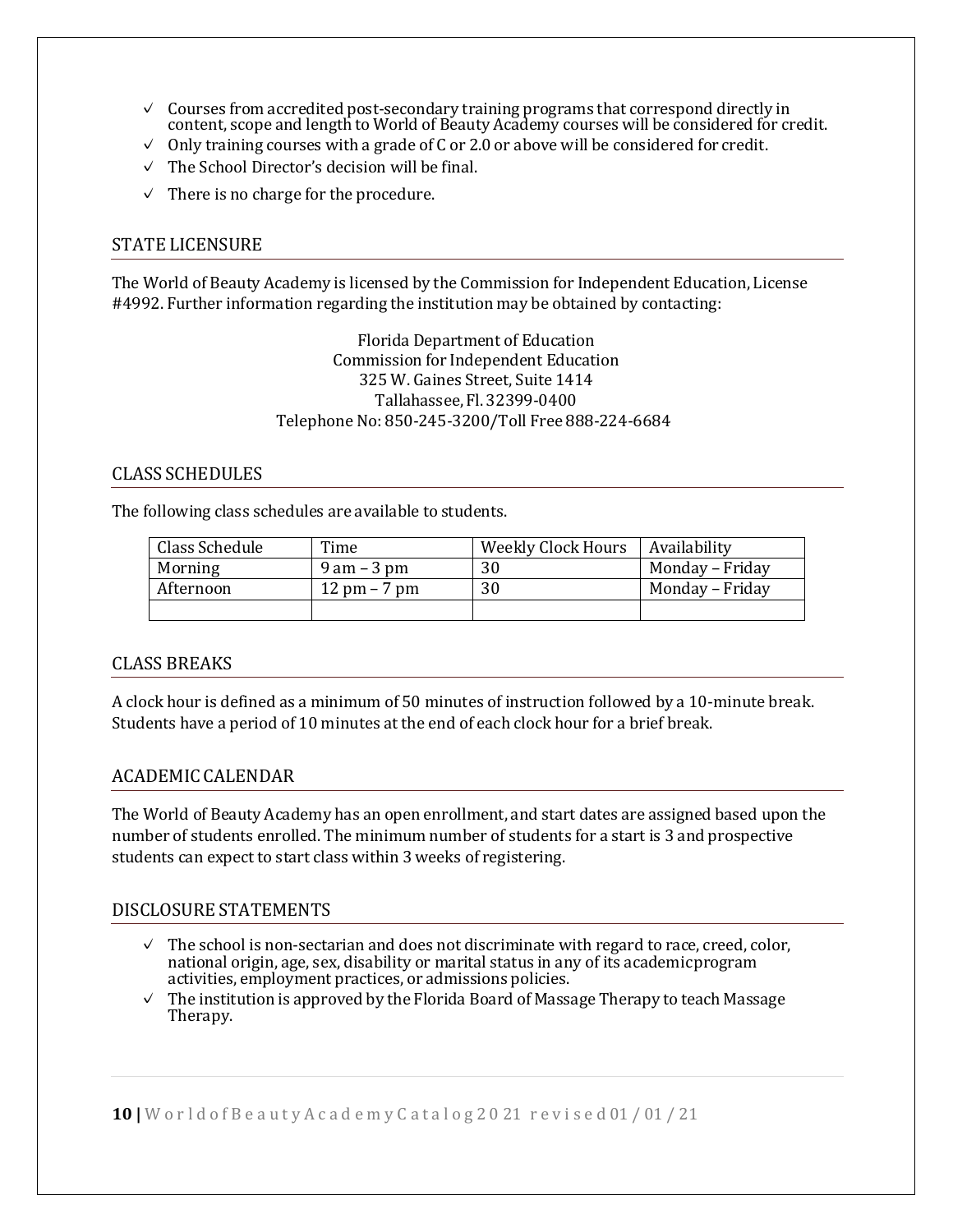### ACADEMIC POLICIES

#### <span id="page-10-1"></span><span id="page-10-0"></span>GRADING SYSTEM

Practical work is graded based on written criteria using school-prepared practical evaluation forms. The form specifies the grading criteria and point value for each application. Each skill/application has a specific point value assigned to it, which is then totaled and converted to a percentage. Students are graded on theoretical knowledge at the end of each course. A final examination will be given at the completion of each program. The exam will consist of two (2) parts: theory and practical. Both portions of the examination are graded according to the following scale:

|   | 94% - 100%    | 4.00 | $=$ | Excellent    |
|---|---------------|------|-----|--------------|
| B | $81\% - 93\%$ | 3.00 |     | Good         |
|   | 75% - 80%     | 2.00 | $=$ | Satisfactory |
|   | 70% - 74%     | 1.00 |     | Poor         |
|   | $0\% - 69\%$  | 0.00 |     | Failing      |

The above-stated grading scale will also be used to score all tests administered by this institution.

#### <span id="page-10-2"></span>PROGRESS REPORTS

The student will receive a program report at the end of each completed course.

#### <span id="page-10-3"></span>SATISFACTORY PROGRESS STATEMENT

Students will be judged as making satisfactory progress by maintaining a cumulative grade point average (GPA) of 2.0 at the midpoint of program. To avoid academic probation, students must maintain a minimum GPA of 75% or a C. Students maintaining less than a 75% GPA shall be counseled by their instructor, which will be noted on their progress report. Students not meeting said conditions will be scheduled for a conference with the School Director, which will result in probation. Students are expected to be prepared and meet the demands of the coursework they have chosen.

#### <span id="page-10-4"></span>COURSE RETAKE POLICY

The course retake is offered to students who have unsuccessfully completed a course and received less than 75%. A student may retake a course twice at no charge. A student will automatically be withdrawn after failing any course in the program twice during the one enrollment period. An enrollment period is the time between the scheduled start date and the scheduled graduation date.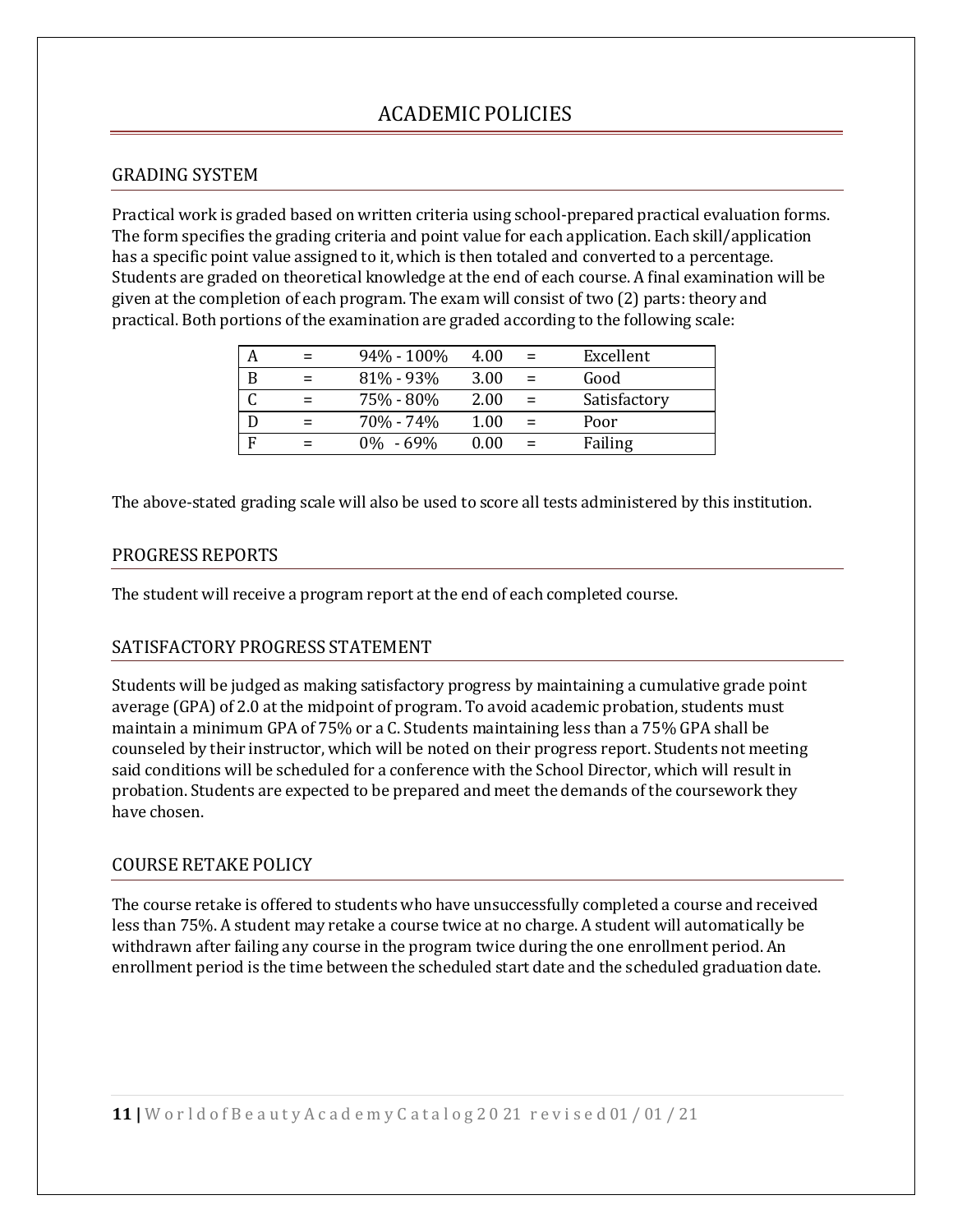#### <span id="page-11-0"></span>MAXIMUM TIME IN WHICH TO COMPLETE

Students are not allowed to attempt more than 1.5 times, or 150%, of the number of clock hours in their program of study. The requirements for the rate of progress are to assure that students are progressing at a rate at which they will complete their programs within the maximum time frame.

#### <span id="page-11-1"></span>MEASUREMENT OF ACADEMIC PROGRAMS

The school measures all its academic programs in terms of clock hours. A clock hour is defined as a minimum of 50 minutes of instruction during a 60-minute period in the presence of an instructor.

#### <span id="page-11-2"></span>ATTENDANCE

Students are expected to attend all scheduled classes. In order to obtain permission for an excused absence, the student must obtain prior permission from the instructor. For emergency situations, a student may bring in a doctor's note, a police report, a court order, or any other legitimate excuse in order to obtain an excused absence. All other absences are considered unexcused.

Students may not have more than five unexcused absences within a calendar month. After five unexcused absences, the student will be advised by the School Director and will be placed on probation for 30 days. If another un-excused absence occurs during the probation period,the student will be advised by the School Director again, and the student may be terminated. The State of Florida requires students to complete a set number of hours to graduate; therefore, all class time missed must be made up by the student (prior to graduation).

#### <span id="page-11-3"></span>**TARDINESS**

Students must come to class on time. Tardiness is defined as arriving more than 15 minutes after the start of a regularly scheduled class. Late arrivals may be excused at the discretion of the instructor. Once a student has three (3) unexcused late arrivals, the student must be formally counseled. A counseling session will determine what actions should be taken by the student and the school to reduce tardiness.Habitual tardiness may lead to probation.

#### <span id="page-11-4"></span>MAKE-UP WORK

Students who have been absent for any reason are required to make up any missed classes before graduating. A student must make up missed time by attending another class in session.

#### <span id="page-11-5"></span>LEAVE OF ABSENCE

A student may be granted a leave of absence for a reasonable amount of time as determined by the School Director. The total leave of absence period may not exceed 180 days. A request for a leave of absence must be in writing, and the date of expected return must be specified. If a student does not return within the specified return date and did not notify the School, the student's contract will be terminated on the date of the scheduled return.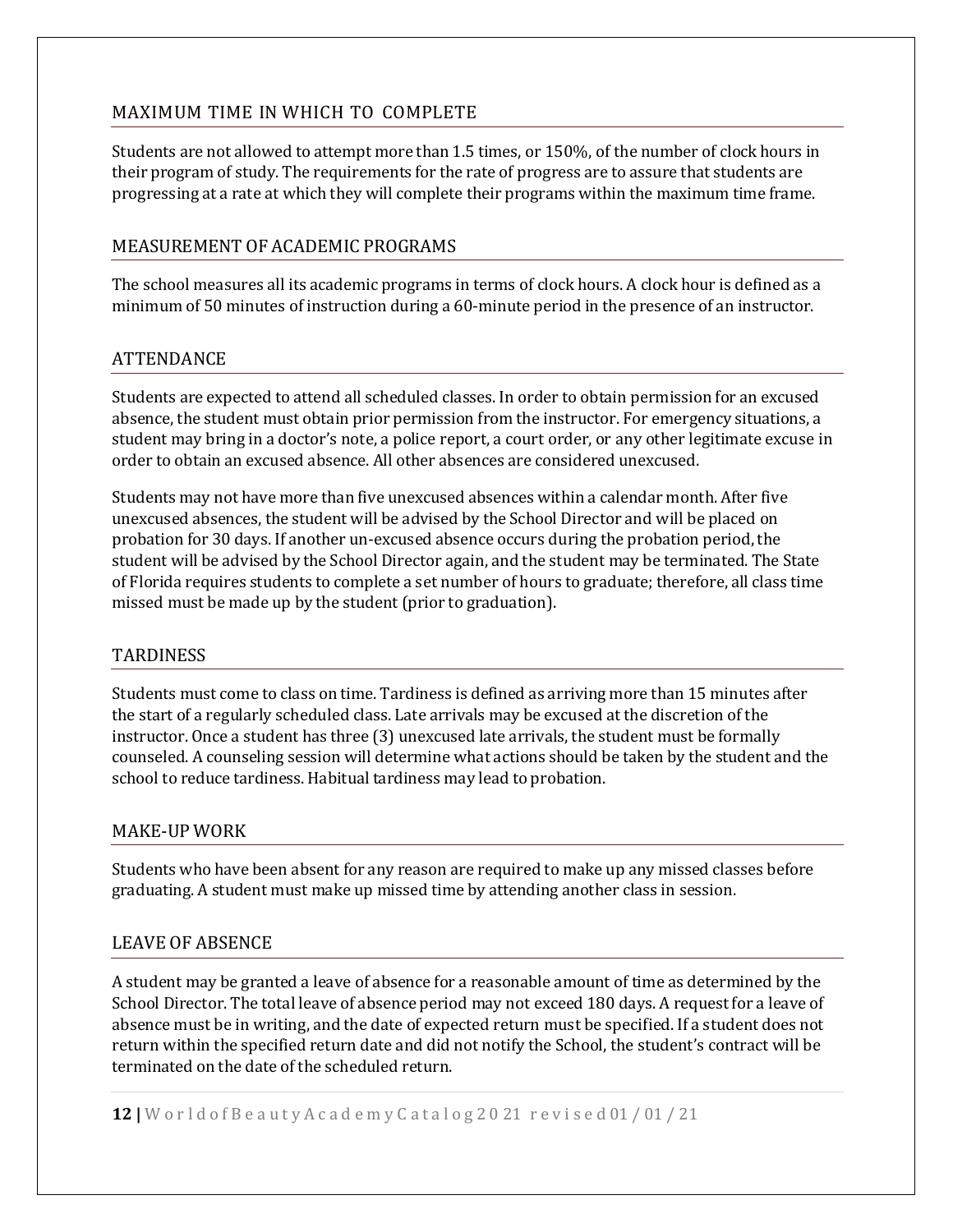#### <span id="page-12-0"></span>UNOFFICIALWITHDRAWAL

If the student fails to attend school for more than 10 consecutive days, the school will consider the student a drop and automatically withdraw him/her from the program.

#### <span id="page-12-1"></span>AUTOMATIC WITHDRAWAL

A student will automatically be withdrawn from the program for the following reasons:

- ✓ Failure to attend school for 10 consecutive class days.
- $\checkmark$  Failure to return from an approved leave of absence on the scheduled return date.
- $\checkmark$  Failure to maintain satisfactory progress for two consecutive modules.
- $\vee$  Failing any course in the program twice during one enrollment period.

#### <span id="page-12-2"></span>PROBATION

Grades: Students who have unsuccessfully completed a course and received less than 75% will be placed on probation. A student may retake a course twice at no charge. A student will automatically be withdrawn after failing any course in the program twice during the one enrollment period.

Attendance: Students may not have more than five unexcused absences within a calendar month. After five unexcused absences, the student is advised by the School Director and will be placed on probation for 30 days. At the end of the period the student will be re-evaluated.

- Students are required to have an overall attendance rate of 70%.
- Students must achieve a grade of "C" or higher.
- Students must have a satisfactory progress report from the instructor.

If the above conditions are met, the probationary status will be lifted. Failure to achieve satisfactory progress after the probationary period will result in dismissal from the school.

#### <span id="page-12-3"></span>APPEAL POLICY

A student has the right to appeal either unsatisfactory progress and/or termination due to unsatisfactory progress. A student may appeal the following actions or terminations:

- ✓ Unsatisfactory academicprogress
- ✓ Attendance
- ✓ Termination from school

The appeal process is as follows:

- $\vee$  The student MUST submit a letter in writing to the School Director
- $\checkmark$  The letter must be detailed, stating the reason(s) for not making satisfactory progress and/or the mitigating circumstances for the appeal.
- $\checkmark$  The letter must be received within (10) days of the termination date.
- $\checkmark$  Students may appeal termination only once during the student's enrollment period.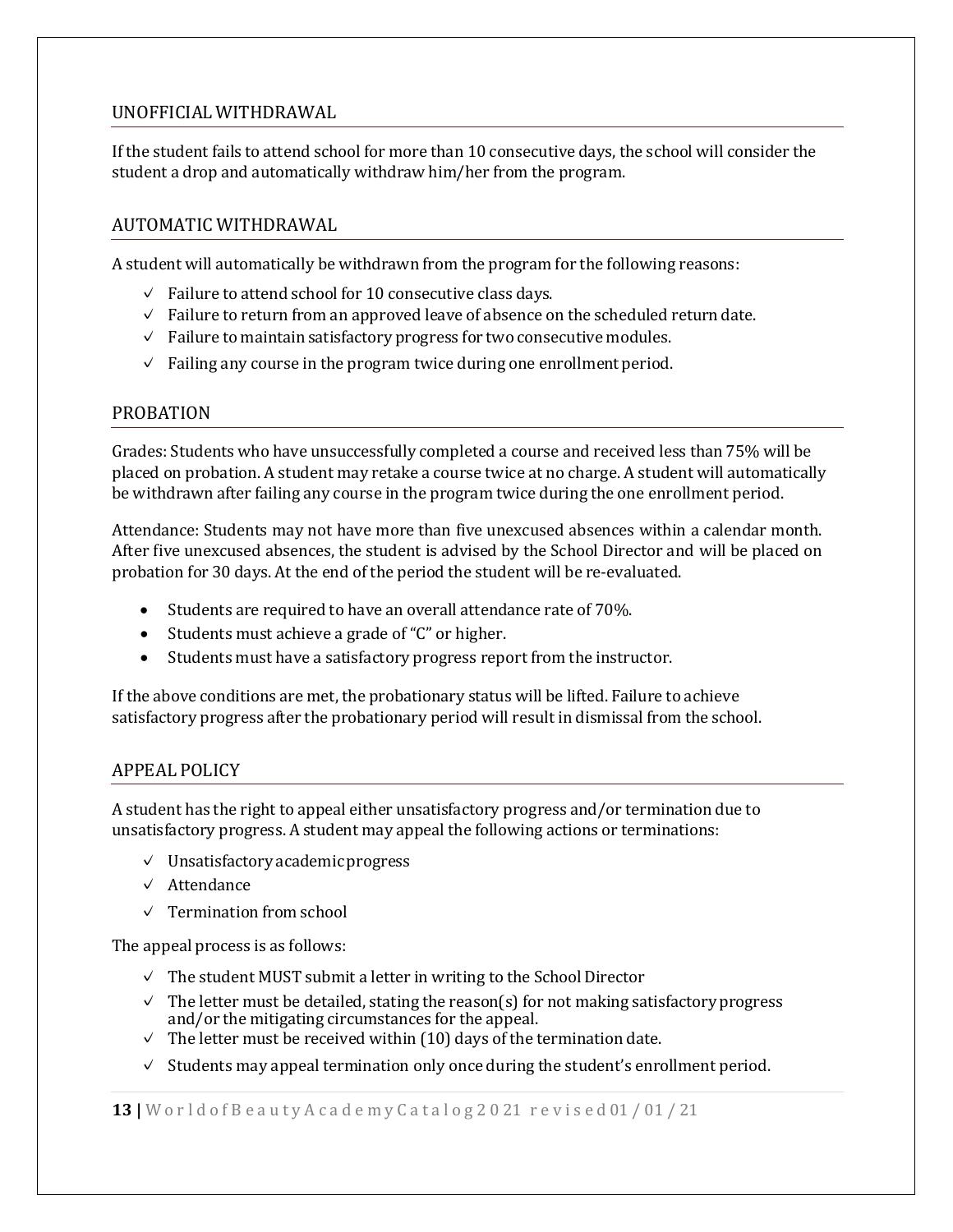$\checkmark$  The School Director shall evaluate the appeal and notify the student in writing of the decision within (10) days.

The student may not attend classes while the appeal is pending. Should a student's appeal be successful they will be expected to return to class at the beginning of the next class/course start.

Should a student's appeal be unsuccessful the student will be informed in writing. No refunds shall be made to the student until the final determination is made by the School Director. The School Director's decision is final.

### <span id="page-13-0"></span>STUDENT CONDUCT REQUIREMENTS

Students are expected to dress and act properly while attending classes. At the discretion of the school administration, a student may be dismissed from school for a serious incident or incidents of an intoxicated or drugged state of behavior, possession of drugs or alcohol upon school premises, possession of weapons upon school premises, behavior creating a safety hazard to other persons at school, disobedient or disrespectful behavior to other students, an administrator, or faculty member, or any other stated or determined infractions of conduct.

#### <span id="page-13-1"></span>CONDUCT AND PERSONAL APPEARANCE

The student must attend classes continuously and complete the required training.

- Students are required to be courteous and professional to staff and fellow students.
- Beverages and food are not allowed in the training areas.
- Students must pick up and clean after themselves.
- Students should be considerate of others and the facility.
- Students must make personal calls outside the classroom and classroom hours. In the case of emergency or employment-related calls, students must get permission from the instructor.

#### <span id="page-13-2"></span>DRESS CODE

The school dress code is to assist our students in becoming acquainted and comfortable with the dress expected by employers. All students are expected to dress in the smocks/aprons provided and must at all times be neat, clean and maintain proper hygiene. Coats, jackets, jackets with hoods, etc., cannot be worn over or under the smock or apron. No prints, written messages, pictures, etc., are allowed on the smock or aprons. No jeans may be worn. Smocks or aprons must be worn closed (buttoned, snapped, or zipped up) in the front. No open-toed shoes (i.e., sandals, flip flops, crocs, etc.) may be worn.

#### <span id="page-13-3"></span>RE-ADMISSION

A student that has canceled or has been terminated and desires to re-enter the program of study must notify the school and follow the required admission procedures. A student that was terminated for any reason must have an interview with the School Director and show why he/she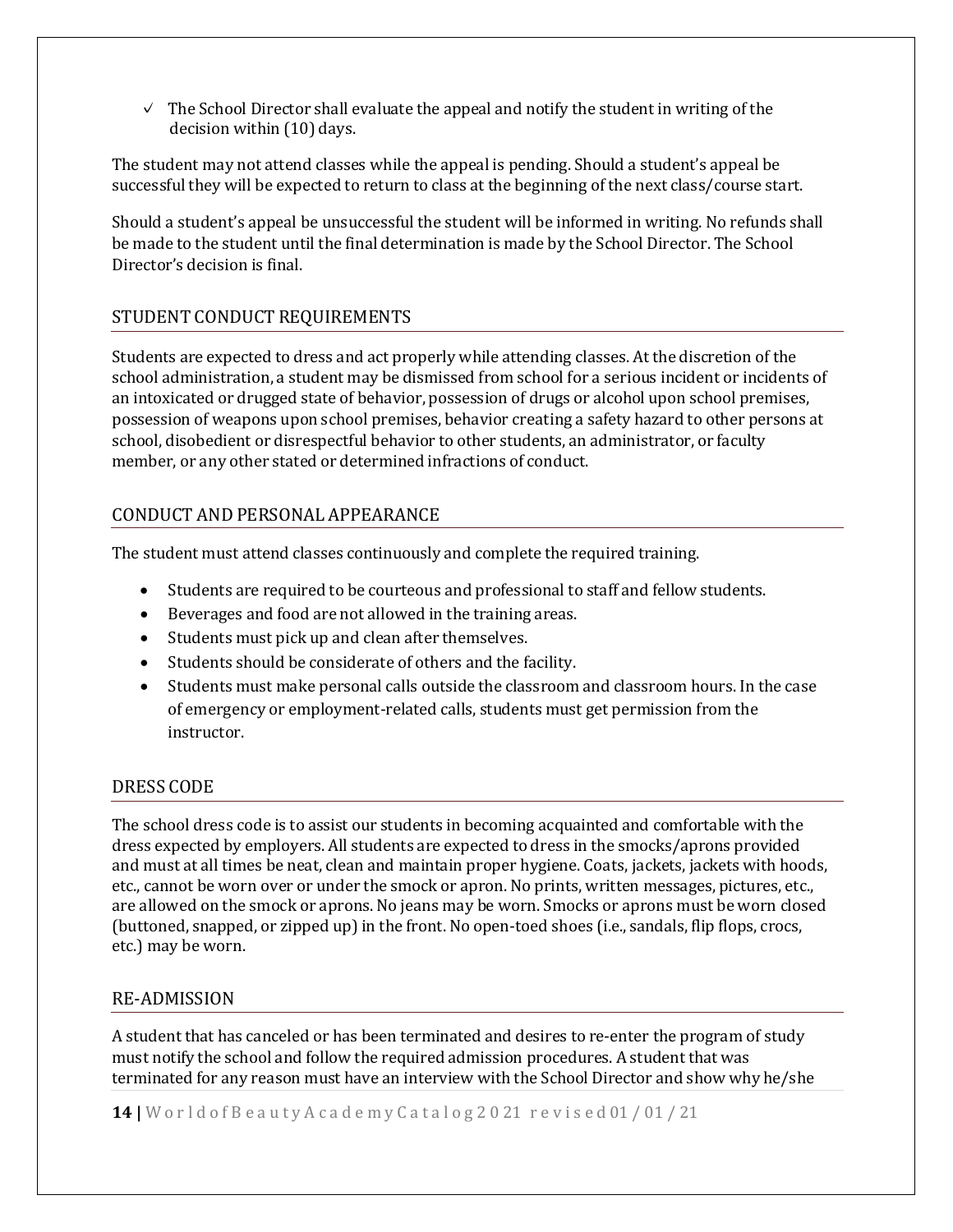should be re-instated. The School Director has the final decision. There is no charge associated with readmission.

#### <span id="page-14-0"></span>**TRANSCRIPTS**

The school reserves the right to withhold a transcript until all financial obligations have been satisfied. There is a \$10 service fee for each transcript requested, and two weeks' notice is required. Official transcripts may be released to third parties, given receipt of a written request by the student. To request a transcript to be released to a third party, a "Release of Student Information Form" must be requested from the school's admission officer. The form must be completed and returned to the school. To expedite the request, please remember to attach the \$10 nonrefundable fee.

### <span id="page-14-1"></span>GRADUATION REQUIREMENTS AND DIPLOMA

The school considers a student that has completed all his/her required program hours and services as a "candidate for graduation"; however, the student will not receive a diploma until he/she complies with the following requirements:

- 1. Attend all class hours, complete all required services and complete each required course meeting, each course's minimum standards in addition to obtaining an overall GPA of 2.0 or higher and;
- 2. Take and pass a comprehensive final examination; and
- 3. Fulfill all monetary obligations with the school.

#### <span id="page-14-2"></span>PAYMENT POLICY

At the school's discretion, installment payments may also be arranged. Students assume the responsibility for payment of the tuition costs in full, either through direct payment or through a third party financial plan. All financial arrangements must be made before the beginning of classes. The school will contact students who are delinquent in paying tuition and fees. They will then be counseled and encouraged to make specific arrangements with the school in order to remove their delinquency and remain in good financial standing. World of Beauty Academy accepts payment for tuition, books, equipment and other fees through cash payment, VISA, MasterCard, or personal or third party checks.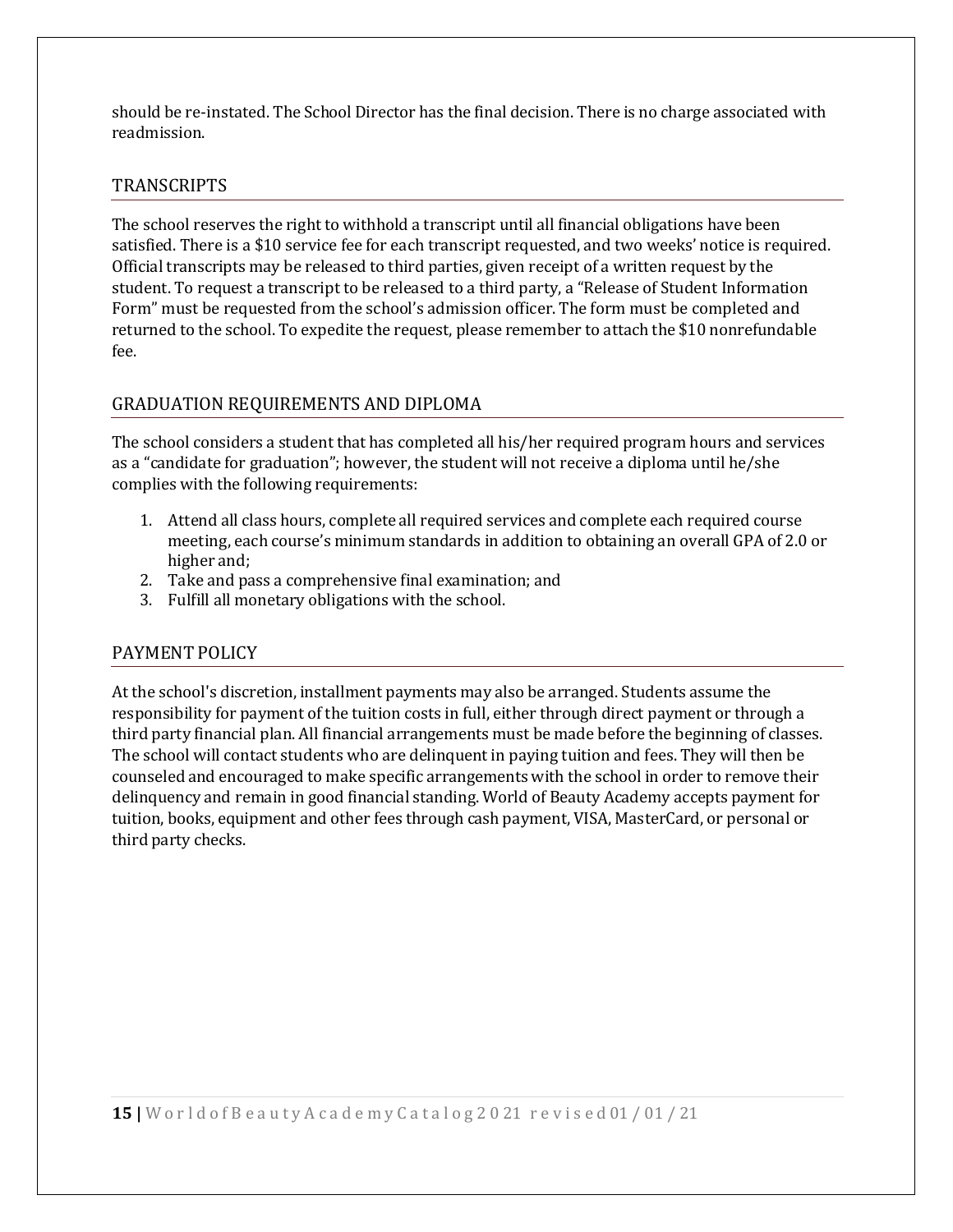### STUDENT SERVICES

#### <span id="page-15-1"></span><span id="page-15-0"></span>CAREER DEVELOPMENT AND PLACEMENT

The Student Services Director serves as a liaison between the graduates and the beauty industry. Information on job search techniques is provided to students and graduates based on the current needs of local businesses and the community. However, no employment information or placement assistance provided by the school should be considered either expressly or implied as a guarantee or promise of employment, the likelihood of employment, an indication of the level of employment or compensation expected, or an indication of the types or job titles of positions for which students or graduates may qualify.

This assistance consists primarily of educating students in developing the ability to successfully perform these tasks as they begin to seek employment. These tasks are taught during and towards the end of each program.

- Preparing resumes
- Developing job interviewing skills
- Identifying job position openings
- Following up with employers after interviews
- Negotiating wages and benefits
- Maintaining employment once hired
- Securing opportunities for advancement once hired
- Developing and utilizing a network of professional contacts who can aid in the job search effort

A successful job search is dependent upon the confidence, willingness, and preparedness of the applicant. Students and graduates are encouraged not to place restrictions on their job search endeavors regarding location, starting salary, and specific benefits. Any employment students or graduates may obtain through the school's assistance will, in all probability and likelihood, be an entry level position.

Throughout their program, students will receive instruction on resume preparation, market research techniques and interviewing skills. While in training, students are constantly advised regarding opportunities for job interviews, how to prepare and appear at job interviews, and how to conduct themselves during job interviews. Students will compose resumes and letters of introduction. The school will offer helpful reference sources to assist students in locating firms and geographic areas offering employment opportunities related to their training.

The school shall not deny admission or discriminate against students enrolled on the basis of race, creed, color, sex, age, disability, sexual orientation or national origin. The school will reasonably accommodate applicants and students with disabilities to the extent required by applicable law.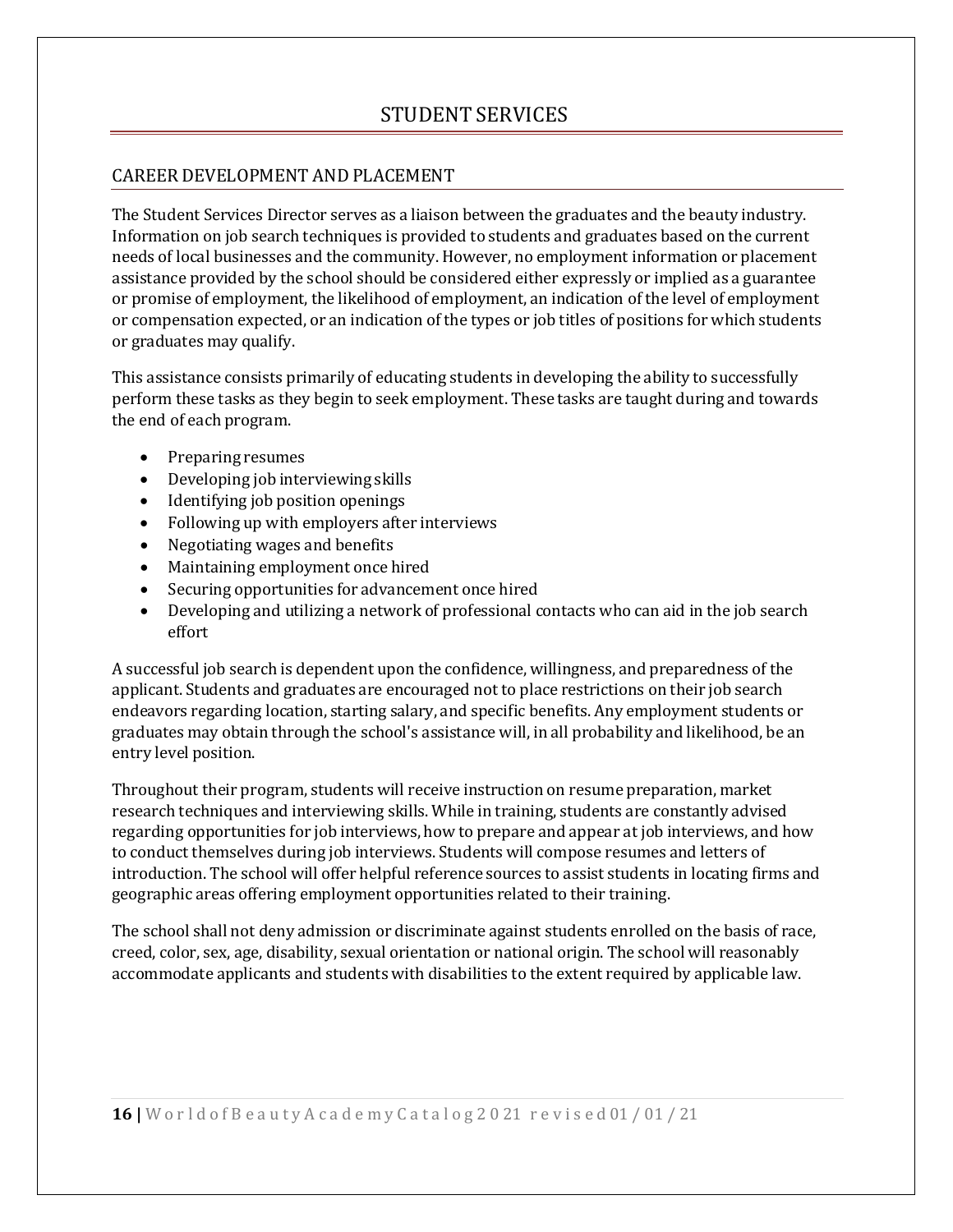#### <span id="page-16-0"></span>EMPLOYMENT DISCLAIMER

The staff and faculty are committed to assisting graduates to find gainful employment but cannot guarantee employment to any student, recent graduate, or alumni of the school.

#### <span id="page-16-1"></span>ACADEMIC COUNSELING

Faculty office hours will be noted in the appropriate course syllabus. Faculty members will be available a minimum of two hours each week to provide student counseling. Staff members will be available in the administration office during office hours. A student may contact either an instructor or the School Director if one is in need of academic counseling services.

#### <span id="page-16-2"></span>LIABILITY

World of Beauty Academy assumes no responsibility for loss or damage to personal property, or for personal injury which may occur while on the campus grounds.

#### <span id="page-16-3"></span>STUDENT RECORDS

Permanent student educational records are filed and maintained at the administrative offices for each individual student. World of Beauty Academy guarantees each student access to that student's records. World of Beauty Academy requires written consent from the student for release of records in response to each third-party request, unless otherwise required by law. The school provides and permits access to student and school records as required for any accreditation process initiated by the school or by the Commission for Independent Education. Students desiring to view their records may request to see their records in the school office during normal business hours or may schedule a time to review records that is convenient to both the student and the school administration. If an appointment is made, the appointment shall be made no later than 48 hours after the student has requested to view their records.

#### <span id="page-16-4"></span>COMPLAINT & GRIEVANCE POLICY

World of Beauty Academy will make every effort to resolve any student complaint that is not frivolous or without merit. The student must register the complaint, in writing, within 10 days from the date that the incident occurred. The grievance is to be delivered to the School Director, which shall review and investigate the allegation(s). A response and/or determination will be sent to all parties involved, in writing, within 30 days of receipt. Should the student find the school's resolution to be unsatisfactory, he/she may file its compliant to the Commission for Independent Education at the following address:

Executive Director Commission for Independent Education Florida Department of Education 325 West Gaines St., Ste 1414 Tallahassee, FL 32399-0400 Toll-free Telephone Number 888-224-6684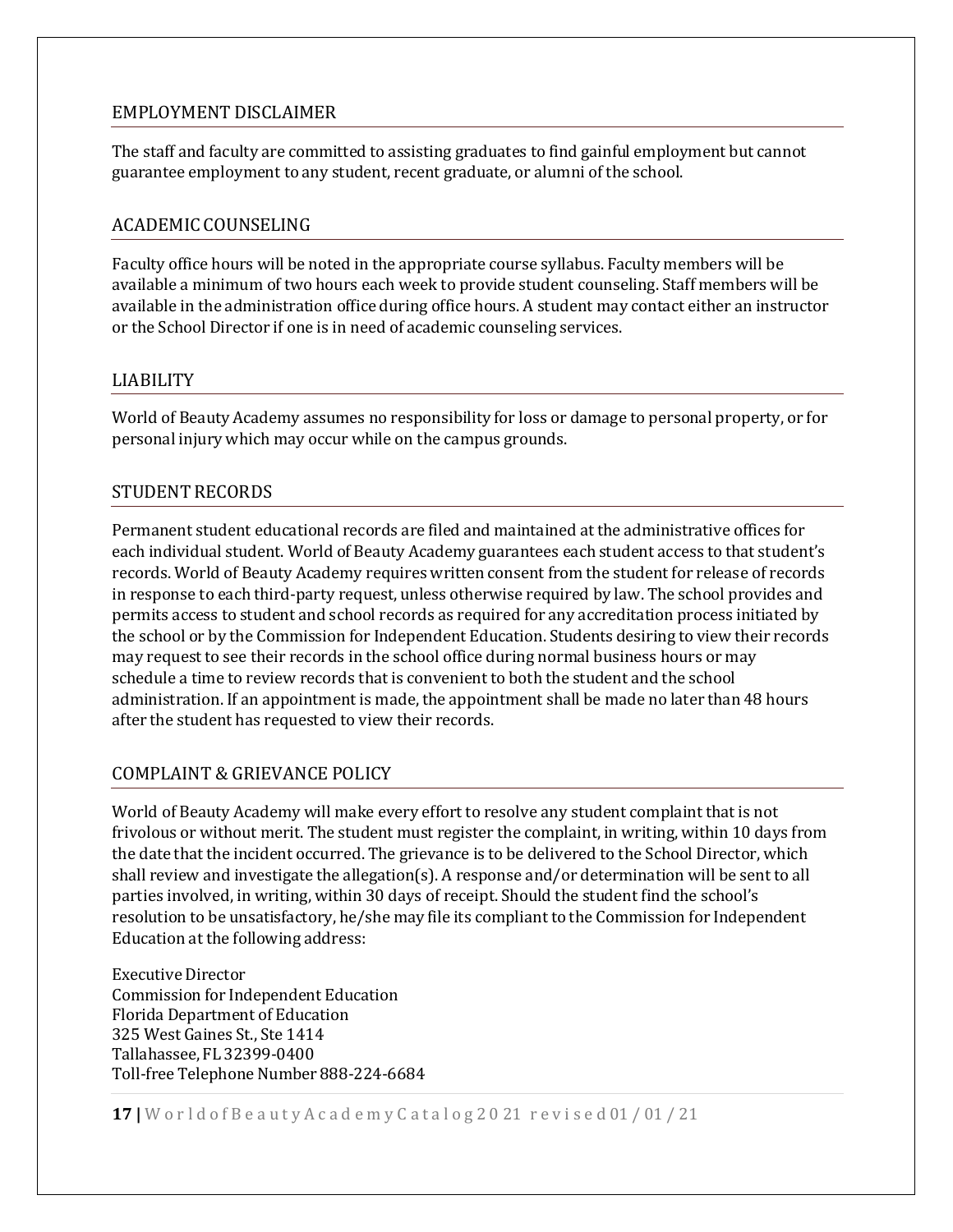### PROGRAM FEES

| Program of Study        | Cost Breakdown |            |          |                   |
|-------------------------|----------------|------------|----------|-------------------|
|                         | Registration   | Tuition    | Supply   | <b>Total Cost</b> |
| Cosmetology             | \$200.00       | \$3,200.00 | \$500.00 | \$3,900.00        |
| Barbering               | \$200.00       | \$3,200.00 | \$500.00 | \$3,900.00        |
| <b>Facial Specialty</b> | \$200.00       | \$1,650.00 | \$50.00  | \$1,900.00        |
| Nail Specialty          | \$200.00       | \$655.00   | \$95.00  | \$950.00          |
| <b>Full Specialty</b>   | \$200.00       | \$2,450.00 | \$150.00 | \$2,800.00        |
| Massage Therapy         | \$600.00       | \$3,300.00 | \$0      | \$3,900.00        |
| Permanent Make-Up       | \$700.00       | \$1,600.00 | \$200.00 | \$2,500.00        |

<span id="page-17-0"></span>The total cost of each program of study is displayed below:

#### *Facial Specialty*

Students are responsible for the costs of any physical exams and any professional licensing test fees that may be required.

#### *Nail Specialty*

Students are responsible for the costs of any physical exams and any professional licensing test fees that may be required.

#### *Full Specialty*

Students are responsible for the costs of any physical exams and any professional licensing test fees that may be required.

#### *Cosmetology*

Students are responsible for the costs of any physical exams and any professional licensing test fees that may be required.

#### *Barbering*

Students are responsible for the costs of any physical exams and any professional licensing test fees that may be required.

#### *Massage Therapy*

Students are responsible for the costs of any physical exams and any professional licensing test fees that may be required.

#### *Permanent Make-Up*

Students are responsible for the costs of any physical exams and any professional licensing test fees that may be required.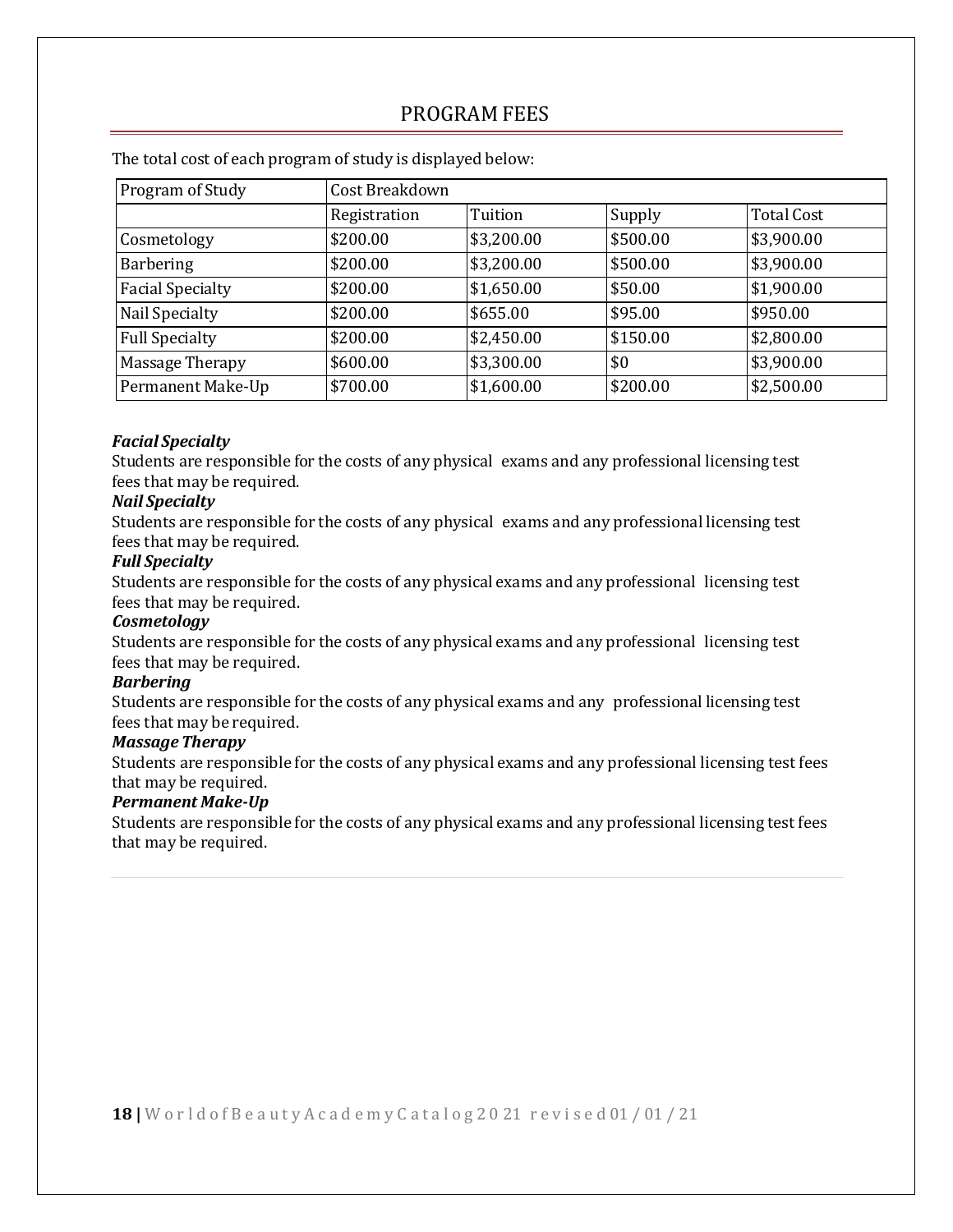### CANCELLATION ANDREFUNDPOLICY:

<span id="page-18-0"></span>Should the student be terminated or cancel for any reason, all refunds will be made according to the following refund schedule: NON-REFUNDABLE ITEMS – Uniforms, Lab Supplies, and Books.

Cancellation must be made in person or by certified mail.

All monies will be refunded if the school does not accept the applicant or if the student cancels within three (3) business days after signing the Enrollment Agreement and making initial payment.

Cancellation after the third business day, but before the first class, will result in a refund of all monies paid with the exception of the registration fee.

A student canceling after attendance has begun, but prior to 50% completion of the program, will result in a Pro-Rata refund computed based on the numbers of hours completed to the total program hours.

Cancellation after completing 50% of the program will result in no refund.

Termination Date: The termination date for refund computation purposes is the last date of actual attendance by the student unless earlier written notice is received.

Refunds will be made within 30 days of termination or receipt of Cancellation Notice.

A student can be dismissed, at the discretion of the School Director, for insufficient progress, nonpayment of costs, or failure to comply with the rules.

If the school terminates a program for any reason, the student will receive a 100% refund on monies paid to the school.

For a student who is on a leave of absence, the termination date is the date the student was scheduled to return from the leave of absence and failed to do so.

#### **Withdrawals**

Any student wishing to officially withdraw from the school must notify the School Director in person or send a letter by certified mail. A student who missed school for 10 consecutive days and does not notify the School Director will be considered unofficially withdrawn.

To determine unofficial withdrawal, the school monitors student attendance daily. The withdrawal date will be the last date the student actually attends class. In the case of a student not returning from an approved Leave of Absence, the withdrawal date will be the earlier of the dates the student notifies the institution s/he will not be returning or the first date the student was to return from leave but did not. All accounts are subject to the School's refund policy based on the withdrawal date.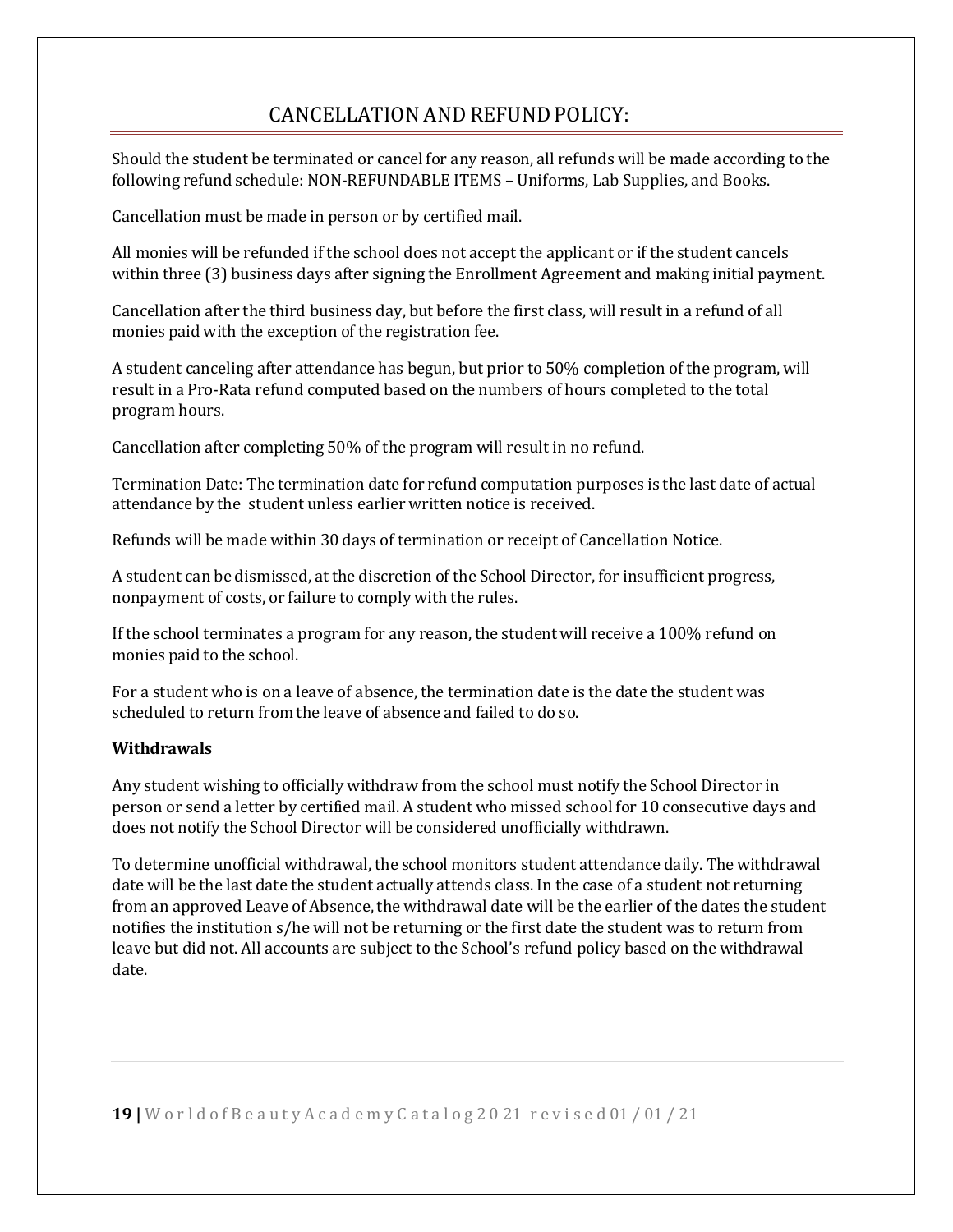### PROGRAM DESCRIPTIONS

#### <span id="page-19-1"></span><span id="page-19-0"></span>COSMETOLOGY

#### 1200 Clock Hours

#### Objective

The purpose of this program is to prepare a person for employment as a licensed cosmetologist. Instruction is designed to qualify students for employment upon successfully passing the Florida Cosmetology License Examination.

#### Description

The program includes, but is not limited to communication skills, leadership skills, human relation skills, employability skills, safe and effective work practices, Florida Cosmetology Law and Rules, acquisition of knowledge of cosmetology/nails specialist and their related chemistry, bacteriology, anatomy, and physiology, art of make-up, and development of skill in performing the manipulative and electrical techniques required in the practice of cosmetology occupations.

Upon successfully completion, students will be eligible to take the Florida Board of Cosmetology Examinations. After passing the exam, the graduates will be duly licensed to practice in the State of Florida.

#### Completion

Students will complete this program in 10 months, assisting 30 hours weekly.

| Course         | Course Title                                                                                                             | Theory                   | Services |
|----------------|--------------------------------------------------------------------------------------------------------------------------|--------------------------|----------|
| COS 101        | HIV/AIDS                                                                                                                 | 4                        | $\theta$ |
| <b>COS 102</b> | <b>FLORIDA LAW</b>                                                                                                       | 5                        | 0        |
| COS 103        | <b>ETHICS</b>                                                                                                            | $\overline{\mathcal{L}}$ |          |
| COS 104        | HAIR AND SCALP TREAMENT                                                                                                  | 65                       | 45       |
| COS 105        | DRAPING, SHAMPOO AND RINSING                                                                                             | 65                       | 50       |
| COS 106        | HAIR CUTTING/SHAPING                                                                                                     | 200                      | 75       |
| COS 107        | <b>HAIR STYLING</b>                                                                                                      | 350                      | 300      |
| <b>COS 108</b> | CHEMICAL RELAXING/STRAIGHTENING AND WAVING<br>includes Basic of Electricity (8 hours) and Product<br>Chemistry (8 hours) | 135                      | 65       |
| COS 109        | <b>HAIR COLORING</b>                                                                                                     | 115                      | 45       |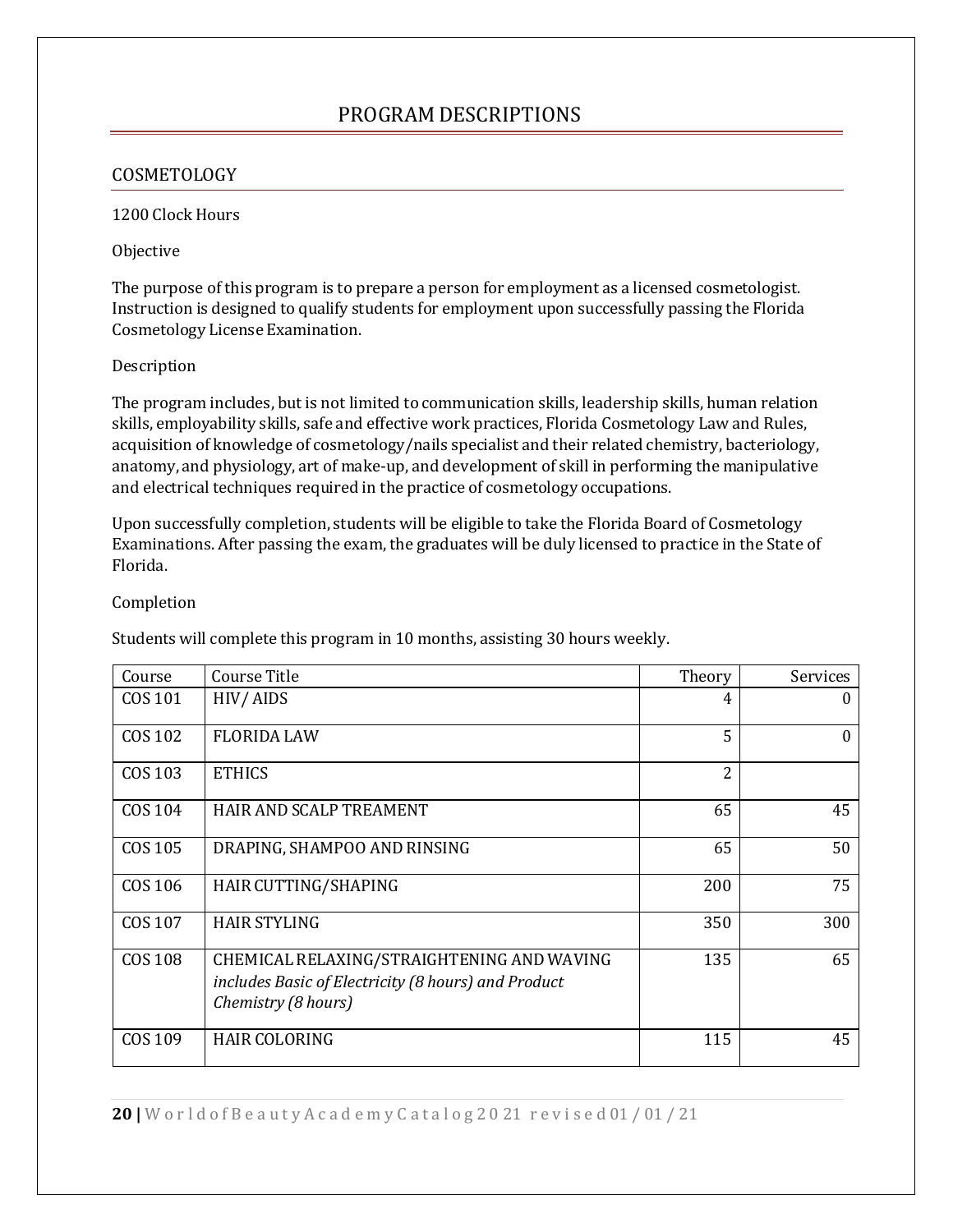| COS 110       | MANICURE, PEDICURE AND NAIL EXTENSIONS                                                                                                            | 79   | 20       |
|---------------|---------------------------------------------------------------------------------------------------------------------------------------------------|------|----------|
| COS 111       | FACIALS, MAKE UP AND HAIR REMOVAL includes Facial<br>Techniques and Contraindications (66 hours) Makeup (2<br>hours) and Hair removal (2.5 hours) | 75   | 10       |
| COS 112       | SKIN THEORY, DISEASE AND DISORDERS OF THE SKIN                                                                                                    | 85   | $\theta$ |
| COS 113       | BACTERIOLOGY, SANITATION (10 hours) AND<br><b>STERILIZATION</b>                                                                                   | 20   | 0        |
| <b>TOTALS</b> |                                                                                                                                                   | 1200 | 610      |

#### Course Descriptions

COS 101 HIV/AIDS 4 Clock Hours Students will learn the origin, transmission and prevention of HIV/AID required by Florida Statute.  $\,$ Students will learn the guideline and principle of cleanliness and safety and the different procedures for protection against the spread of disease.

COS 102 FLORIDA LAW 5 Clock Hours Students will learn the laws and regulations pertaining to Cosmetology, as set by the Department of Business and Professional Regulations. Student will study Professional Ethics.

### COS 103 ETHICS 2 Clock Hours

Students will learn the business aspects of cosmetology and how to maintain accurate records, managing personnel, and selling products.

#### COS 104 HAIR AND SCALP TREAMENT 65 Clock Hours

This unit will introduce all basic aspects of the hair and scalp: principles, techniques, properties, growth, analysis, treatments, hair loss, etc. Hair and scalp disorders will also be examined. The students will be given the knowledge of different products and manipulations involved.

#### COS 105 DRAPING, SHAMPOO AND RINSING 65 Clock Hours

The students will learn proper hair maintenance and the objective of the wash, the frequency, the products designed for each type of condition or alteration. Students will learn the structure of the face and neck: bones, muscles, and nerves. Students will also learn effective means of manipulating the scalp to maintain muscle tone and increase blood circulation.

#### COS 106 HAIRCUTTING/SHAPING 200 ClockHours

Students will learn hair cutting for women, men and children, and the various hair cutting methods used in the industry. Principles and techniques of hair cutting are covered.

### COS 107 HAIR STYLING 250 Clock Hours

Principles and techniques of hair styling are covered. Styling methods will be taught; differences in blow-drying and roller styling; types of roller sets. This unit will also cover principles and techniques of hair extensions. Students will learn the differences in roller styling; blow-drying; types of roller sets; styling methods and designs.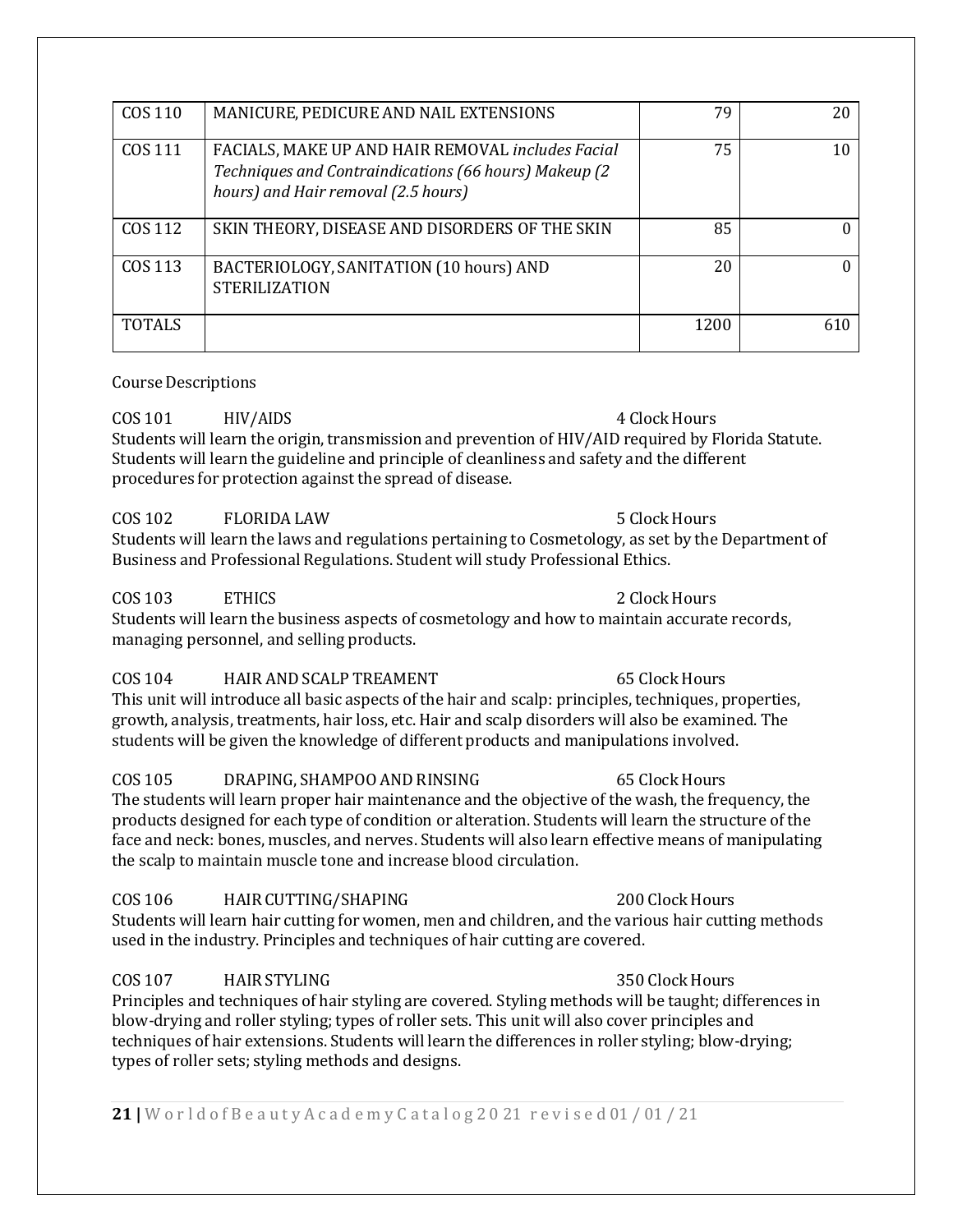#### COS 108 CHEMICAL RELAXING, STRAIGHTENING AND WAVING *includes Basic of Electricity (8 hours) and Product Chemistry (8 hours)* The course instructs students on the effects of cosmetics and skin care products on the skin. Students will learn the composition of cosmetics and effects of product chemistry on the hair. Cosmetic chemistry will also be covered. In this unit, the student will also learn about human cells, anatomy and physiology. This course will provide information on materials used in the straightening/relaxing process and its purpose. Safety of product use will be taught as well.

#### COS 109 HAIR COLORING 115 Clock Hours Principles and techniques of hair coloring are introduced. Principles of color theory; Hair color preparations, including client consultation; safety precautions for coloring; hydrogen peroxide; special coloring; correction of coloring problems.

COS 110 MANICURE, PEDICURE AND NAIL EXTENSIONS 79 Clock Hours This unit will introduce the student to the nail care industry, including: principles, techniques, implements and tools, manicure table preparation, various styles of manicure, pedicure and massages. The unit will also cover nail disorders and diseases, along with basic instruction on nail extensions (i.e., acrylics, gel, etc.).

COS 111 FACIALS MAKE UP ANDHAIR REMOVAL *includes Facial Techniques and Contraindications (66 hours) Makeup (2 hours) and Hair removal (2.5 hours)* 75 Clock Hours The student will be introduced to the principles and techniques of skin care, including: facial treatments, facial manipulations; the skin and its disorders; make-up. Students will learn three methods of hair removal: Tweezing, Waxing, and Chemical depilatories. The student will also be introduced to the safety guidelines of waxing, chemical depilatories, and the proper method to shape brows.

COS 112 SKIN THEORY, DISEASE AND DISORDERS OF THE SKIN 85 Clock Hours Students will be instructed in the knowledge of skin disorders and diseases and the analysis and treatment of these disorders. Before performing services or selecting products, the client's skin type and conditions must be analyzed and appropriate treatment determined. This course includes the study of the structure and composition of the tissue as well as the study of function of the skin. Students will be instructed in the effects that each service performed will have on the client's skin.

COS 113 BACTERIOLOGY, SANITATION(10 hours) ANDSTERILIZATION20 ClockHours This unit will introduce the student to the various classifications of bacteria and how bacteria grow in the salon. Further, methods of health, sterilization, sanitation, and infection control, as well as sterilization rules, regulations, and procedures will be covered.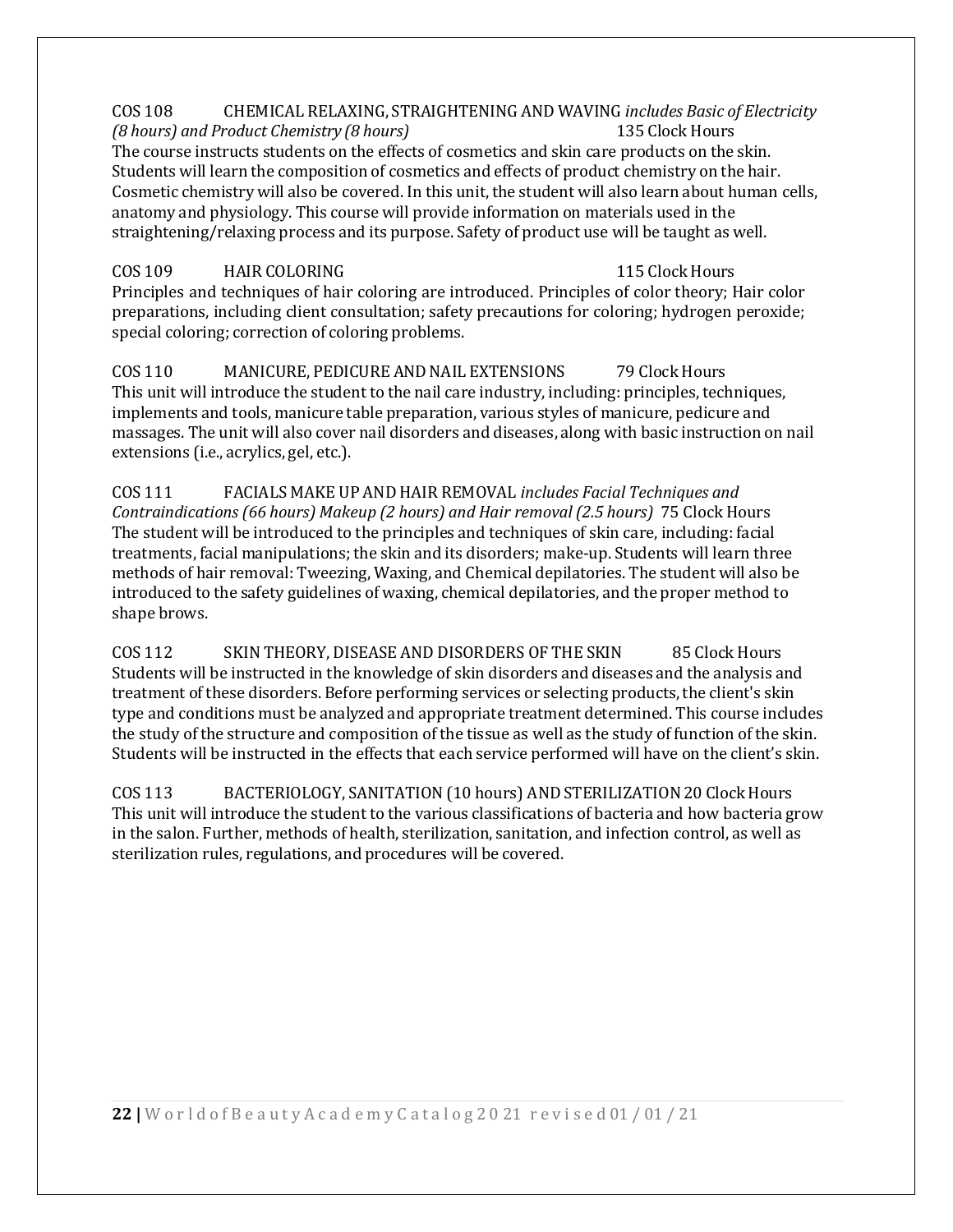#### <span id="page-22-0"></span>NAIL SPECIALTY

#### 240 Clock Hours

#### Objective

To prepare students with the knowledge and skills to obtain the Florida Nail Specialist license and to work as professional nail technicians.

#### Description

The program is designed to provide the students with the skills to beautify the hands and feet, through shaping nails, conditioning the cuticle, the application of nail polish, the application of hands and feet massage, etc. It also includes the repairing of damaged or broken nails through wrapping or mending and the performing of the different kinds of sculptured nails with or without tips.

Upon the successful completion, a completed nail specialty registration application shall be submitted to the Florida Department of Business and Professional Regulation, Division of Professions, Board of Cosmetology along with the applicable fees. Once the application has been approved, the graduates will be duly licensed to practice in the State of Florida

| Course#        | Course Title                                  | Theory         | Services |
|----------------|-----------------------------------------------|----------------|----------|
| COS 101        | HIV/AIDS                                      | 4              |          |
| <b>COS 102</b> | <b>FLORIDA LAW</b>                            | 5              |          |
| COS 103        | <b>ETHICS</b>                                 | $\overline{2}$ |          |
| <b>NS102</b>   | <b>SANITATION &amp; STERILIZATION</b>         | 4              |          |
| <b>NS104</b>   | <b>MANICURE</b>                               | 20             | 20       |
| <b>NS105</b>   | <b>PEDICURE</b>                               | 10             | 10       |
| <b>NS106</b>   | TIPS WITH OVERLAY                             | 37.5           | 15       |
| <b>NS107</b>   | <b>SCULPTING</b>                              | 37.5           | 15       |
| <b>NS108</b>   | <b>NAIL WRAPS &amp; MENDING</b>               | 15             | 10       |
| <b>NS109</b>   | <b>NAIL CAPPING &amp; FILL INS</b>            | 10             | 10       |
| <b>NS110</b>   | ARTIFICIAL NAIL REMOVAL                       | 5              | 5        |
| <b>NS111</b>   | NAIL THEORY, DISORDERS & DISEASES OF THE NAIL | 85             |          |
| <b>NS112</b>   | <b>POLISH &amp; NAIL ART</b>                  | 5              | 10       |
| Totals         |                                               | 240            | 95       |

Completion Students will complete this program in 2 months, assisting 30 hours weekly.

#### **Course Descriptions**

COS 101 HIV/AIDS 4 Clock Hours Students will learn the origin, transmission and prevention of HIV/AID required by Florida Statute. Students will learn the guideline and principle of cleanliness and safety and the different procedures for protection against the spread of disease.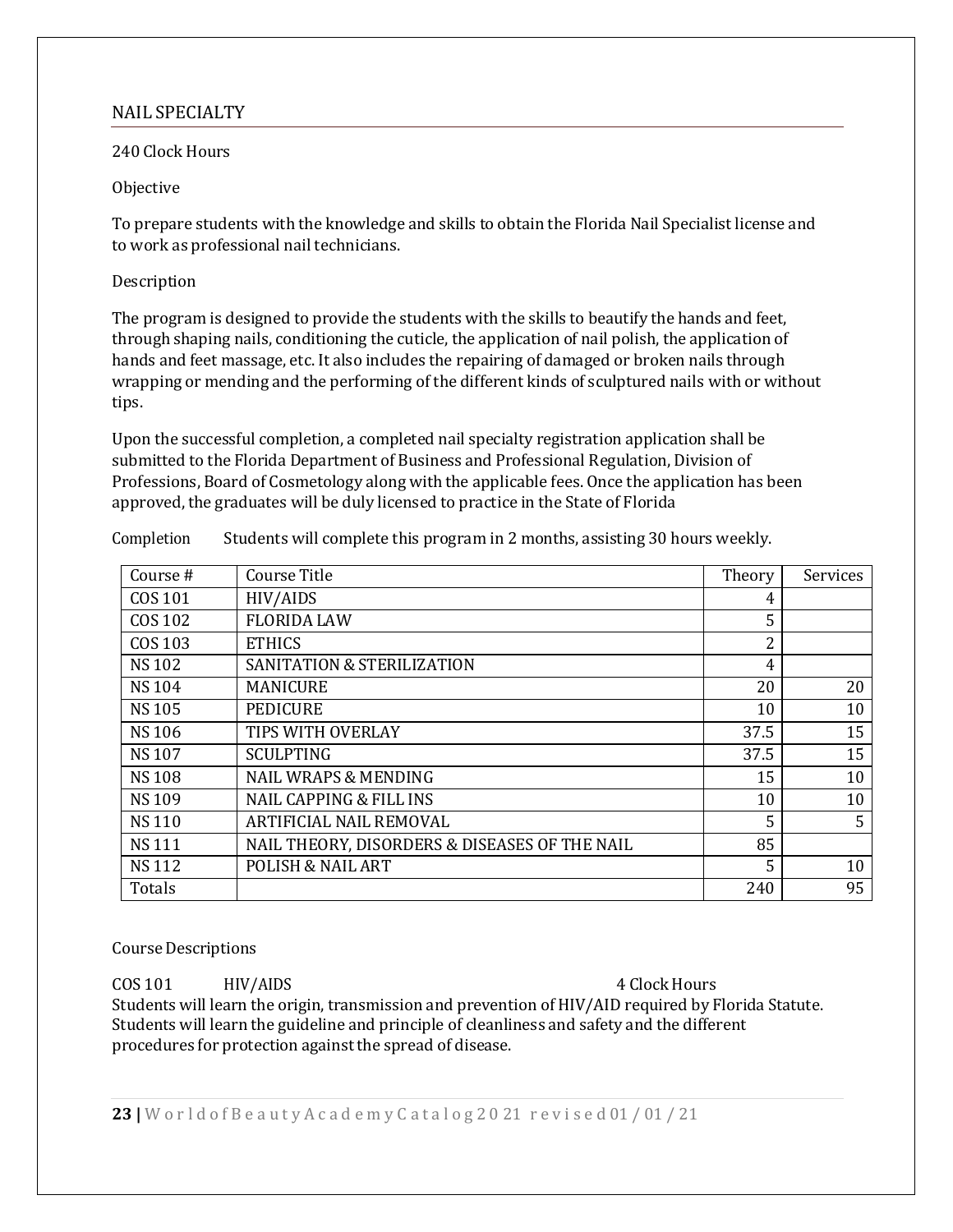|                                          | Students will learn the laws and regulations pertaining to Cosmetology, as set by the Department of<br>Business and Professional Regulations. Student will study Professional Ethics.                                                                                                         |                  |
|------------------------------------------|-----------------------------------------------------------------------------------------------------------------------------------------------------------------------------------------------------------------------------------------------------------------------------------------------|------------------|
| <b>COS 103</b>                           | <b>ETHICS</b><br>Students will learn the business aspects of cosmetology and how to maintain accurate records,<br>managing personnel, and selling products.                                                                                                                                   | 2 Clock Hours    |
| <b>NS102</b>                             | <b>SANITATION &amp; STERILIZATION</b><br>Students will learn the guideline and principle of cleanliness and safety as well as the different<br>procedures for protection against the spread of disease.                                                                                       | 4 Clock Hours    |
| <b>NS104</b><br>when doing a manicure.   | <b>MANICURES</b><br>Students will learn all the abilities of a manicurist, proper use of implements and material used                                                                                                                                                                         | 20 Clock Hours   |
| <b>NS105</b><br>materials                | <b>PEDICURE</b><br>Students will learn the basic procedure when conducting a pedicure, equipment, implements and                                                                                                                                                                              | 10 Clock Hours   |
| <b>NS106</b>                             | TIPS WITH OVERLAY<br>Students will learn how to extend the natural nail artificially by using tips, buffing, applying nail<br>glue, placing the tips and filling.                                                                                                                             | 37.5 Clock Hours |
| <b>NS107</b>                             | <b>SCULPTING</b><br>The students are taught how to create and extension using only the acrylic liquid. Students learn<br>the precautions and proper procedure to sculpting nails in different types of nail beds. Supplies and<br>chemistry of acrylic nails are also covered in this course. | 37.5 Clock Hours |
| <b>NS108</b>                             | <b>NAIL WRAPS &amp; MENDING</b><br>Students will learn to wrap nails with the four types of wraps and how to repair natural nails.                                                                                                                                                            | 15 Clock Hours   |
| <b>NS109</b><br>growth area of the nail. | <b>NAIL CAPPING &amp; FILL INS</b><br>Students will learn how to maintain the artificial nail using the acrylic to fill in between the new                                                                                                                                                    | 10 Clock Hours   |
| <b>NS110</b>                             | ARTIFICIAL NAIL REMOVAL<br>Students will learn the proper procedure to removing acrylic nails.                                                                                                                                                                                                | 5 Clock Hours    |

COS 102 FLORIDA LAW 5 Clock Hours

NS 111 NAIL THEORY, DISORDERS & DISEASES OF THE NAIL 85 ClockHours Students will learn and study about the structure of the nail. The technical terms, the parts of the nail, defining the types of disorders and handling customer with nail disorders.

NS 112 POLISH & NAIL ART 5 Clock Hours Students will learn the creative part of nail painting, from what supplies to use to the applicant. Application of nail tapes, gems and foil is studied and practiced. The use of air brush for decoration is reviewed.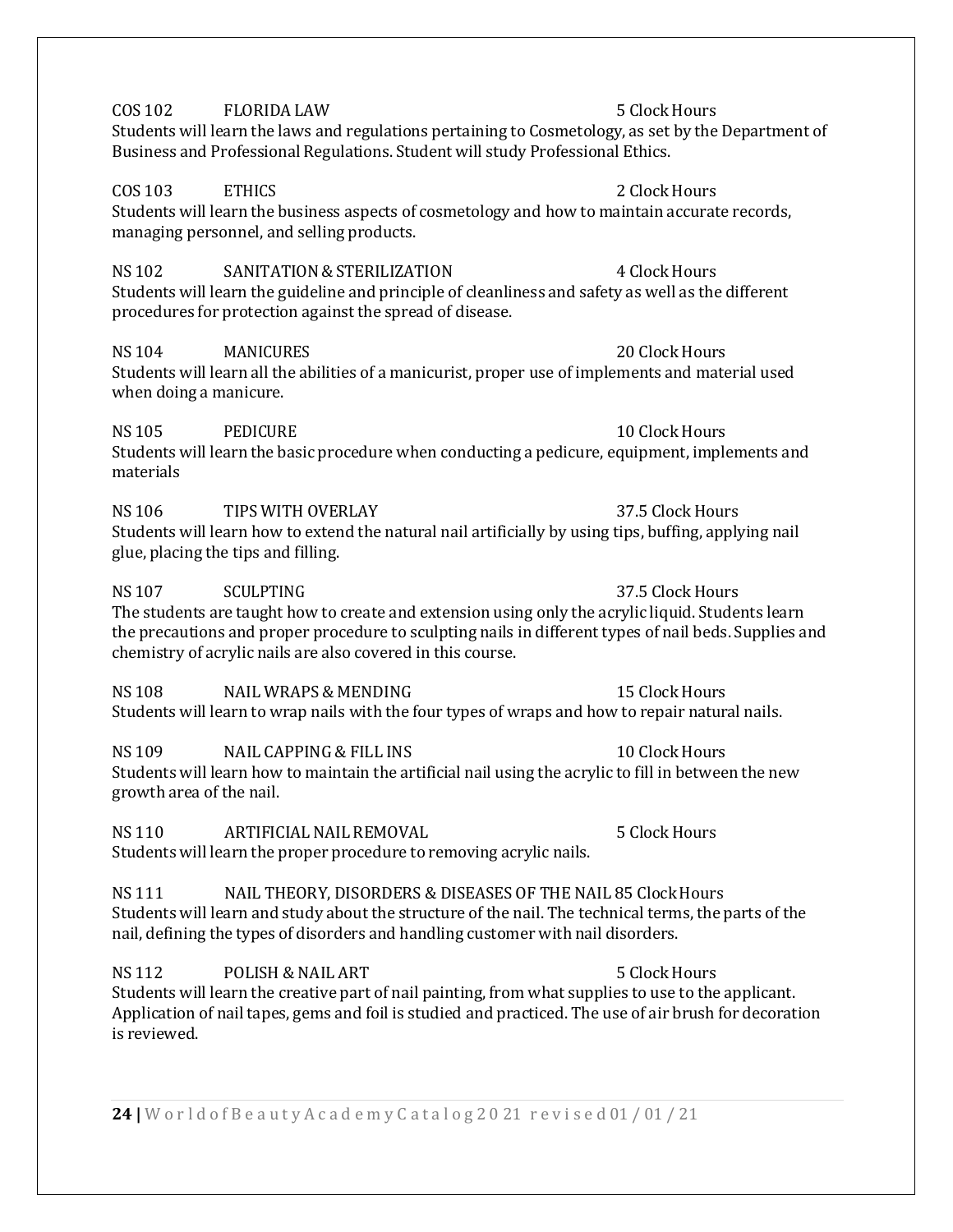### <span id="page-24-0"></span>FACIAL SPECIALTY

#### 260 Clock Hours

#### Objective

To prepare students with the knowledge and skills to obtain the Florida Facial Specialist license and to work as professional facial specialists or estheticians.

#### Description

The program includes communication, leadership, human relations and employability skills; safe and efficient work practices; Florida Cosmetology Law and Rules; acquisition of knowledge of the Facial Specialist and related chemistry; bacteriology; anatomy and physiology; art of make-up; and development of skills in performing the manipulative and electrical techniques required in the practice of the Facial Specialist occupation. In this program, the students will learn to define the composition, function, types of skin, the difference between skin disorders and skin disease, and the steps to follow during a facial treatment, including massage, makeup application and hair removal.

Upon the successful completion, a completed facial specialty registration application must be submitted to the Florida Department of Business and Professional Regulation, Division of Professions, Board of Cosmetology along with the applicable fees. Once the application has been approved, the graduates will be duly licensed to practice in the State of Florida.

#### Completion

Students will complete this program in 2 months and 1 week, assisting 30 hours weekly.

| Course#        | Course Title                                                               | Theory         | Services |
|----------------|----------------------------------------------------------------------------|----------------|----------|
| COS 101        | HIV/AIDS                                                                   | $\overline{4}$ |          |
| COS 102        | <b>FLORIDA LAW</b>                                                         | 5              |          |
| COS 103        | <b>ETHICS</b>                                                              | $\overline{2}$ |          |
| FSP 120 -      | BACTERIOLOGY, STERILIZATION, HYGIENE AND<br><b>SANITATION</b>              | 10             |          |
| <b>FSP130</b>  | CHEMISTRY, PRODUCT AND PRODUCT SAFETY                                      | 8              |          |
| <b>FSP135</b>  | BASIC OF ELECTRICITY, LIGHTING AND<br><b>MAGNIFICATION</b>                 | 8              |          |
| <b>FSP 145</b> | SKIN THEORY, BASIC DERMATOLOGY, SKIN DISORDERS,<br><b>AND SKIN DISEASE</b> | 85             |          |
| <b>FSP 150</b> | BASIC FACIALS AND TREATMENTS, CONSULTATIONS,<br><b>CONTRAINDICATION</b>    | 66             |          |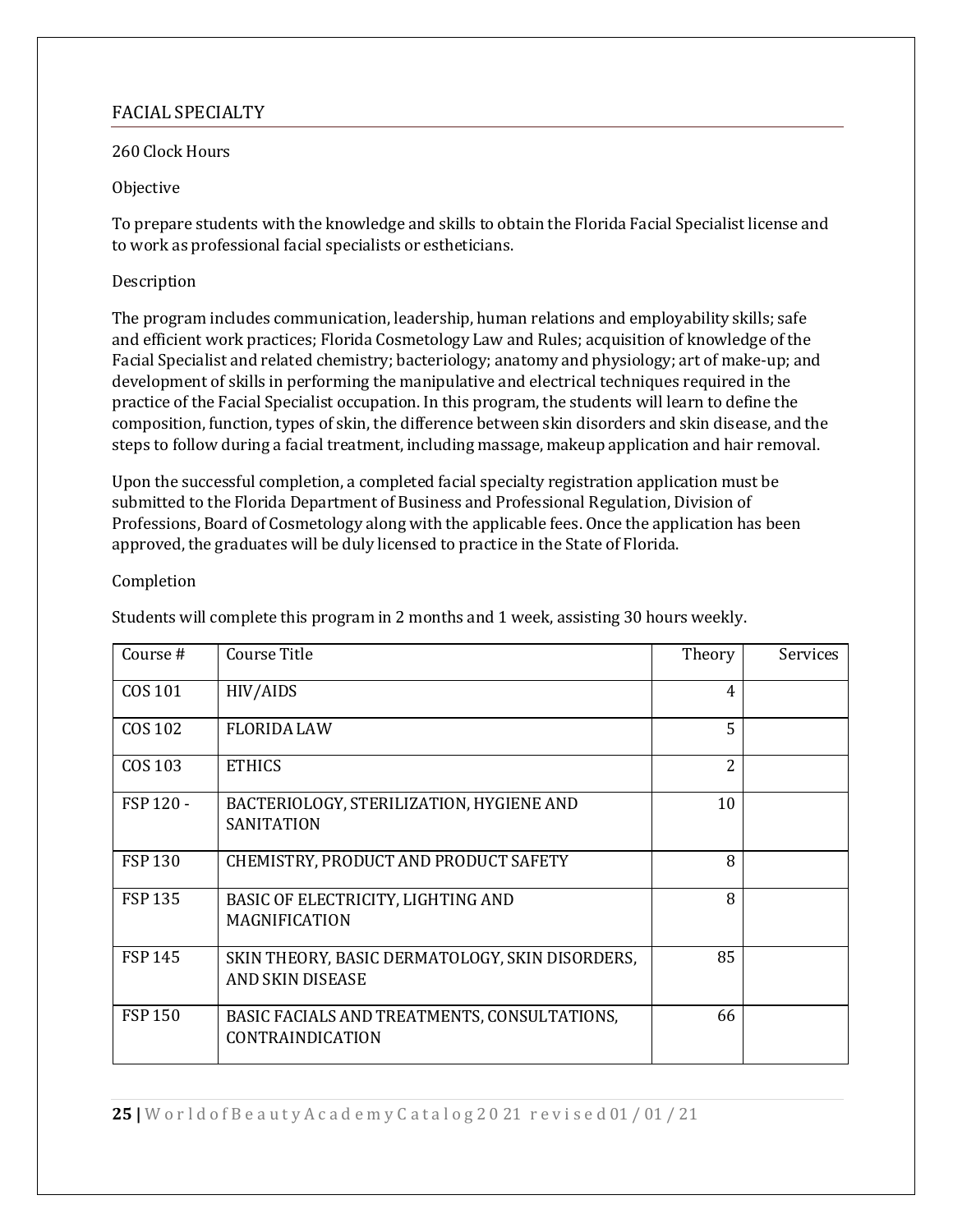| <b>FSP155</b> | HAIR GROWTH, REMOVAL AND WAXING                              | 2.5  |     |
|---------------|--------------------------------------------------------------|------|-----|
| <b>FSP160</b> | MAKE-UP APPLICATION & COSMETIC TREATMENTS                    | 2    |     |
| <b>FSP170</b> | APPLIED CLINICAL TRAINING                                    |      |     |
|               | Facials, manual and mechanical                               | 40   | 40  |
|               | Set up, use and maintenance of electrical devices            | 1.25 | 5   |
|               | Hair removal, tweezing, waxing, threading, and sugaring      | 5    | 20  |
|               | Make up application, daytime and nighttime                   | 5    | 10  |
|               | Lash and brow tinting                                        | 5    | 10  |
|               | Eyelash application, individual and semi-permanent<br>lashes | 10   | 10  |
|               | Manual extractions                                           | 1.25 | 5   |
| Totals        |                                                              | 260  | 100 |

#### **Course Descriptions**

COS 101 HIV/AIDS 4 Clock Hours Students will learn the origin, transmission and prevention of HIV/AID required by Florida Statute.  $\,$ Students will learn the guideline and principle of cleanliness and safety and the different procedures for protection against the spread of disease.

COS 102 FLORIDA LAW 5 Clock Hours Students will learn the laws and regulations pertaining to Cosmetology, as set by the Department of Business and Professional Regulations. Student will study Professional Ethics.

COS 103 ETHICS 2 ClockHours Students will learn the business aspects of cosmetology and how to maintain accurate records, managing personnel, and selling products.

FSP 120 BACTERIOLOGY, STERILIZATION, HYGIENE AND SANITATION 10 Clock Hours This course teaches students about bacteria and how to prevent the spread of disease including the proper methods of sterilization and hygiene.

FSP 130 CHEMISTRY, PRODUCTS, AND PRODUCT SAFETY 8 Clock Hours This course instructs student on the effects of cosmetics and skin care products on the skin. Basic chemistry is fundamental in choosing the correct products for each client's skin type.

FSP 135 BASIC OF ELECTRICITY, LIGHTING AND MAGNIFICATION 8 Clock Hours The proper use and measurement of electricity in working with the skin are examined. Students will be taught polarity and the different types of current used in skin care.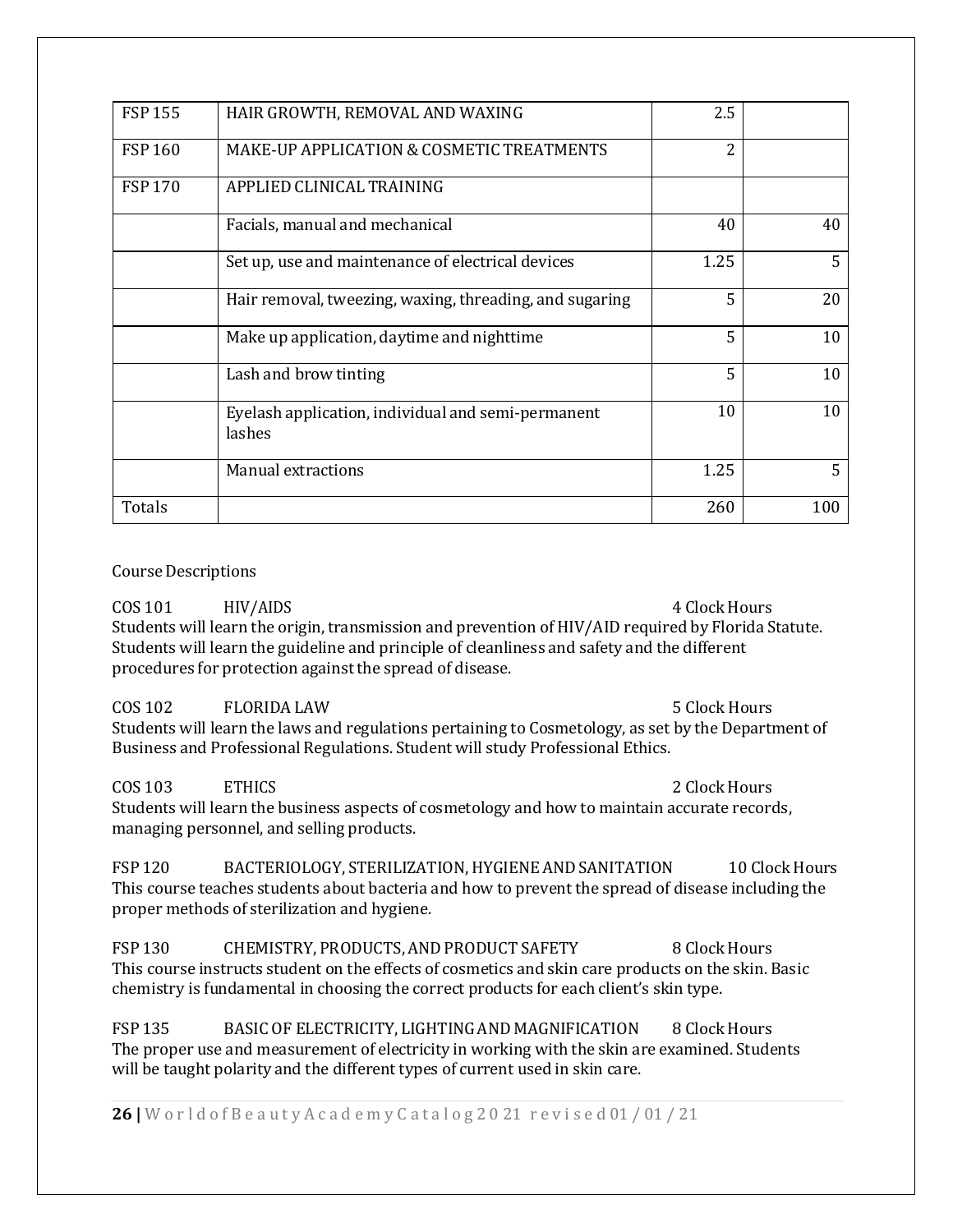#### FSP 145 SKIN THEORY, BASIC DERMATOLOGY, SKIN DISORDERS, AND SKIN DISEASE 85 Clock Hours

Students will be instructed in the knowledge of skin disorders and diseases and the analysis and treatment of these disorders. Before performing services or selecting products, the client's skin type and conditions must be analyzed and appropriate treatment determined. This course includes the study of the structure and composition of the tissue as well as the study of function of the skin. Students will be instructed in the effects that each service performed will have on the client's skin.

FSP 150 BASIC FACIALSANDTREATMENTS, CONSULTATIONS, CONTRAINDICATION 66 Clock Hours The basic facial treatment protocol is studied in this course including the general routine and alternate methods depending on the client's needs. Students will be instructed in preparing the client pre and post-treatment.

FSP 155 HAIR GROWTH, REMOVAL, AND WAXING 2.5 Clock Hours This course teaches students the hair growth cycle and methods of removing unwanted hair. Safety precautions are studied for each method of hair removal

FSP 160 MAKE-UP APPLICATION AND COSMETIC TREATMENTS 2 Clock Hours Students will learn the different types of cosmetics and the proper application including color selection. The student will be trained in the identification of different facial types and the procedures for corrective makeup.

FSP 170 APPLIED CLINICAL TRAINING 100 Clock Hours Students will practice practical hands-on applications of all subjects taught in program on fellow students and clients.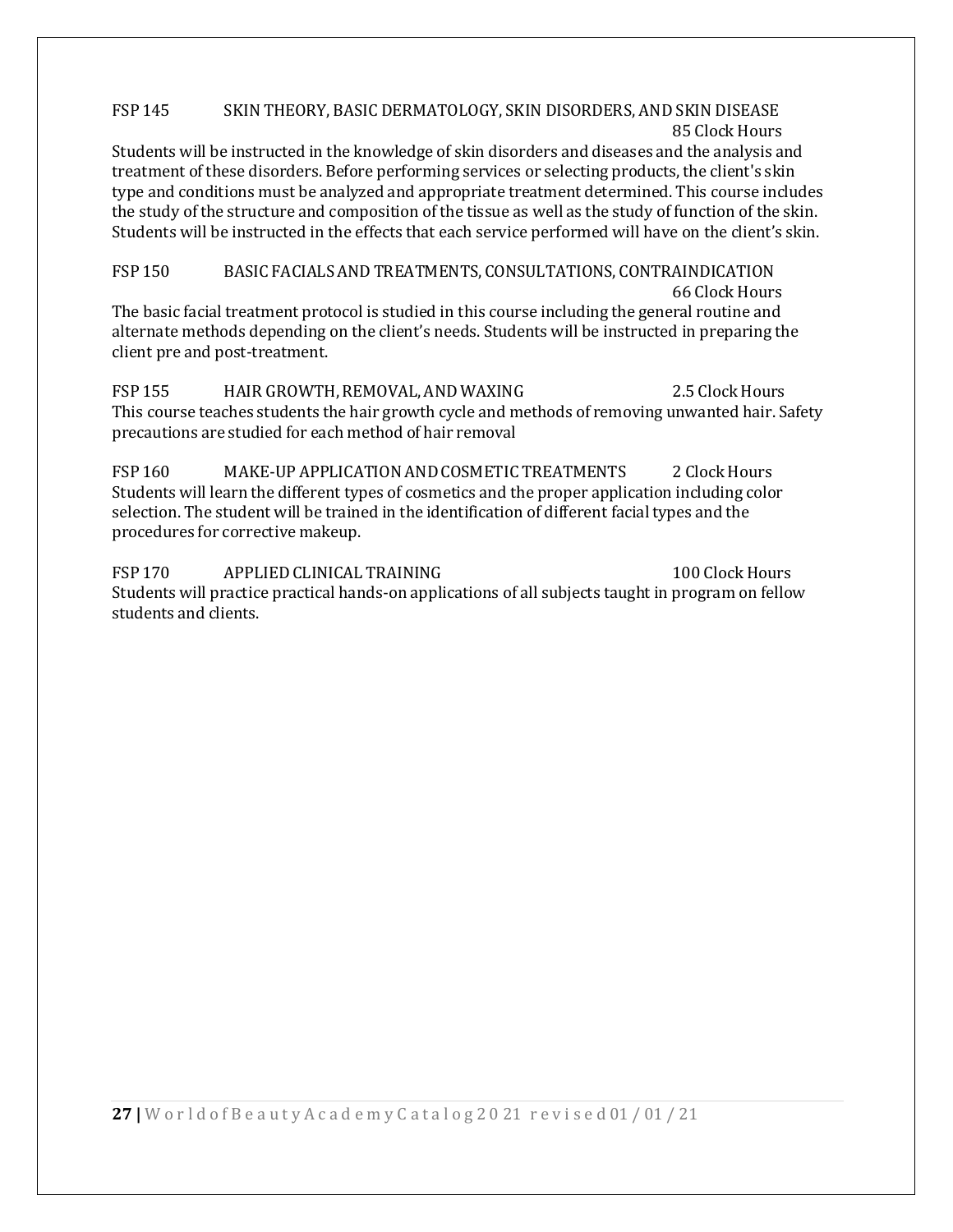#### <span id="page-27-0"></span>FULL SPECIALTY

#### 525 Clock Hours

#### Objective

To prepare students with the knowledge and skills to obtain the Florida Full Specialist license and to work as professional Full Specialists.

#### Description

This program combines the knowledge of two disciplines, Facial Specialist and Nail Technician. The students will develop skills in facial techniques, hair removal, makeup applications, manicure, pedicure, nail art and artificial nail work. The courses include general study of the skin and facial treatments, as well as new methods for its improvement and conservation. The program also involves general study of the nails, both manicures and pedicures, and the essential products and equipment used in the field.

Upon the successful completion of the required educational hours, a completed full specialty registration application must be submitted to the Florida Department of Business and Professional Regulation, Division of Professions, Board of Cosmetology along with the applicable fees. Once the application has been approved, the graduates will be duly licensed to practice in the State of Florida.

#### Completion

Students will complete this program in 5 months, assisting 30 hours weekly.

| Course#       | Course Title                                  | Theory | Services |
|---------------|-----------------------------------------------|--------|----------|
| COS 101       | HIV/AIDS                                      | 4      |          |
| COS 102       | <b>FLORIDA LAW</b>                            | 5      |          |
| COS 103       | <b>ETHICS</b>                                 | 2      |          |
| <b>NS102</b>  | <b>SANITATION &amp; STERILIZATION</b>         | 4      |          |
| <b>NS104</b>  | <b>MANICURES</b>                              | 20     | 20       |
| <b>NS105</b>  | <b>PEDICURE</b>                               | 10     | 10       |
| <b>NS106</b>  | TIPS WITH OVERLAY                             | 37.5   | 15       |
| <b>NS107</b>  | <b>SCULPTING</b>                              | 37.5   | 15       |
| <b>NS108</b>  | <b>NAIL WRAPS &amp; MENDING</b>               | 15     | 10       |
| <b>NS109</b>  | <b>NAIL CAPPING &amp; FILL INS</b>            | 10     | 10       |
| <b>NS110</b>  | ARTIFICIAL NAIL REMOVAL                       | 5      | 5        |
| <b>NS111</b>  | NAIL THEORY, DISORDERS & DISEASES OF THE NAIL | 85     |          |
| <b>NS112</b>  | <b>POLISH &amp; NAIL ART</b>                  | 5      | 10       |
| FSP 120 -     | BACTERIOLOGY, STERILIZATION, HYGIENE AND      | 10     |          |
|               | <b>SANITATION</b>                             |        |          |
| <b>FSP130</b> | CHEMISTRY, PRODUCT AND PRODUCT SAFETY         | 8      |          |
| <b>FSP135</b> | BASIC OF ELECTRICITY, LIGHTING AND            | 8      |          |
|               | MAGNIFICATION                                 |        |          |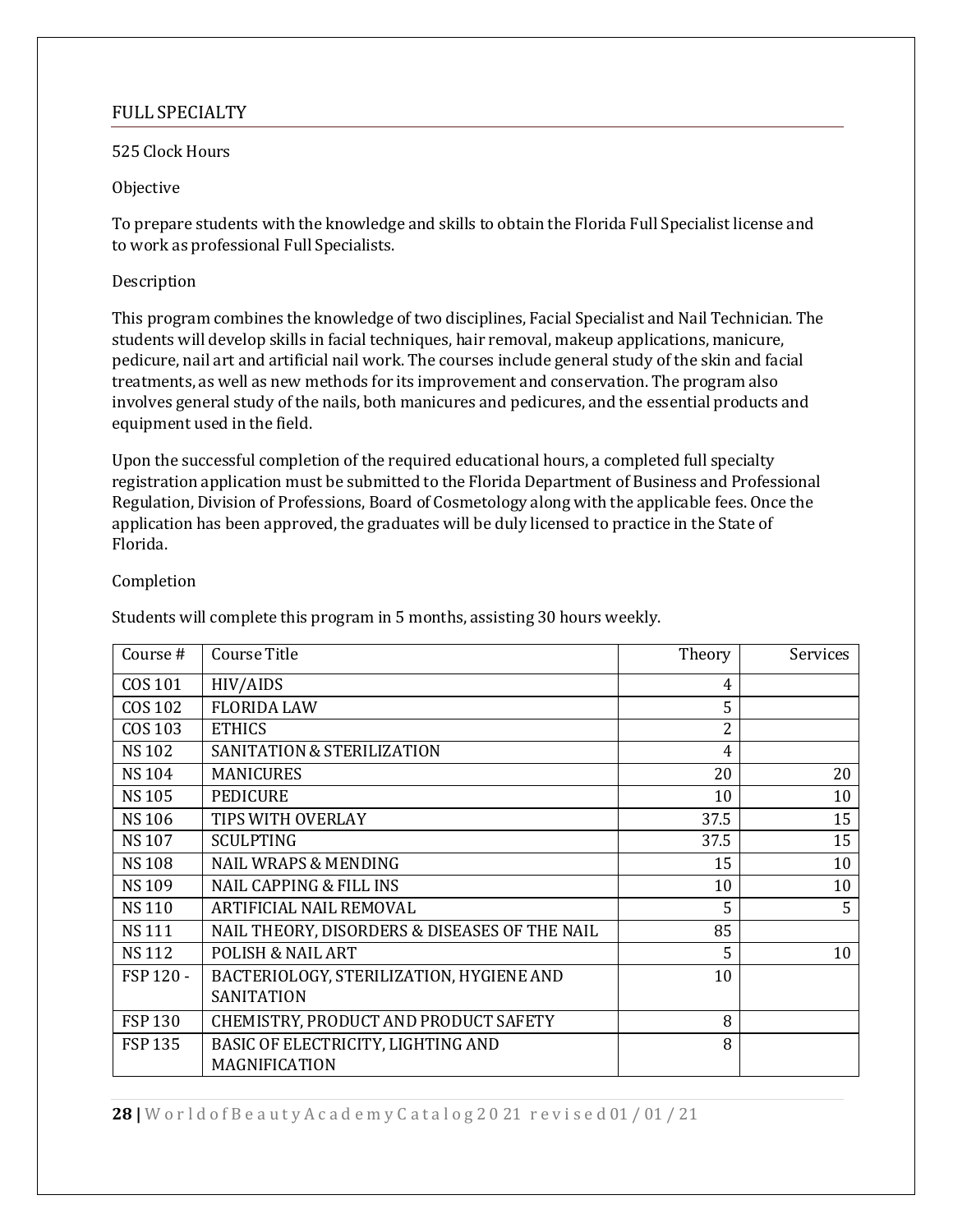| <b>FSP 145</b> | SKIN THEORY, BASIC DERMATOLOGY, SKIN<br>DISORDERS, AND SKIN DISEASE | 85                       |     |
|----------------|---------------------------------------------------------------------|--------------------------|-----|
| <b>FSP 150</b> | BASIC FACIALS AND TREATMENTS, CONSULTATIONS,<br>CONTRAINDICATION    | 66                       |     |
| <b>FSP 155</b> | HAIR GROWTH, REMOVAL AND WAXING                                     | 2.5                      |     |
| <b>FSP160</b>  | MAKE-UP APPLICATION & COSMETIC TREATMENTS                           |                          |     |
| <b>FSP 165</b> | PROFESSIONALISM, ETHICS & SALON MANAGEMENT                          | $\overline{\mathcal{L}}$ |     |
| <b>FS128</b>   | <b>SALON MANAGEMENT</b>                                             | 20                       |     |
| FS 129         | <b>SALON RETAIL</b>                                                 | 14                       |     |
| <b>FSP170</b>  | APPLIED CLINICAL TRAINING                                           |                          |     |
|                | Facials, manual and mechanical                                      | 40                       | 40  |
|                | Set up, use and maintenance of electrical devices                   | 1.25                     | 5   |
|                | Hair removal, tweezing, waxing, threading, and<br>sugaring          | 5                        | 20  |
|                | Make up application, daytime and nighttime                          | 5                        | 10  |
|                | Lash and brow tinting                                               | 5                        | 10  |
|                | Eyelash application, individual and semi-permanent                  | 10                       | 10  |
|                | lashes                                                              |                          |     |
|                | Manual extractions                                                  | 1.25                     | 5   |
| Totals         |                                                                     | 525                      | 195 |

#### **Course Descriptions**

COS 101 HIV/AIDS 4 Clock Hours Students will learn the origin, transmission and prevention of  $\rm{HIV/AlD}$  required by Florida Statute. Students will learn the guideline and principle of cleanliness and safety and the different procedures for protection against the spread of disease.

### COS 102 FLORIDA LAW 5 Clock Hours

Students will learn the laws and regulations pertaining to Cosmetology, as set by the Department of Business and Professional Regulations. Student will study Professional Ethics.

COS 103 ETHICS 2 Clock Hours Students will learn the business aspects of cosmetology and how to maintain accurate records, managing personnel, and selling products.

#### NS 102 SANITATION & STERILIZATION 4 Clock Hours

Students will learn the guideline and principle of cleanliness and safety as well as the different procedures for protection against the spread of disease.

NS 104 MANICURES 20 Clock Hours Students will learn all the abilities of a manicurist, proper use of implements and material used when doing a manicure.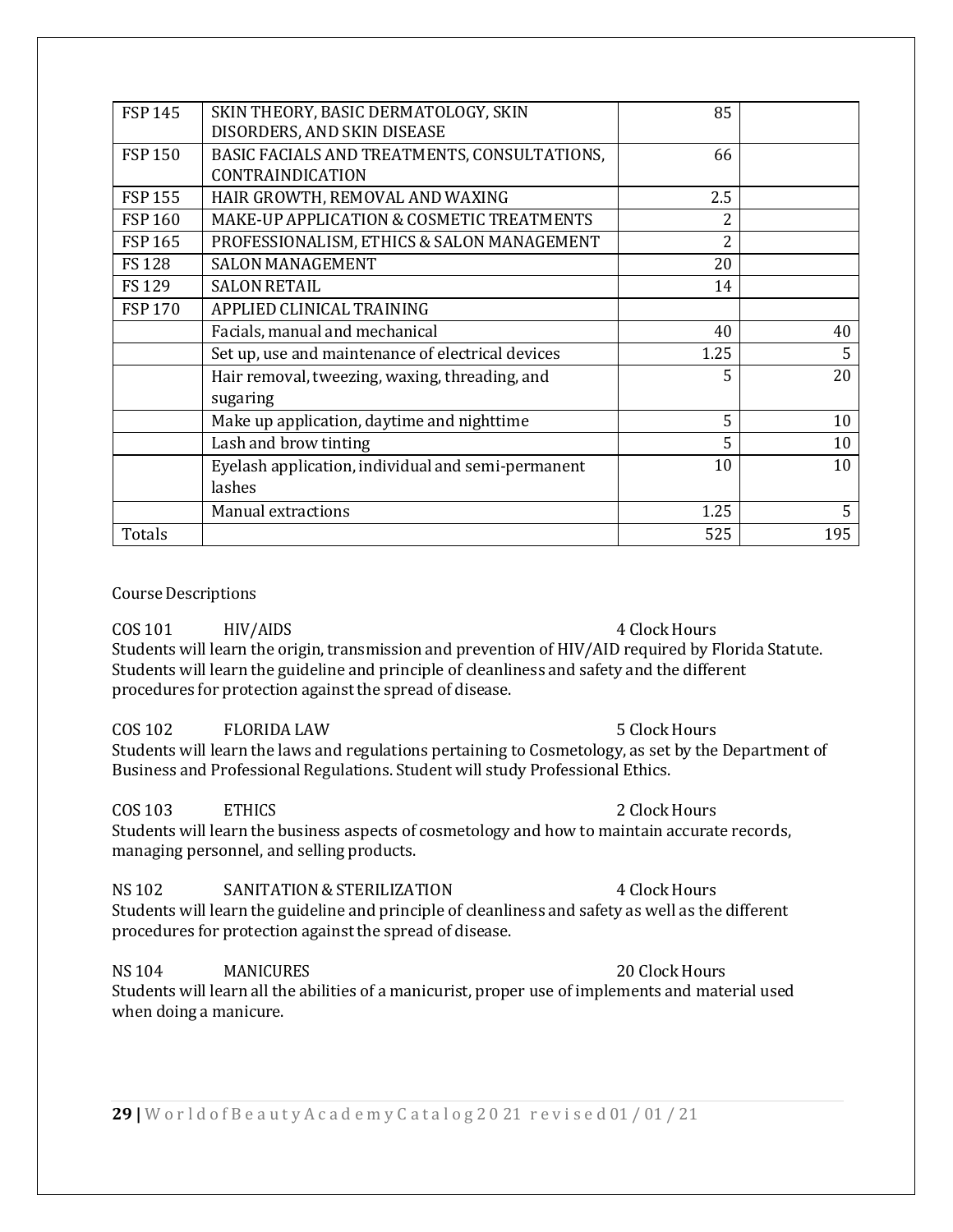NS 105 PEDICURE 2002 PEDICURE 10 Clock Hours Students will learn the basic procedure when conducting a pedicure, equipment, implements and materials

NS 106 TIPS WITH OVERLAY 37.5 ClockHours Students will learn how to extend the natural nail artificially by using tips, buffing, applying nail glue, placing the tips and filling.

NS 107 SCULPTING 37.5 Clock Hours The students are taught how to create and extension using only the acrylic liquid. Students learn the precautions and proper procedure to sculpting nails in different types of nail beds. Supplies and chemistry of acrylic nails are also covered in this course.

NS 108 NAIL WRAPS & MENDING 15 Clock Hours Students will learn to wrap nails with the four types of wraps and how to repair natural nails.

NS 109 NAIL CAPPING & FILL INS 10 ClockHours Students will learn how to maintain the artificial nail using the acrylic to fill in between the new growth area of the nail.

NS 110 ARTIFICIAL NAIL REMOVAL 5 ClockHours Students will learn the proper procedure to removing acrylic nails.

NS 111 NAIL THEORY, DISORDERS & DISEASES OF THE NAIL 85 ClockHours Students will learn and study about the structure of the nail. The technical terms, the parts of the nail, defining the types of disorders and handling customer with nail disorders.

NS 112 POLISH & NAIL ART 5 ClockHours Students will learn the creative part of nail painting, from what supplies to use to the applicant. Application of nail tapes, gems and foil is studied and practiced. The use of air brush for decoration is reviewed.

FSP 120 BACTERIOLOGY, STERILIZATION, HYGIENE AND SANITATION10 Clock Hours This course teaches students about bacteria and how to prevent the spread of disease including the proper methods of sterilization and hygiene.

FSP 130 CHEMISTRY, PRODUCTS, AND PRODUCT SAFETY 8 Clock Hours This course instructs student on the effects of cosmetics and skin care products on the skin. Basic chemistry is fundamental in choosing the correct products for each client's skin type.

FSP 135 BASIC OF ELECTRICITY, LIGHTING AND MAGNIFICATION 8 Clock Hours The proper use and measurement of electricity in working with the skin are examined. Students will be taught polarity and the different types of current used in skin care.

#### FSP 145 SKIN THEORY, BASIC DERMATOLOGY, SKIN DISORDERS, AND SKIN DISEASE 85 Clock Hours

Students will be instructed in the knowledge of skin disorders and diseases and the analysis and treatment of these disorders. Before performing services or selecting products, the client's skin type and conditions must be analyzed and appropriate treatment determined. This course includes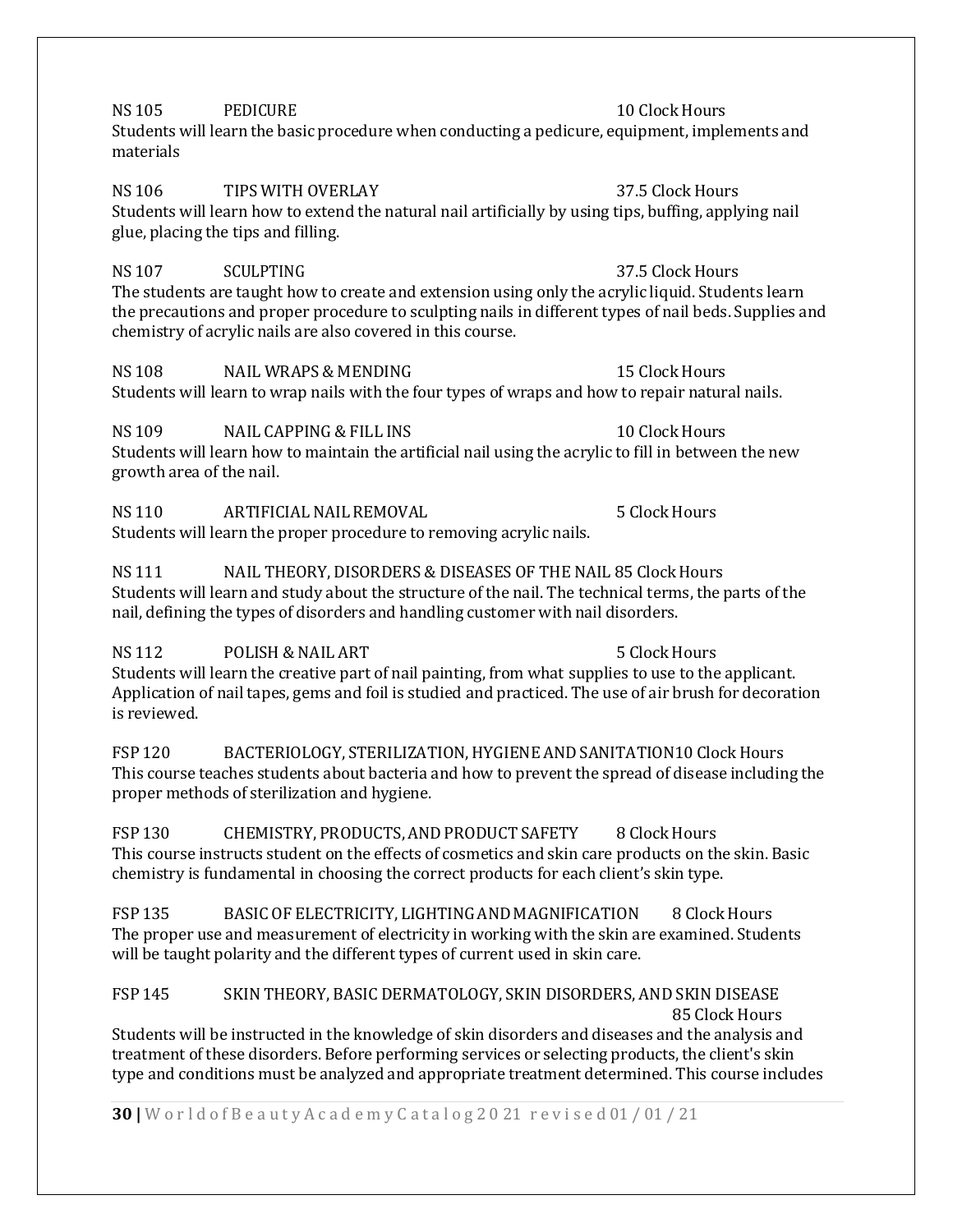the study of the structure and composition of the tissue as well as the study of function of the skin. Students will be instructed in the effects that each service performed will have on the client's skin.

FSP 150 BASIC FACIALSANDTREATMENTS, CONSULTATIONS, CONTRAINDICATION 66 Clock Hours The basic facial treatment protocol is studied in this course including the general routine and alternate methods depending on the client's needs. Students will be instructed in preparing the client pre and post-treatment.

FSP 155 HAIR GROWTH, REMOVAL, AND WAXING 2.5 Clock Hours This course teaches students the hair growth cycle and methods of removing unwanted hair. Safety precautions are studied for each method of hair removal

FSP 160 MAKE-UP APPLICATION AND COSMETIC TREATMENTS 2 Clock Hours Students will learn the different types of cosmetics and the proper application including color selection. The student will be trained in the identification of different facial types and the procedures for corrective makeup.

FSP 165 PROFESSIONALISM, ETHICS, AND SALON MANAGEMENT 2 Clock Hours Students will be introduced to the requirements and regulations for starting and/or managing a business in skin care. Professional ethics and integrity are discussed and regulations and office procedures are reviewed.

FS 128 SALON MANAGEMENT 20 Clock Hours The student will learn the proper salon organization, bookkeeping, taxes requirement, employee hiring and relationship, types of insurance, appointments, site selection and telephone techniques.

FS 129 SALON RETAIL 2008 14 Clock Hours The student will learn product knowledge, storage, and inventory display, inventory pricing and good selling skill.

FSP 170 APPLIED CLINICAL TRAINING 67.5 Clock Hours Students will practice practical hands-on applications of all subjects taught in program on fellow students and clients.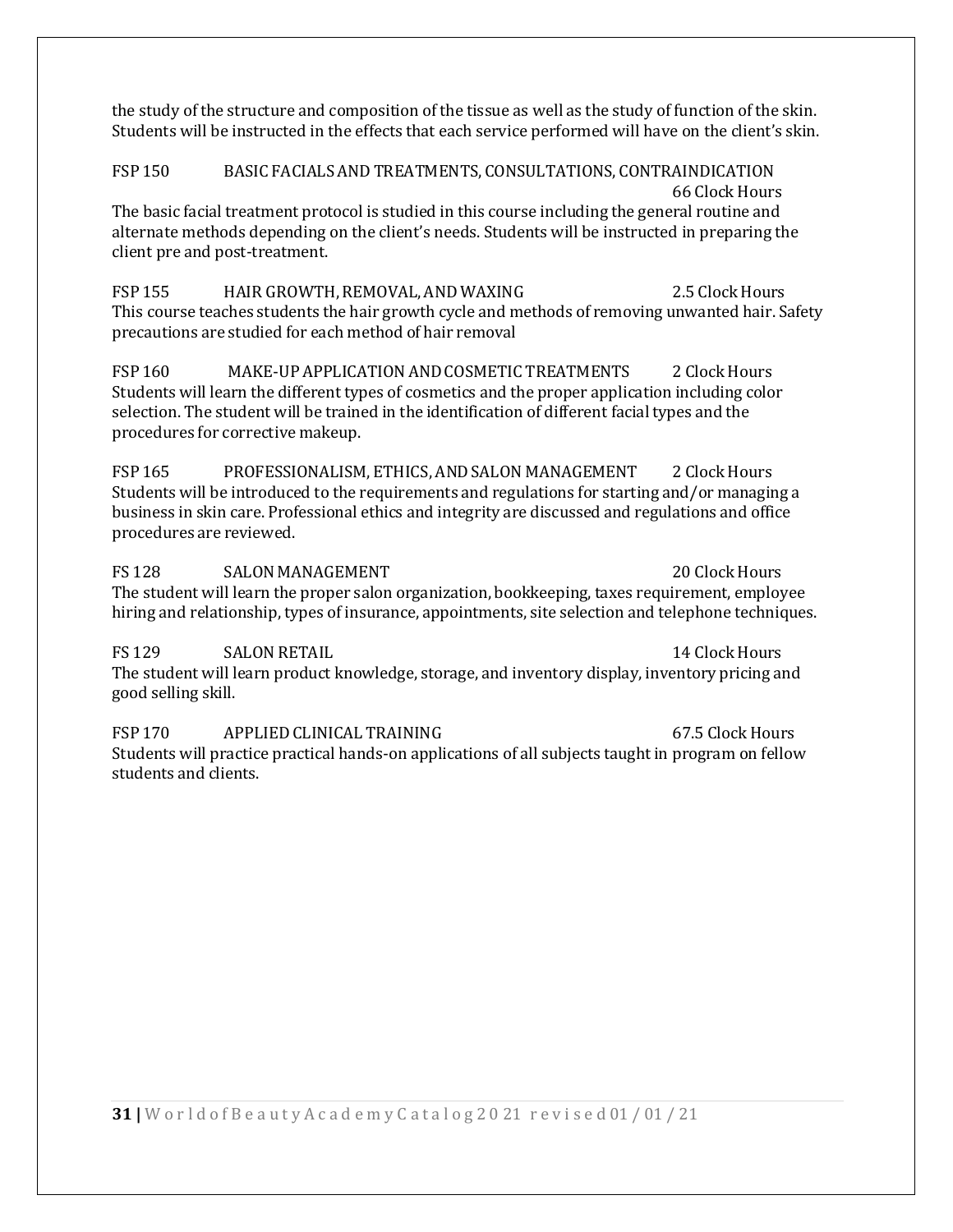#### <span id="page-31-0"></span>**BARBERING**

#### 1200 Clock Hours

#### Objective

The purpose of this program is to prepare a person for employment as a licensed barber. Instruction is designed to qualify students for employment upon successfully passing the Florida Barber Licensure Examination.

#### Description

This program prepares students to shave and trim facial/neck hair and beards, cut and dress hair, fit hairpieces, and to prepare for licensure as professional barbers by providing barbering services, such as cutting, trimming, shampooing, and styling hair, trimming beards, or giving shaves. The program includes instruction in facial shaving; beard and mustache shaping and trimming; shampooing; hair cutting; hair styles and styling art; facial treatments and massage; chemical applications; hair and scalp anatomy and physiology; hairpiece and toupee fitting; equipment operation; health and safety; customer service; and shop business practices.

Upon successfully completion, students will be eligible to take the State Barber Licensure Examination. After passing the exam, the graduates will be duly licensed to practice in the State of Florida.

#### Completion

Students will complete this program in 10 months, assisting 30 hours weekly.

| Course#          | Course Title                       | Theory         | Services |
|------------------|------------------------------------|----------------|----------|
| <b>BAR1</b>      | <b>FLORIDA RULES AND LAW</b>       | 15             |          |
| <b>BAR2</b>      | HIV/AIDS                           | $\overline{4}$ |          |
| <b>BAR3</b>      | SAFETY, SANITATION & STERILIZATION | 60             |          |
| BAR <sub>4</sub> | <b>BASIC SCIENCE</b>               | 20             |          |
| <b>BAR5</b>      | SHAMPOOING, CONDITIONING, SCALP    |                | 150      |
|                  | <b>TREATMENT</b>                   | 150            |          |
| BAR <sub>6</sub> | TRIMMING AND HAIR SHAPING          | 300            | 150      |
| <b>BAR7</b>      | <b>HAIR DESIGN</b>                 | 300            | 300      |
| <b>BAR8</b>      | <b>SHAVING</b>                     | 50             | 30       |
| BAR <sub>9</sub> | <b>SKIN CARE</b>                   | 34             | 25       |
| <b>BAR 10</b>    | <b>EMPLOYMENT SKILLS</b>           | 35             |          |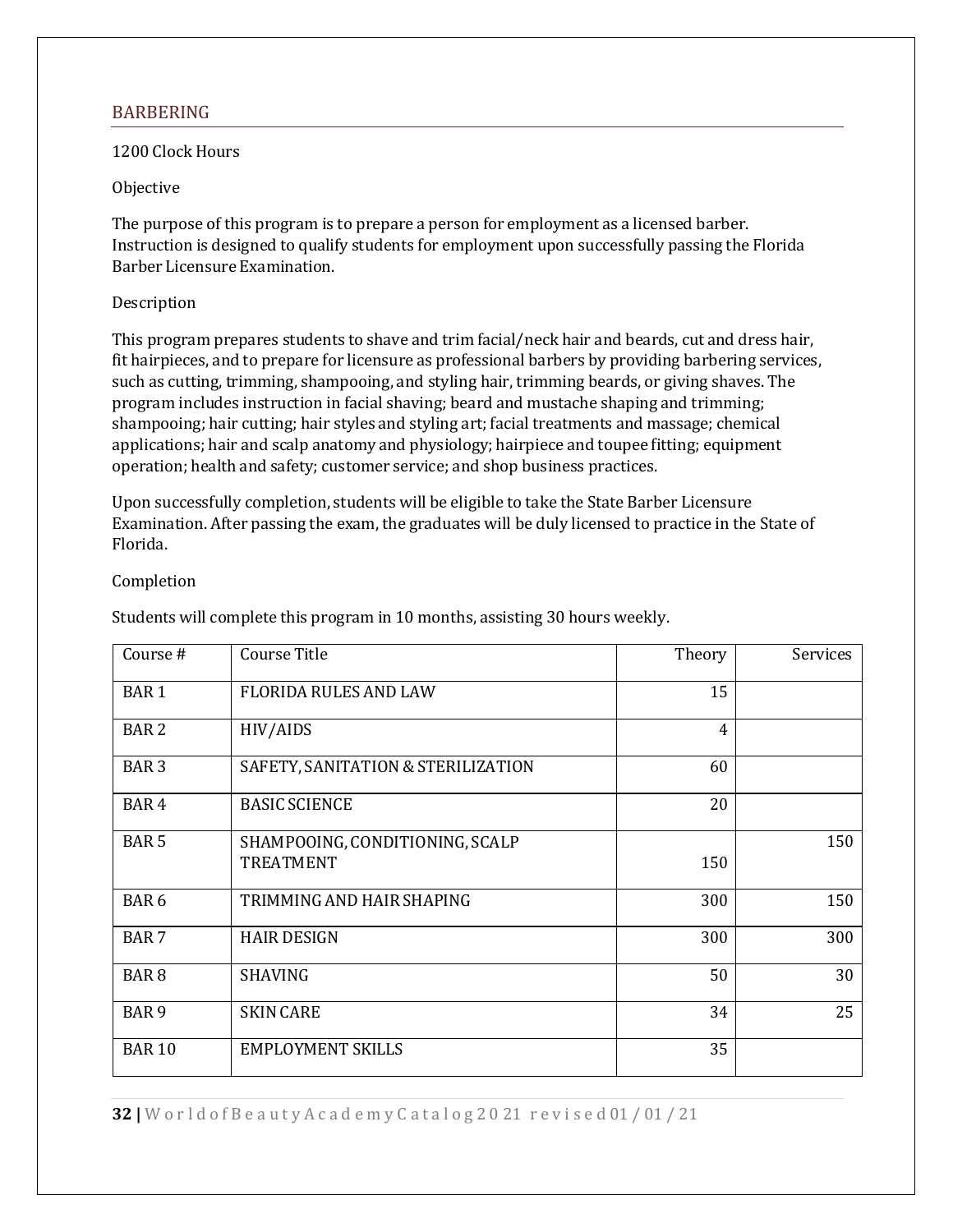| <b>BAR 11</b> | HAIRPIECES, WIGS AND HAIR ATTACHMENTS         | 32   |     |
|---------------|-----------------------------------------------|------|-----|
| <b>BAR 12</b> | PERMANENT WAVE, CURL AND CHEMICAL<br>RELAXING | 90   | 75  |
| <b>BAR 13</b> | COLORING                                      | 110  | 55  |
|               | TOTAL:                                        | 1200 | 800 |

Course Descriptions

| <b>FLORIDA RULES AND LAW</b><br>BAR <sub>1</sub> | 15 Clock Hours |
|--------------------------------------------------|----------------|
|--------------------------------------------------|----------------|

The student will learn the requirement of the state of Florida including an overview of barbering, HIV/ AIDs in relation to consumer protection for both health and economic matters.

BAR 2 HIV/AIDS 4 Clock Hours

The student will learn how to protect themselves and clients against HIV/AIDs.

| BAR <sub>3</sub> | SAFETY, SANITATION & STERILIZATION | 60 Clock Hours |
|------------------|------------------------------------|----------------|
|------------------|------------------------------------|----------------|

Sanitation and sterilization includes the use of chemical sanitation of implements and equipment/ promote and protect good health in the community.

BAR 4 BASIC SCIENCE 20 Clock Hours

Students will learn how to identity health related problems that may result from exposure to work related chemicals and hazardous materials, and know the proper precaution required fur ventilation and handling such materials. It also teaches the understanding of molecular reactions of skin and hair because of physical and chemical changes.

#### BAR 5 SHAMPOOING, CONDITIONING, SCALP TREATMENT 150 Clock Hours

Students learn techniques in preparing the client for the service analyzing and recognizing hair and scalp conditions, Selecting the appropriate hair and scalp condition and/or treatment, the application of treatment or conditioner per manufacturer's direction scalp manipulation and the set up and operation of electrical equipment, required.

BAR 6 TRIMMING AND HAIR SHAPING 300 Clock Hours

Students will learn how to effectively conduct a consultant which includes preparation of the client for the service and determine the need and desire of the clients. They will also learn the proper way to hold scissors. razors and comb while performing a haircut, how to section hair and proceed with the wet or dry haircut, utilizing all elevation and combination with or Without blends. It will also teach how to edge and clean the neckline with razor, clipper or shears. How to check a completed cut and proper sanitation of cutting implement using Universal Sanitization Procedures.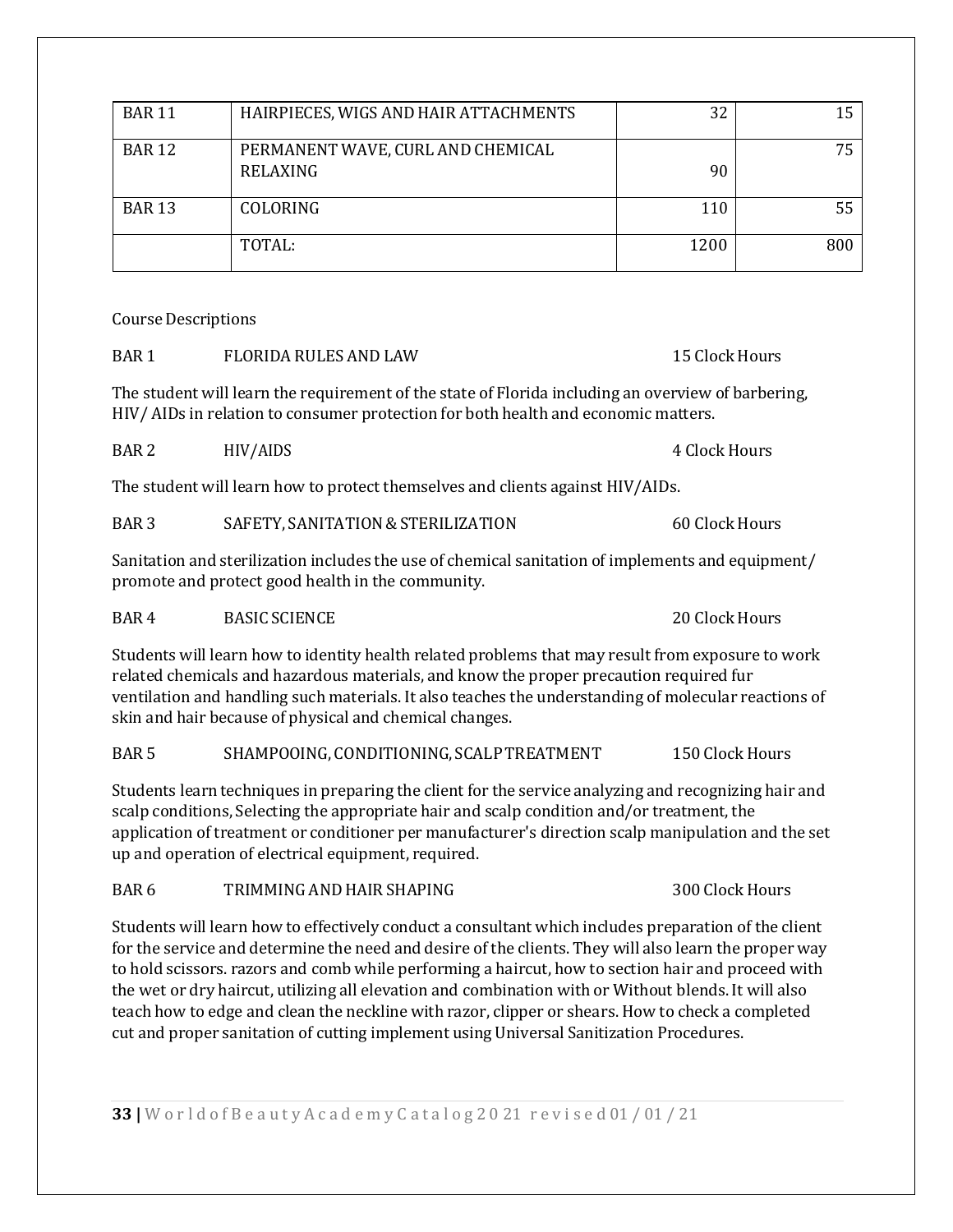### Bar 7 **HAIR DESIGN** 300 Clock Hours

Students learn how to prepare and determine the client's needs and desired style. It will also teach how to identify and perform a wet set using the principals of design including hair sculpin, roller and finger waves. Students will also learn how to prepare and perform thermal styling using electric rollers, blow dryer, curling irons, crimping irons, thermos-pressing combing, air waving coms using principle of design, as well as how to comb out desired styles. Students will also learn some braiding techniques.

Students will learn chemical procedure treatments, including preparing diagnosing and identifying, assembly of supplies and equipment, cleaning of the face and neck, performing designated treatments either mechanical or manual and performing the final cleansing of the face and neck.

BAR 8 SHAVING 50 ClockHours

BAR 9 SKIN CARE 34 Clock Hours

Student will learn chemical procedure treatments, including preparing diagnosing and identifying, assembly of supplies and equipment, cleaning of the face and neck, performing designated treatments either mechanical or manual and performing the final cleansing of the face and neck.

BAR 10 EMPLOYMENT SKILLS 35 Clock Hours

Student learn how to interview for a job; they learn professionalism in the work place, business and personal improvement, compensation for wage and payroll deductions.

BAR 11 HAIRPIECES, WIGS AND HAIR ATTACHMENTS 32 Clock Hours

Students learn how to determine and identify styles and colors of wigs and hairpieces. They will also learn how to measure the head, how to fit the wig and hairpieces, cleaning, shaping and styling to client's features and attaching and blending hairpieces or extensions into desired style.

BAR 12 PERMANENT WAVE, CURL AND CHEMICAL RELAXING 90 Clock Hours

Students will learn how to apply permanent wave, curl and relaxing solution to the hair.

BAR 13 COLORING 2008 2009 2009 110 Clock Hours

Students will learn how to mix color for dying the hair. They will also learn about bleaching hair which is a process applied to the hair for lightening the hair.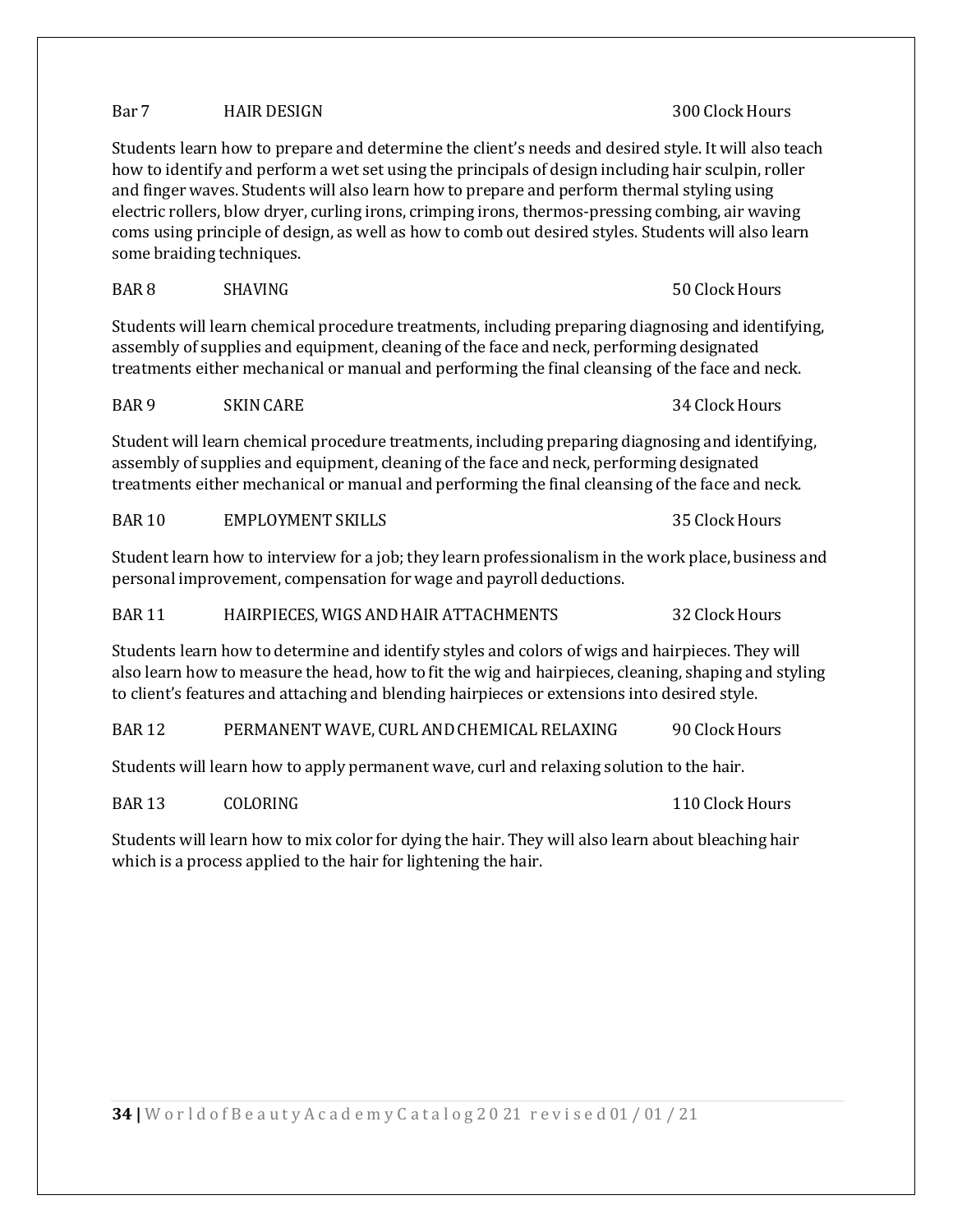#### <span id="page-34-0"></span>MASSAGE THERAPY

500 Clock Hours

Objective

This program prepares the student for an entry-level position in the field of Massage Therapy.

#### Description

As required by the Florida Board of Massage Therapy, this program consists of 500 classroom (clock) hours of instruction in the required subjects. A classroom (clock) hour shall be no less than 50 minutes of any one clock hour during which a student participates in a learning activity in the physical presence of a member of the faculty of the school. The program is designed to prepare students for employment as licensed massage therapists. The program must be approved by the Florida Department of Health, Board of Massage Therapy so that the graduates may take the board approved examination to practice as massage therapists. Reinforcement of basic skills in English, mathematics, and science appropriate for the job preparatory programs occurs through vocational classroom instruction and applied laboratory procedures or practice.

The student must obtain a license through the Florida Board of Massage Therapy in order to begin working in the field.

#### Completion

Students will complete this program in 4 months and 1 week, assisting 30 hours weekly. The Florida Board of Massage Therapy limits this program to a maximum of 30 hours a week.

| Course # | Course Title                        | Theory | Services |
|----------|-------------------------------------|--------|----------|
| MT 101   | MASSAGE THERAPY: THEORY AND HISTORY | 100    |          |
| MT 102   | MASSAGE THERAPY: PRACTICE           | 125    | 125      |
| MT 103   | ANATOMY AND PHYSIOLOGY              | 150    |          |
| MT 104   | <b>HYDROTHERAPY</b>                 | 15     |          |
| MT 105   | <b>FLORIDA MASSAGE LAW</b>          | 10     |          |
| MT 106   | <b>BUSINESS</b>                     | 15     |          |
| MT 107   | <b>ALLIED MODALITIES</b>            | 76     | 30       |
| MT 108   | <b>MEDICAL ERRORS PREVENTION</b>    | 2      |          |
| MT 109   | AIDS/HIV EDUCATION                  | 3      |          |
| MT 110   | <b>ETHICS</b>                       | 4      |          |
| Totals   |                                     | 500    | 155      |

#### **Course Descriptions**

MT 101 MASSAGE THERAPY: THEORY AND HISTORY 100 Clock Hours This course presents an introduction to the massage therapy profession. Effective and appropriate communication techniques for management of the client-therapist relationship are presented along with communication skills necessary for working with colleagues in the health care community. Responsibility to the professional community and one's own community through civic participation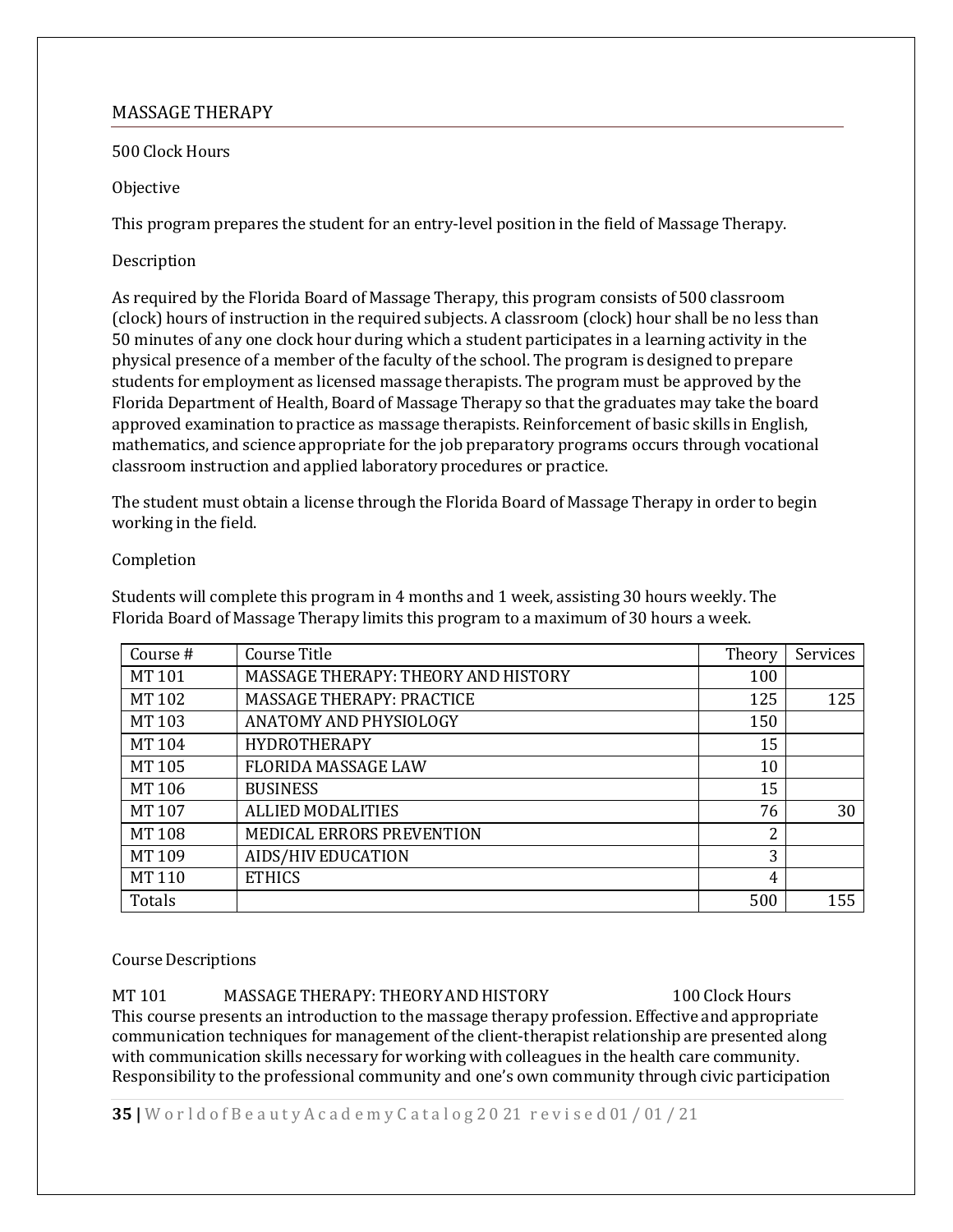and membership in a professional association are discussed. The theory and history of massage therapy are explored.

MT 102 MASSAGE THERAPY: PRACTICE 125 Clock Hours 125 Services This course encourages the synthesis and integration of principles and techniques learned across the curriculum. Students provide comprehensive massage therapy services in the massage therapy lab under direct supervision, including specific upper and lower body techniques. Introduces the experience of working in a massage clinic including learning principles of relating to clients, keeping records, determining fees, billing insurance, marketing and building a massage practice, maintaining hygiene standards and other activities. Students participate in case conferences and/or other professional discussions.

#### MT 103 ANATOMY AND PHYSIOLOGY 150 Clock Hours

This course is designed to provide the student with an overall understanding of human anatomy and physiology, and study of the normal and related functions of the human body and its systems in health and disease. This class begins with information regarding medical terminology that is used to describe various systems and structures. The class covers cellular development, tissues of the body,the integumentary system, musculoskeletal, circulatory, endocrine, and nervous. Lymphatic, immune, digestive, respiratory urinary and reproductive systems are discussed in detailed. The focus of the material is to address the information needed for massage therapists and body workers.

### MT 104 HYDROTHERAPY 15 Clock Hours

This course offers practical experience in the use of cold, heat and hydrotherapies. Applications of physical agent modalities are practiced with emphasis on proper technique, safety, indications and contraindications. Spa treatments are demonstrated and practiced, such as hot stone therapy and paraffin. Aromatherapy is defined and practiced. Therapeutic use of light and sound is discussed. Students may be required to engage in practice massage sessions as a community service outside of scheduled class hours.

MT 105 FLORIDA MASSAGE LAW 10 Clock Hours The history and requirements of the Florida Massage Practice Act(Chapter 480 of the Florida Statutes) are discussed to familiarize students with the laws governing the practice of massage in the State of Florida.

#### MT 106 BUSINESS 25 BUSINESS 2.5 Clock Hours

This course presents business management techniques for a massage practice. Students learn how to best present themselves for employment, how to effectively communicate with clients and associates, how to develop basic promotional material, and will become familiar with permit requirements, insurance requirements, record keeping,tax information, employment verses independent contractor.

#### MT 107 ALLIEDMODALITIES 76 ClockHours 30 Services

This course presents basic principles of allied modalities such as polarity therapy, Eastern massage disciplines, trigger point therapy, deep tissue massage, reflexology, myofascial release, muscle energy techniques, and others. Specific techniques are related to the activities or needs of unique populations as appropriate, including older adults, children, persons with disabilities, and athletes. Introduction to the basic elements of other natural health care disciplines is presented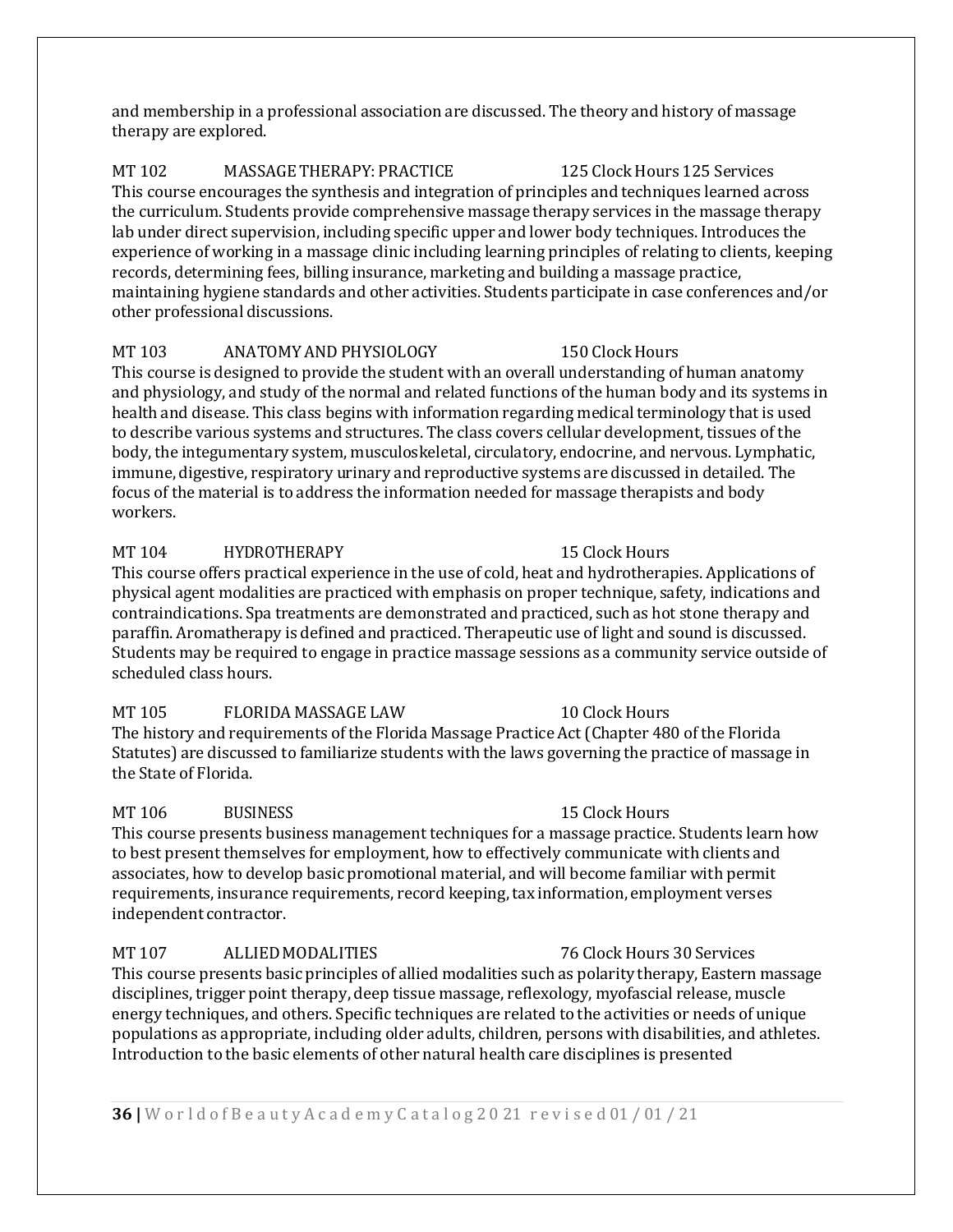#### MT 108 MEDICAL ERRORS PREVENTION 2 Clock Hour

Students are required by the State of Florida to attend this two-hour course. The materials covered in this class will include fire safety, risk management, safety precautions that should be taken as a health care professional (Included in the 225 hours of the Theory and Practice requirement).

### MT 109 AIDS/HIV EDUCATION AND SUCCESS AND A SUCCESS AND A SUCCESS AND A SUCCESS AND A SUCCESS AND A SUCCESS AN

Students are required to attend a three-hour HRS or Red Cross Approved Aids/HIV course for certification for health care professionals. This course is designed to convey current and factual HIV/AIDS information.

### MT 110 ETHICS 4 Clock Hour

This class is designed to explore personal prejudices, fears and limitations and to address massage therapy and intimacy issues. Topics also include the history and importance of personal and professional ethics in the field of massage

#### Licensure for Massage Therapist

The Massage Therapy Program is approved by the: State of Florida Board of Massage Therapy, 4052 Bald Cypress Way, Bin # C-06 Tallahassee, Florida 32399-3256. Telephone 850-0595.

To become a licensed massage therapist in the State of Florida you must be at least 18 years of age or has received a high school diploma or graduate equivalency diploma (G.E.D.) and have completed a course of study at a Board of Massage Therapy Approved School or completed a Board-approved apprenticeship program and must have completed a 2-hour course on the prevention of medical errors.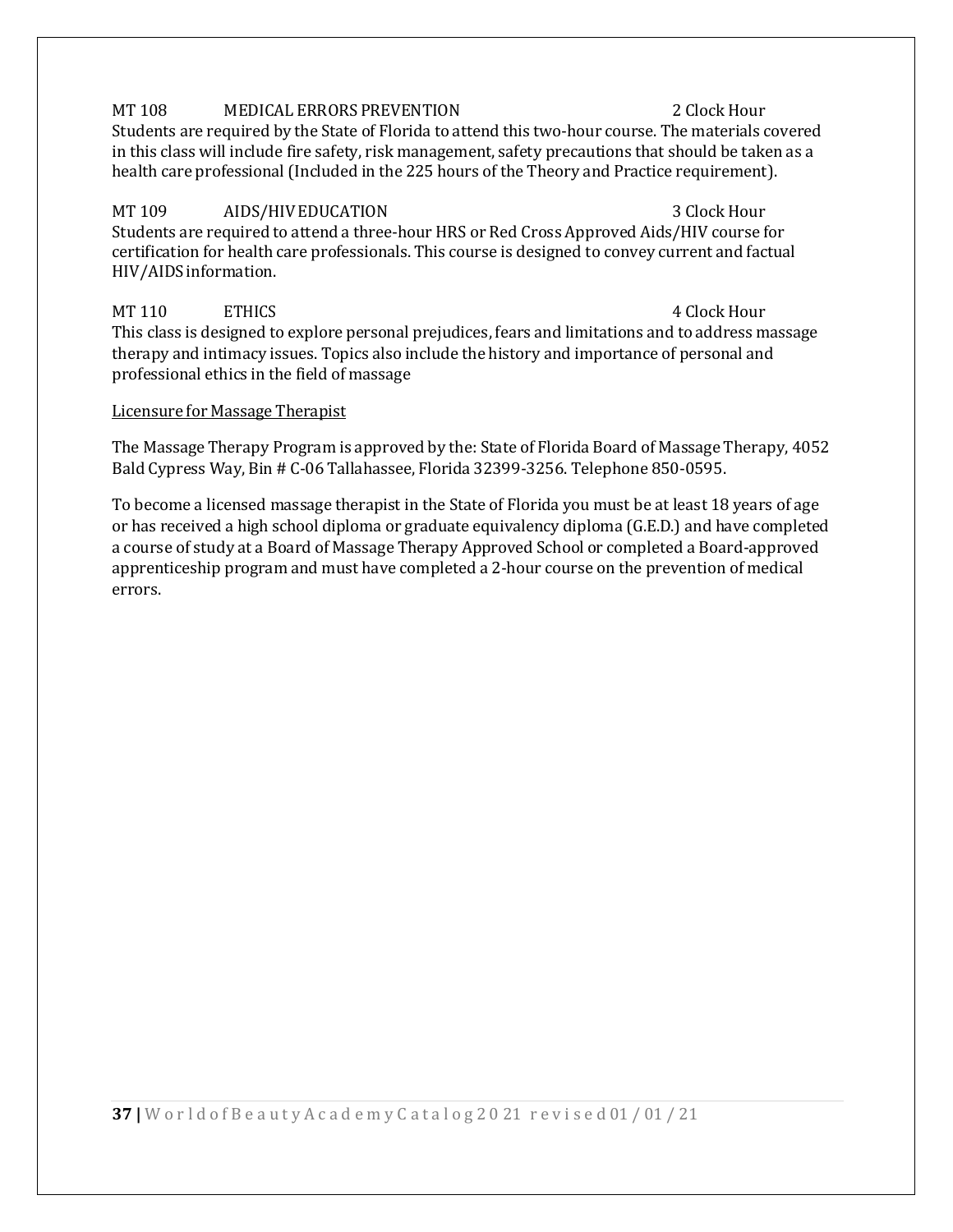#### <span id="page-37-0"></span>PERMANENT MAKE-UP

#### 80 Clock Hours

#### Objective

To prepare students to become successful professionals in today's beauty industry as Professional Permanent Cosmetic Technicians.

#### Description

The Permanent Makeup program teaches cosmetic permanent makeup history, safety, color theory, application, client consultation, and business marketing. Students are taught to use cosmetic permanent makeup machines as well as hand (non-powered) instruments. Students are taught basic eyeliner, eyebrow, and lip procedures, with safety and quality first and foremost. This is a hands-on class and opens doors for graduates as Professional Permanent Cosmetic Technicians.

#### Completion

Students will complete this program in 2.5 weeks, assisting 30 hours weekly.

| Course#        | Course Title                                   | Theory | Services |
|----------------|------------------------------------------------|--------|----------|
| COS 101        | HIV/AIDS                                       | 4      |          |
| <b>COS 102</b> | <b>FLORIDA LAW</b>                             | 5      |          |
| <b>PMU 101</b> | SANITATION AND BLOOD BORNE PATHOGENS           | 4      |          |
| <b>PMU 102</b> | PROPER PEN/MACHINE PROCEDURE                   | 1      |          |
| <b>PMU 103</b> | NEEDLE CONFIGURATION & SANITATION              | 1      |          |
| <b>PMU 104</b> | POWER POINT PRESENTATION                       | 1      |          |
| <b>PMU 105</b> | <b>TRADITIONAL EYE BROWS</b>                   | 1      |          |
| <b>PMU 106</b> | <b>TRADITIONAL EYE LINER</b>                   | 1      |          |
| <b>PMU 107</b> | <b>TRADITIONAL LIPS</b>                        | 1      |          |
| <b>PMU 108</b> | POWDER EYE BROWS AND HAIR STROKE EYE BROWS     | 1      |          |
| <b>PMU 109</b> | LASH ENHANCEMENT EYE LINER, DESIGNER EYE LINER | 1      |          |
| <b>PMU 110</b> | BEAUTIFUL LIPS PROCEDURE, FAUX LIPS            | 1      |          |
| <b>PMU 111</b> | MARKETING POWER POINT PRESENTATION             | 1      |          |
| <b>PMU 112</b> | PERMANENT MAKE UP                              | 32     |          |
| <b>PMU 113</b> | STUDENT SIMULATED PRACTICE                     | 25     | 25       |
| Totals         |                                                | 80     | 25       |

#### **Course Descriptions**

COS 101 HIV/AIDS 4 Clock Hour Students will learn the origin, transmission and prevention of HIV/AID required by Florida Statute.  $\,$ Students will learn the guideline and principle of cleanliness and safety and the different procedures for protection against the spread of disease.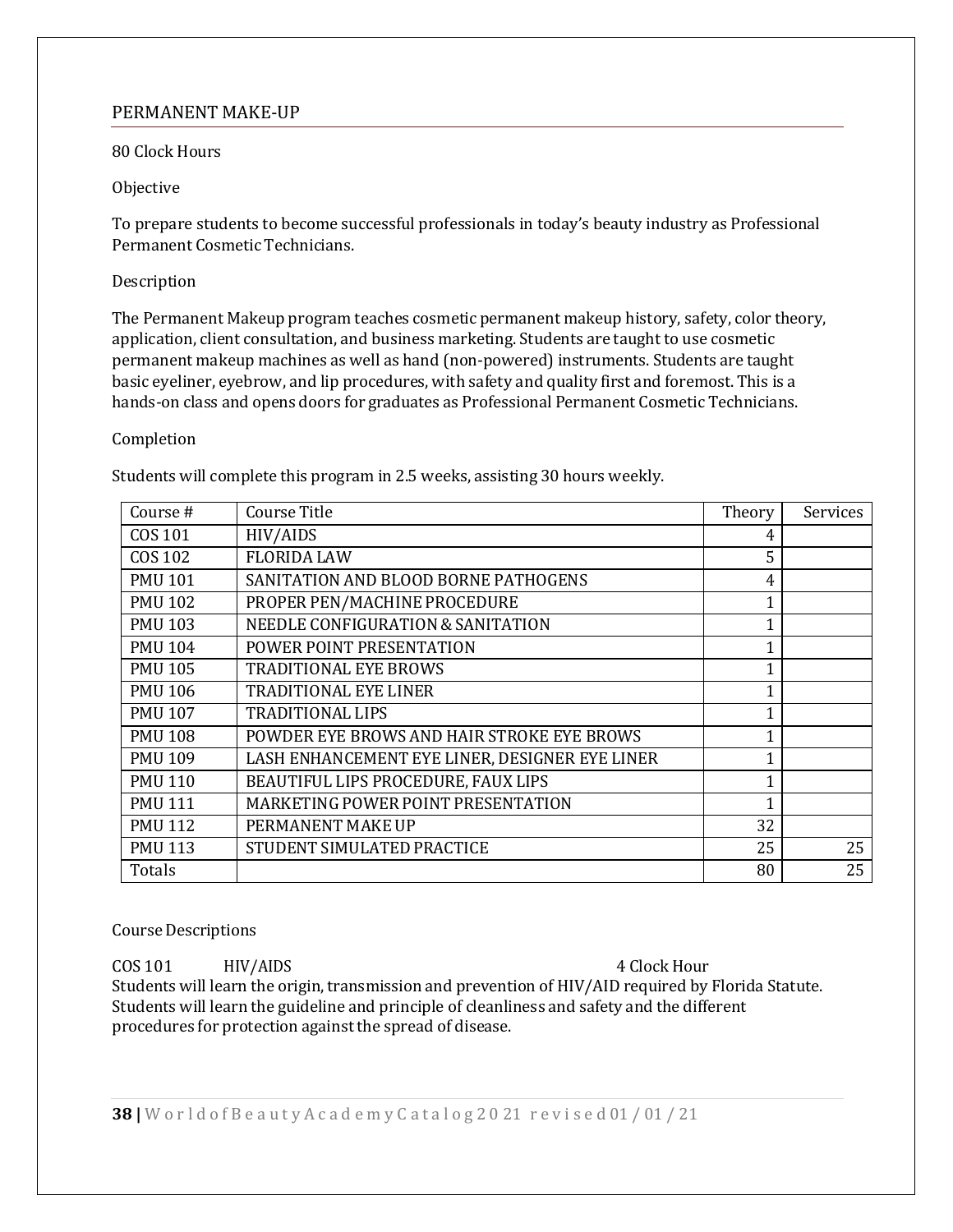COS 102 FLORIDA LAW 5 ClockHour Students will learn the laws and regulations pertaining to Cosmetology, as set by the Department of Business and Professional Regulations. PMU 101 SANITATION AND BLOOD BORNE PATHOGENS 4 Clock Hour Lecture on Blood-borne Pathogen that is required for all personnel who work with human blood or blood products or human tissues, fluids, or cells that are considered potentially infectious materials. PMU 102 PROPER PEN/MACHINE PROCEDURE 1 Clock Hour Lecture will cover the pros and cons of each machine, tuning, and sterilization as well as troubleshooting techniques, blow outs and pockets. PMU 103 NEEDLE CONFIGURATION & SANITATION 1 Clock Hour Lecture and demonstration that covers needle selection and configuration and sterilization and sanitation procedures. PMU 104 POWER POINT PRESENTATION 1 Clock Hour The presentation covers medical clearances, reviewing health history, client's informed consent, seeing the whole face, analyzing eye, brow, and lip shapes, analyzing skin undertones and creating harmonious colors. PMU 105 TRADITIONAL EYE BROWS 1 Clock Hour Students learn techniques that show how to design eyebrows that will enhance any face shape. The video covers how to measure, shape, and space eyebrows. PMU 106 TRADITIONAL EYE LINER 1 Clock Hour Students learn how to create beautiful eyeliners using multiple colors that create a soft, subtle effect that will enhance a client's appearance. PMU 107 TRADITIONAL LIPS 1 Clock Hour This video covers techniques, product knowledge, color selection and tips for vibrant lips in minutes. PMU 108 POWDER EYE BROWS AND HAIR STROKE EYE BROWS 1 Clock Hour This video covers and demonstrates techniques for powder eye brows and hair stroke eye brows. PMU 109 LASH ENHANCEMENT EYE LINER, DESIGNER EYE LINER 1 Clock Hour This video covers and demonstrates techniques with lash enhancement eye liner, designer eye liner. PMU 110 BEAUTIFUL LIPS PROCEDURE, FAUX LIPS 1 Clock Hour This video covers and demonstrates techniques with lips procedure and faux lips. PMU 111 MARKETING POWER POINT PRESENTATION 1 Clock Hour The presentation will focus on technique and discussions will include initial consultation, setting expectations, color selection and testing, application tips and techniques and marketing to

**39 |** W o r l d o f B e a u t y A c a d e m y C a t a l o g 2 0 21 r e v i s e d 01 / 01 / 21

physicians.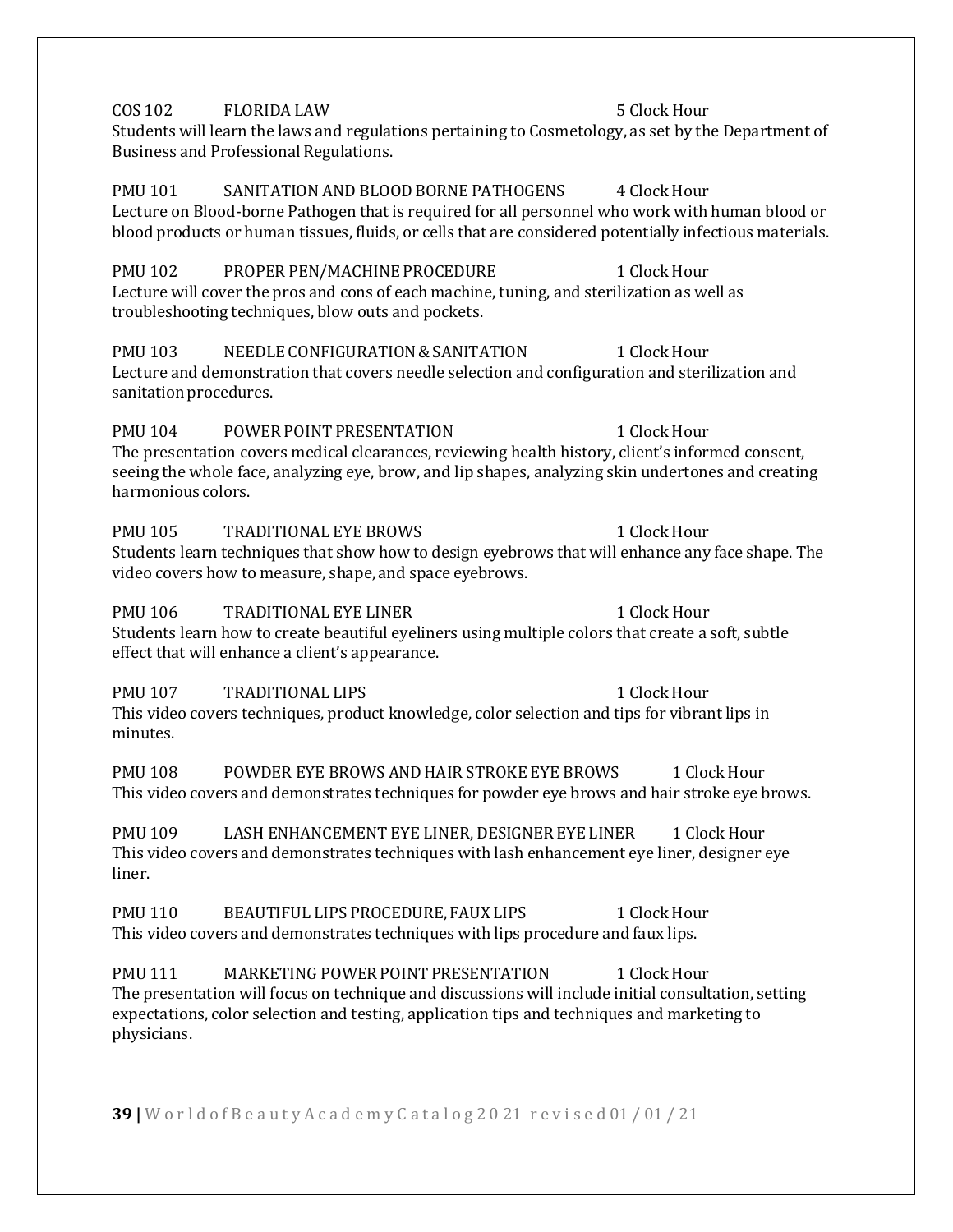#### PMU 112 PERMANENT MAKE UP 35 Clock Hour Students will study History, Healing, Skin Types, Procedure Complications and the Patch Test,

#### PMU 113 STUDENT SIMULATED PRACTICE 25 Clock Hours 25 Services Students practice on simulated skin or orange/grapefruit.

*For each program offered, prospective students should be aware that they must be licensed by the respective agency governing that program before they may work in Florida.*

#### <span id="page-39-0"></span>LICENSURE FOR COSMETOLOGISTS, NAIL SPECIALISTS, FACIAL SPECIALISTS, FULL SPECIALISTS

The Board of Cosmetology regulates cosmetologists, nail specialists, facial specialists, full specialists. Students must obtain a license through the Florida Board of Cosmetology in order to begin working in the field.

#### *How do I become a licensed Florida cosmetologist?*

To become a licensed cosmetologist in the State of Florida you must attend a Florida school of cosmetology and successfully complete a minimum of 1,200 hours of education. Upon the successful completion of the educational hours, a completed cosmetology examination application should be submitted to the Board of Cosmetology along with the applicable fees. Once the examination application has been approved, you will receive written notification from the Department's examination vendor, Pearson VUE, to schedule a date and time for your written cosmetology examination. After successfully passing both portions of the cosmetology examination, you will be issued a cosmetology license by the Florida Board of Cosmetology.

#### *How do I become a registered nailspecialist?*

To become a registered nail specialist in the State of Florida you must enroll in a nail specialty program offered by a Florida school of cosmetology and successfully complete a minimum of 240 hours of education. Upon the successful completion of the educational hours, a completed nail specialty registration application should be submitted to the Department along with the applicable fees. Once the application has been approved, the applicates will be duly licensed to practice in the State of Florida.

#### *How do I become a registered facialspecialist?*

To become a registered facial specialist in the State of Florida you must enroll in a facial specialty program offered by a Florida school of cosmetology and successfully complete a minimum of 260 hours of education. Upon the successful completion of the educational hours, a completed facial specialty registration application should be submitted to the Department along with the applicable fees. Once the application has been approved, the applicates will be duly licensed to practice in the State of Florida.

#### *How do I become a registered fullspecialist?*

To become a registered facial specialist in the State of Florida you must enroll in a facial and nail specialty program or a full specialty program offered by a Florida school of cosmetology and successfully complete a minimum of 500 hours of education (240 nail/260 facial). Upon the successful completion of the educational hours, a completed facial specialty registration application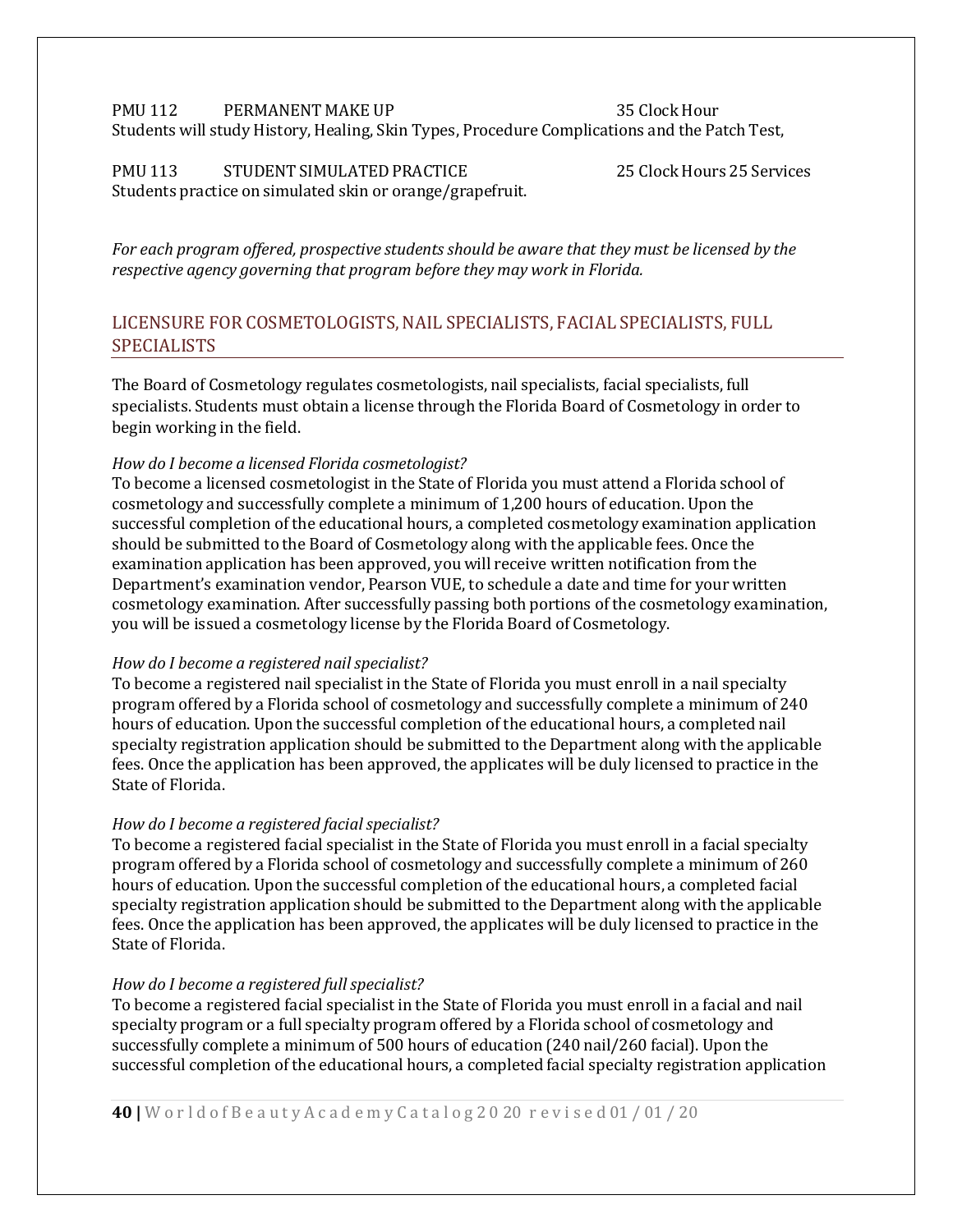should be submitted to the Department along with the applicable fees. Once the application has been approved, the applicates will be duly licensed to practice in the State of Florida.

#### *How do I become a licensed barber in Florida?*

To become a licensed barber in the State of Florida you must attend a Florida barbering school and successfully complete a minimum of 1,200 hours of barber training. Upon completion of the educational hours, a completed examination application should be submitted to the Florida Barbers' Board for processing, along with the applicable fees. Once the examination application has been approved, you will be contacted by the Department's examination vendor, Pearson VUE, to schedule a date and time for the written examination. The website for Pearson VUE is [www.pearsonvue.com.](http://www.pearsonvue.com/) Forms are available online at [www.MyFloridaLicense.com.](http://www.myfloridalicense.com/)

#### <span id="page-40-0"></span>LICENSURE FOR MASSAGE THERAPIST

The Massage Therapy Program is approved by the: State of Florida Board of Massage Therapy, 4052 Bald Cypress Way, Bin # C-06 Tallahassee, Florida 32399-3256. Telephone 850-0595.

#### *How do I become a licensed massage therapist?*

To become a licensed massage therapist in the State of Florida you must be at least 18 years of age or has received a high school diploma or graduate equivalency diploma (G.E.D.) and have completed a course of study at a Board of Massage Therapy Approved School or completed a Board-approved apprenticeship program and must have completed a 2-hour course on the prevention of medical errors. Upon the successful completion of the 500 hours of education you must pass either

- the National Exam for State Licensure (NESL) as administered by the National Certification Board of Therapeutic Massage and Bodywork; or
- the Massage and Bodywork Licensing Examination (MBLEX) administered by the Federation of State Massage Therapy Boards.

Upon successful completion of one of these exams you must submit an application for licensure to the Florida Board of Massage Therapy and show proof that you have passed a national background check and obtained a current CPR certification.

#### <span id="page-40-1"></span>LICENSURE FOR PERMANENT MAKE UP TECHNICIAN

#### *How do I become a permanent makeup technician?*

All persons who tattoo the body of a human being must be licensed in Florida as a tattoo artist. This includes persons who practice cosmetic tattooing, which is also known as permanent makeup or micro pigmentation, and students or apprentices who tattoo human beings as part of their tattoo training. Effective January 1, 2013, any unlicensed person engaged in tattooing will be subject to administrative penalties. Licensure of the tattoo artist requires submission of a completed Application for Tattoo Artist License, with the required \$60.00 fee; a copy of a government-issued photo identification confirming the applicant is at least 18 years of age; and documentation of completing a department-approved, industry-specific blood borne pathogens and communicable diseases course with a minimum examination score of 70%. Several educational courses have been submitted to the department and currently are under review. Courses, which have received approval, can be found at [http://www.myfloridaeh.com/community/tattoo/TattooCourse.html.](http://www.myfloridaeh.com/community/tattoo/TattooCourse.html)